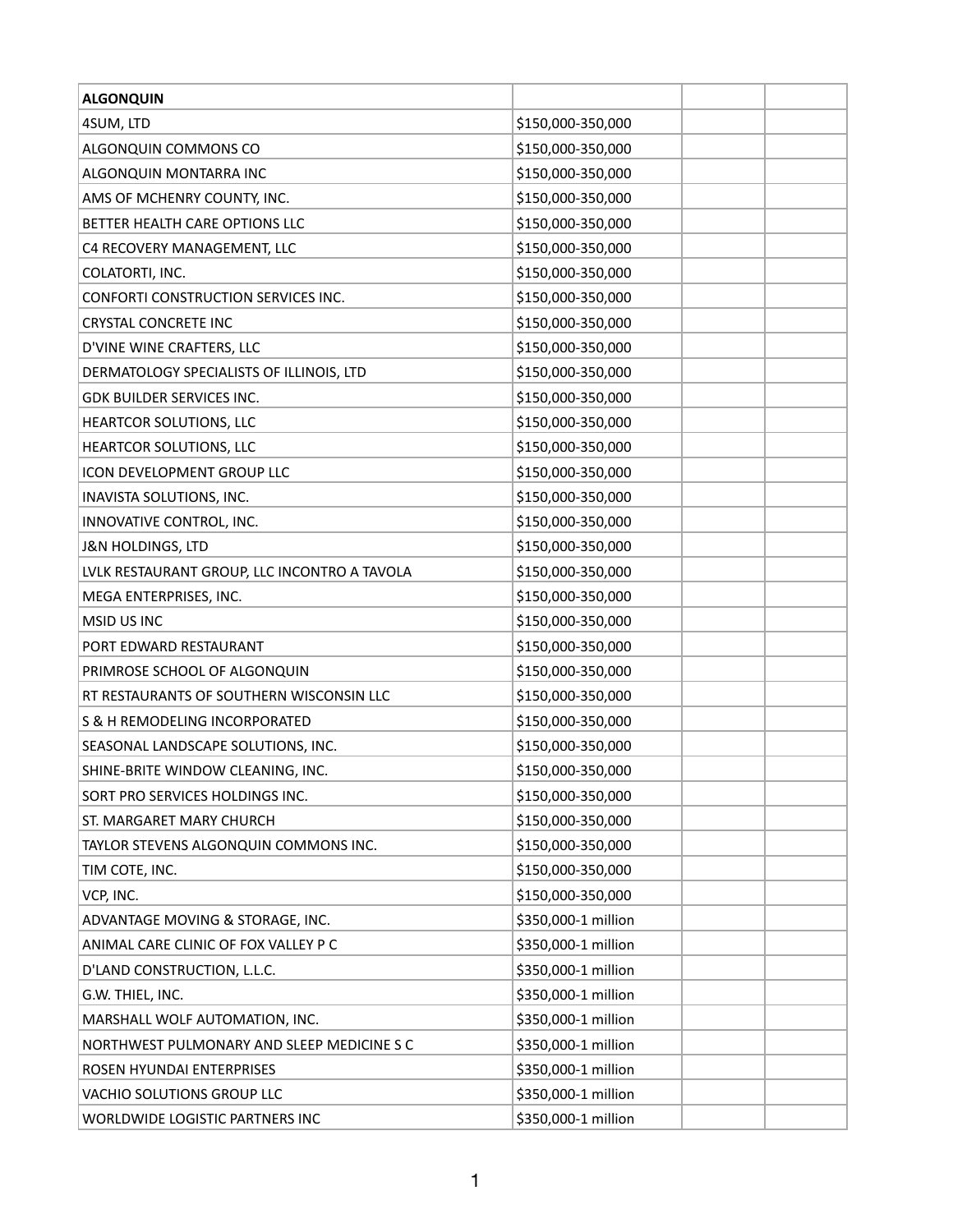| KENMODE TOOL AND ENGINEERING INC.         | \$2 million-\$5 million |
|-------------------------------------------|-------------------------|
|                                           |                         |
| <b>AURORA</b>                             |                         |
| 451 COMMONS CO                            | \$150,000-350,000       |
| A & AMP; M TRANSPORT LLC                  | \$150,000-350,000       |
| A ACCURATE DOOR SERVICE, INC.             | \$150,000-350,000       |
| A AND E ROOFING AND SIDING, INC.          | \$150,000-350,000       |
| ADVANCED ELEVATOR COMPANY                 | \$150,000-350,000       |
| ALL-PAK MANUFACTURING CORPORATION         | \$150,000-350,000       |
| AMERICAN CELLULAR AND TOWER, LLC          | \$150,000-350,000       |
| AMERISAFE INC                             | \$150,000-350,000       |
| ANDERSON'S BOOKS, INC.                    | \$150,000-350,000       |
| ANNUNCIATION CHURCH                       | \$150,000-350,000       |
| APEX ENGINEERING PRODUCTS CORPORATION     | \$150,000-350,000       |
| APPLIED COMPUTER TECHNOLOGY, INC.         | \$150,000-350,000       |
| AREA CONSTRUCTION TRADES, INC.            | \$150,000-350,000       |
| ART'S BODY SHOP, INC.                     | \$150,000-350,000       |
| AURORA AIR PRODUCTS, INC.                 | \$150,000-350,000       |
| <b>AURORA EYE CLINIC</b>                  | \$150,000-350,000       |
| AURORA IL 1300, INC.                      | \$150,000-350,000       |
| AURORA NAPER TRANSPORTATION INC           | \$150,000-350,000       |
| AURORA RESTAURANT LLC                     | \$150,000-350,000       |
| AVEC INC.                                 | \$150,000-350,000       |
| <b>AWF INC</b>                            | \$150,000-350,000       |
| AXIS DESIGNS & ARCHITECTURE MILLWORK, INC | \$150,000-350,000       |
| AZTECH ENGINEERING INC                    | \$150,000-350,000       |
| <b>B&amp;B MACHINING, INCORPORATED</b>    | \$150,000-350,000       |
| B. A. DIE MOLD, INC.                      | \$150,000-350,000       |
| BITSOFT INTERNATIONAL INC.                | \$150,000-350,000       |
| <b>BREAKING FREE INC</b>                  | \$150,000-350,000       |
| <b>BRICKS INC</b>                         | \$150,000-350,000       |
| BUCHNER CONTRACTING, INC.                 | \$150,000-350,000       |
| <b>C&amp;C SYSTEMS LLC</b>                | \$150,000-350,000       |
| CARNICERIA EL PASO GRANDE CORP.,          | \$150,000-350,000       |
| CHICAGOLAND CLOSETS LLC                   | \$150,000-350,000       |
| CLAIM SERVICES, INC.                      | \$150,000-350,000       |
| CLASSIC RESTAURANTS, LLC AURORA           | \$150,000-350,000       |
| COMMUNITIES IN SCHOOLS OF AURORA, INC.    | \$150,000-350,000       |
| COMPASS, LTD                              | \$150,000-350,000       |
| COMPONENT DESIGN & SUPPLY, INC.           | \$150,000-350,000       |
| CORYDON CONVERTING COMPANY, INC.          | \$150,000-350,000       |
| COSMIC MONTESSORI COMMUNITY INC           | \$150,000-350,000       |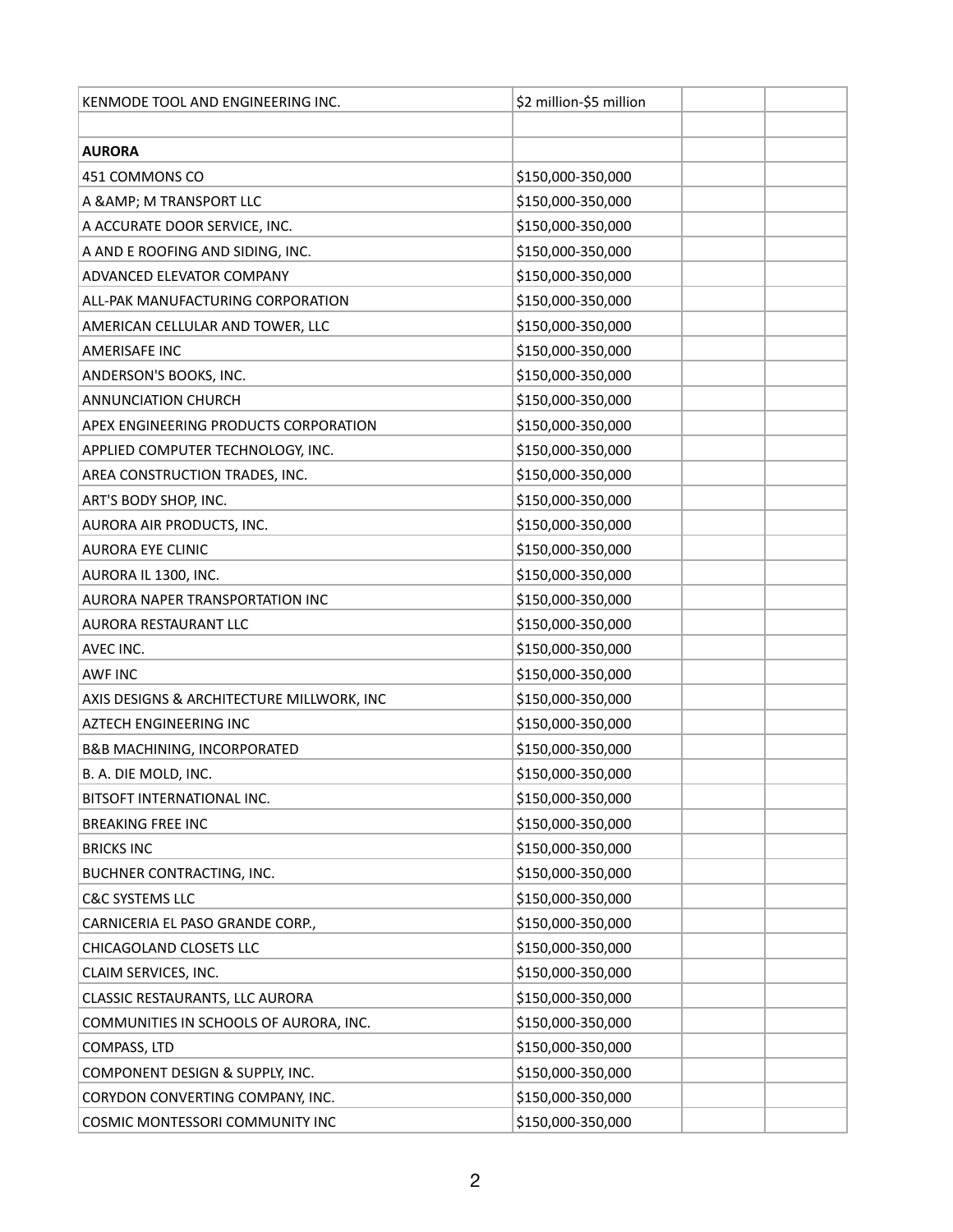| CROSSROADS COMMUNITY CHURCH                            | \$150,000-350,000 |
|--------------------------------------------------------|-------------------|
| CUBE HUB, INC                                          | \$150,000-350,000 |
| D-WING, INC.                                           | \$150,000-350,000 |
| DAKO SERVICES, LLC                                     | \$150,000-350,000 |
| DATA CONSULTANTS CORPORATION                           | \$150,000-350,000 |
| DATBLUE INC                                            | \$150,000-350,000 |
| <b>DEBBRIDGE INC</b>                                   | \$150,000-350,000 |
| DIRECT AEROSYSTEMS, INC.                               | \$150,000-350,000 |
| DREYER, FOOTE, STREIT, FERGUSON, P.A.                  | \$150,000-350,000 |
| E. J. ROHN COMPANY                                     | \$150,000-350,000 |
| EC STAFFING INC.                                       | \$150,000-350,000 |
| ECOLOGY TECH INC.                                      | \$150,000-350,000 |
| ELC INDUSTRIES CORP.                                   | \$150,000-350,000 |
| ENGINEERING SERVICES GROUP, INC.                       | \$150,000-350,000 |
| <b>ENVOY AEROSPACE LLC</b>                             | \$150,000-350,000 |
| EVEREST SOLUTIONS, INC.                                | \$150,000-350,000 |
| FITZGERALD LIGHTING AND MAINTENANCE, CO.               | \$150,000-350,000 |
| FRANK MARSHALL ELECTRIC MIDWEST, LLC                   | \$150,000-350,000 |
| <b>GET GREEN RECYCLING INC</b>                         | \$150,000-350,000 |
| GL LEADING TECHNOLOGIES, INC.                          | \$150,000-350,000 |
| <b>GLV INC</b>                                         | \$150,000-350,000 |
| GROUND EFFECTS OUTDOOR LIVING AURORA LLC               | \$150,000-350,000 |
| HEALY UNDERTAKING INC                                  | \$150,000-350,000 |
| HEARTLAND GRANITE INC.                                 | \$150,000-350,000 |
| HIDROSTAL, LLC                                         | \$150,000-350,000 |
| HIMALAYA ENTERPRISES-GURNEE, LLC                       | \$150,000-350,000 |
| HIMALAYA ENTERPRISES-JOLIET, LLC                       | \$150,000-350,000 |
| HOMETOWN CHILD CARE LLC                                | \$150,000-350,000 |
| IJS RESTAURANTS, INC.                                  | \$150,000-350,000 |
| IMPORT LOGISTICS, INC.                                 | \$150,000-350,000 |
| <b>ITERNA, LLC</b>                                     | \$150,000-350,000 |
| J & S ELECTRIC AND SIGN, INC.                          | \$150,000-350,000 |
| JIMI ALLEN PHOTOGRAPHY, INC.                           | \$150,000-350,000 |
| JTE FAMILY PROPERTIES                                  | \$150,000-350,000 |
| JUGANDO SE APRENDE INC.                                | \$150,000-350,000 |
| KAMBRIDGE RESTAURANT INC                               | \$150,000-350,000 |
| KAZANOVA MANAGEMENT GALENA, INC.                       | \$150,000-350,000 |
| KAZANOVA MANAGEMENT NEW YORK INC.                      | \$150,000-350,000 |
| KAZANOVA MANAGEMENT, INC.                              | \$150,000-350,000 |
| KINNALLY, FLAHERTY, KRENTZ, LORAN, HODGE & MASUR, P.C. | \$150,000-350,000 |
| LA CHICANITA BAKERY, INC.                              | \$150,000-350,000 |
| LABEL TEK, INC.                                        | \$150,000-350,000 |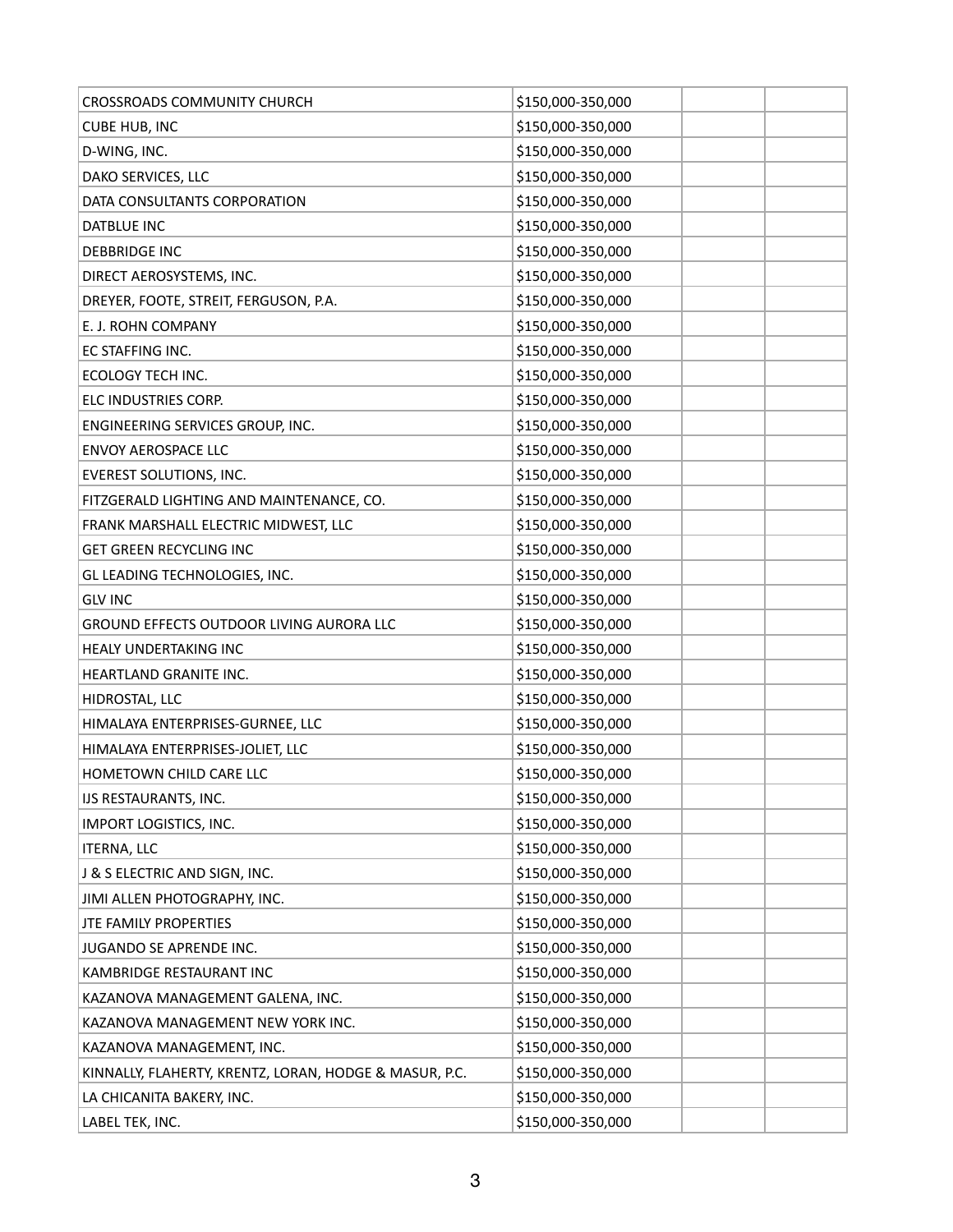| LAW HESSELBAUM LLP                               | \$150,000-350,000 |
|--------------------------------------------------|-------------------|
| LONG SUPPLY, INC.                                | \$150,000-350,000 |
| LUSE HOLDINGS INC                                | \$150,000-350,000 |
| LYONS 3 INC                                      | \$150,000-350,000 |
| MERIDIAN LODGING ASSOCIATES, LLP                 | \$150,000-350,000 |
| MERITCORP GROUP, LLC                             | \$150,000-350,000 |
| METRO LINK IL LLC                                | \$150,000-350,000 |
| MIDWEST MANAGEMENT II, INC.                      | \$150,000-350,000 |
| MILLENNIUM VETERINARY SERVICES, P.C.             | \$150,000-350,000 |
| NADLER GOLF CAR SALES, INC.                      | \$150,000-350,000 |
| NATURAL DIRECT LLC                               | \$150,000-350,000 |
| NEDROW PAINTING, INC.                            | \$150,000-350,000 |
| NURTURING WISDOM TUTORING, INC.                  | \$150,000-350,000 |
| <b>ONEWAY MINISTRIES</b>                         | \$150,000-350,000 |
| PARK VENDING, INC.                               | \$150,000-350,000 |
| PARKSIDE, INC. DBA PARKSIDE LANES                | \$150,000-350,000 |
| PATIO RESTAURANT OF AURORA INC                   | \$150,000-350,000 |
| PILLAR ENTERPRISES INC.                          | \$150,000-350,000 |
| PINTOZZI: ROCCO AND MIDWEST M                    | \$150,000-350,000 |
| PM MUSIC CENTER OF AURORA INC.                   | \$150,000-350,000 |
| POPE ST JOHN PAUL II CATHOLIC ACADEMY            | \$150,000-350,000 |
| PREETHI MOHAN DDS LLC                            | \$150,000-350,000 |
| PROGRESSIVE ENERGY GROUP LLC                     | \$150,000-350,000 |
| PROGRESSIVE TURNINGS INC                         | \$150,000-350,000 |
| PURE HEALTH PHYSICAL MEDICINE, S.C.              | \$150,000-350,000 |
| Q1 TECHNOLOGIES, INC.                            | \$150,000-350,000 |
| RACHEL'S LEARNING CENTERS LTD                    | \$150,000-350,000 |
| RULE ONE PROTEINS LLC                            | \$150,000-350,000 |
| SAVANNAH GARDENS, INC.                           | \$150,000-350,000 |
| SCHMITT BOULDER HILL LLC                         | \$150,000-350,000 |
| SCHMITT FOX VALLEY, INC.                         | \$150,000-350,000 |
| SCHMITT YORKVILLE LLC                            | \$150,000-350,000 |
| SEATTLE ENTERPRISES, INC.                        | \$150,000-350,000 |
| SEMPER FI YARD SERVICES INC.                     | \$150,000-350,000 |
| SEQUOIA GENERAL CONTRACTING                      | \$150,000-350,000 |
| SHARE MACHINE INC.                               | \$150,000-350,000 |
| SHARSHON PHARMACY, INC.                          | \$150,000-350,000 |
| SM LOGICS INC                                    | \$150,000-350,000 |
| <b>SMSK AURORA LLC</b>                           | \$150,000-350,000 |
| SOFTNET CONSULTING INC                           | \$150,000-350,000 |
| SRI VENKATESWARA SWAMI TEMPLE OF GREATER CHICAGO | \$150,000-350,000 |
| ST. RITA OF CASCIA CHURCH                        | \$150,000-350,000 |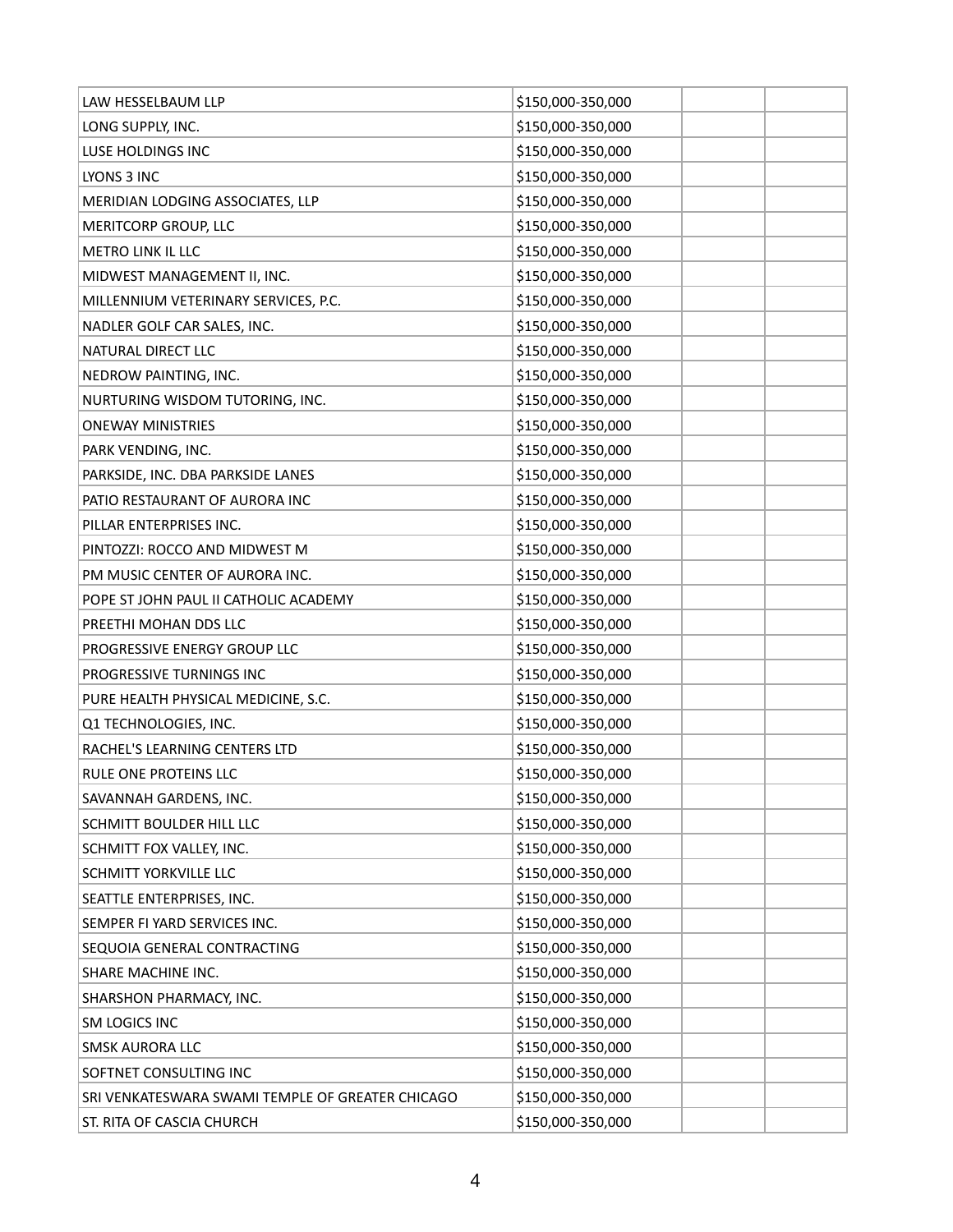| STERNMAID AMERICA LLC                     | \$150,000-350,000   |
|-------------------------------------------|---------------------|
| STRUCTURAL STRATEGIES                     | \$150,000-350,000   |
| SUPER MERCADO LA CHIQUITA NO. 3, INC.     | \$150,000-350,000   |
| T&L MANUFACTURING CORPORATION             | \$150,000-350,000   |
| TENTINGER LANDSCAPES INC.                 | \$150,000-350,000   |
| THE CAR STORE AUTO CORP                   | \$150,000-350,000   |
| THE COMPUTANTS, INC.                      | \$150,000-350,000   |
| THE GIL LAW GROUP, PC                     | \$150,000-350,000   |
| THE GRANITE & MARBLE DEPOT, INC.,         | \$150,000-350,000   |
| THE YETEE LLC                             | \$150,000-350,000   |
| TIE NATIONAL LLC                          | \$150,000-350,000   |
| TIRE MANAGEMENT, INC.                     | \$150,000-350,000   |
| TRANS MACHINE CORPORATION                 | \$150,000-350,000   |
| <b>TRANSPORT ONE INC</b>                  | \$150,000-350,000   |
| TRI-COUNTY EXCAVATION & CONSTRUCTION, INC | \$150,000-350,000   |
| U.S. SPECIALTY PACKAGING, INC.            | \$150,000-350,000   |
| VILLAGE GREEN DENTAL CENTER P.C.          | \$150,000-350,000   |
| VIM ENTERPRISES, INC.                     | \$150,000-350,000   |
| VINCE KONEN INSURANCE AGENCY, INC.        | \$150,000-350,000   |
| W.E. MUNDY LANDSCAPE CONTRACTING, INC     | \$150,000-350,000   |
| WATERMARK ENGINEERING RESOURCES, LTD.     | \$150,000-350,000   |
| <b>WAYSIDE CROSS MINISTRIES</b>           | \$150,000-350,000   |
| WICKLANDER ZULAWSKI & ASSOCIATES, INC.    | \$150,000-350,000   |
| WIN TECHNOLOGIES INCORPORATED             | \$150,000-350,000   |
| WOODRUFF JOHNSON & AMP; EVANS LAW OFFICES | \$150,000-350,000   |
| YOUNGREN'S INC.                           | \$150,000-350,000   |
| ACCURATE COLOR AND COMPOUNDING, INC.      | \$350,000-1 million |
| ADVANTAGE MACHINING, INC.                 | \$350,000-1 million |
| AFFORDABLE ROOFING, INC                   | \$350,000-1 million |
| ALLEGIANT FIRE PROTECTION LLC             | \$350,000-1 million |
| <b>ARTLIP AND SONS</b>                    | \$350,000-1 million |
| ASK PRODUCTS INC                          | \$350,000-1 million |
| ASOFT CONSULTING LLC                      | \$350,000-1 million |
| ATLAS CRANE SERVICE INC                   | \$350,000-1 million |
| AURORA CENTRAL CATHOLIC HIGH SCHOOL       | \$350,000-1 million |
| AURORA CHRISTIAN SCHOOLS, INC.            | \$350,000-1 million |
| <b>AURORA CIRCUITS INC</b>                | \$350,000-1 million |
| AURORA FRESH MARKET INC                   | \$350,000-1 million |
| AURORA SIGN COMPANY                       | \$350,000-1 million |
| <b>AURORA VISION INC</b>                  | \$350,000-1 million |
| <b>B-O-F CORPORATION</b>                  | \$350,000-1 million |
| BALLCO MANUFACTURING COMPANY, INC.        | \$350,000-1 million |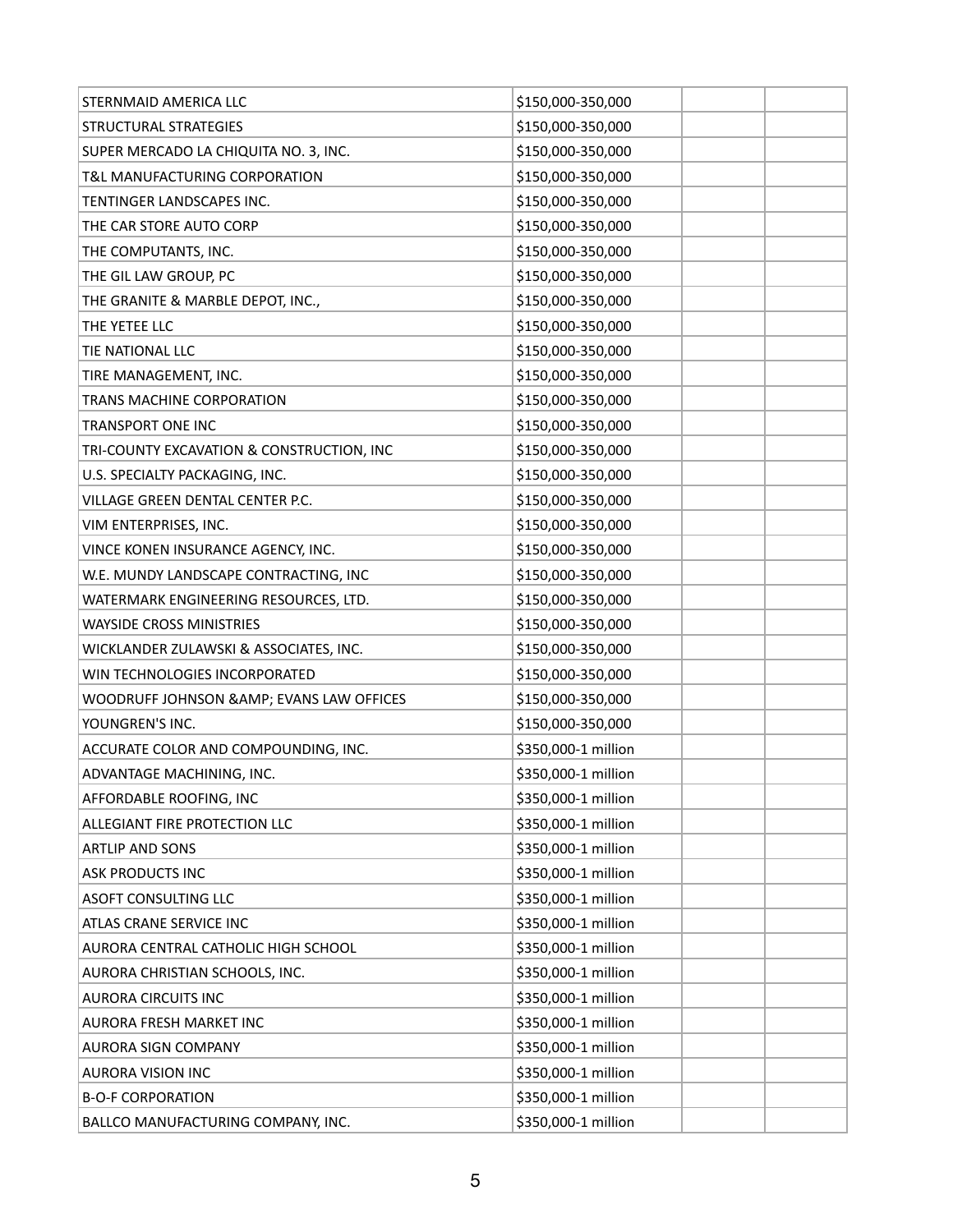| BARTON STAFFING SOLUTIONS, INC.            | \$350,000-1 million |
|--------------------------------------------|---------------------|
| BEST BUY CARPET, INC.                      | \$350,000-1 million |
| <b>BUBBLES LLC</b>                         | \$350,000-1 million |
| <b>CEMCON LTD</b>                          | \$350,000-1 million |
| CENTOR NORTH AMERICA INC.                  | \$350,000-1 million |
| CF HOLDINGS, INC. AND CUSTOM FILTER LLC    | \$350,000-1 million |
| CHEM-WISE ECOLOGICAL PEST MNG. SERV., INC. | \$350,000-1 million |
| CITY AUTO WRECKERS, INC.                   | \$350,000-1 million |
| COFFMAN TRUCK SALES, INC                   | \$350,000-1 million |
| CRAFTSMAN TOOL & MOLD CO.                  | \$350,000-1 million |
| CYL-TEC, INC                               | \$350,000-1 million |
| DEMANDONE, INC.                            | \$350,000-1 million |
| DEUCHLER ENGINEERING CORPORATION           | \$350,000-1 million |
| DIAMOND ENVELOPE CORPORATION               | \$350,000-1 million |
| DMJ HOME HEALTH SERVICES, INC.             | \$350,000-1 million |
| DOMINICAN SISTERS ROSARY HIGH SCHOOL       | \$350,000-1 million |
| DUPAGE PRECISION PRODUCTS CO               | \$350,000-1 million |
| DURANGO PAINTING, INC.                     | \$350,000-1 million |
| ELEMECH, INC.                              | \$350,000-1 million |
| <b>EMBOSSED GRAPHICS, INC</b>              | \$350,000-1 million |
| EMPOWER HEALTH SERVICES, LLC               | \$350,000-1 million |
| <b>EQUIPTO ELECTRONICS CORPORATION</b>     | \$350,000-1 million |
| FACTORY CLEANING EQUIPMENT BY JONDON LLC   | \$350,000-1 million |
| FAMILY COUNSELING SERVICE OF AURORA        | \$350,000-1 million |
| FLAWLESS PAINTING AND REMODELING LLC       | \$350,000-1 million |
| FOX VALLEY FARMS, INC.                     | \$350,000-1 million |
| FOX VALLEY MEDICAL ASSOCIATES, LTD.        | \$350,000-1 million |
| <b>GREAT LAKES PRECISION TUBE, INC.</b>    | \$350,000-1 million |
| GREEN SUSTAINABLE PACKAGING, INC.          | \$350,000-1 million |
| GUARDIAN ANESTHESIA ASSOCIATES, SC         | \$350,000-1 million |
| HAMMERBRUSH CONSTRUCTION & COATINGS INC.   | \$350,000-1 million |
| <b>HESED HOUSE</b>                         | \$350,000-1 million |
| HIMALAYA ENTERPRISES- BOLINGBROOK LLC      | \$350,000-1 million |
| HIMALAYA MANAGEMENT CO INC                 | \$350,000-1 million |
| <b>HOLY ANGELS CHURCH</b>                  | \$350,000-1 million |
| HURON HOLDINGS, INC                        | \$350,000-1 million |
| <b>ILOCA SERVICES INC</b>                  | \$350,000-1 million |
| IML LABELS CHICAGO, INC.                   | \$350,000-1 million |
| IMPRINT ENTERPRISES, INC.                  | \$350,000-1 million |
| INDUSTRIAL ENCLOSURE CORP.                 | \$350,000-1 million |
| INTERNATIONAL TRANSLOAD LOGISTICS INC.     | \$350,000-1 million |
| IT PEOPLE NETWORK, LLC                     | \$350,000-1 million |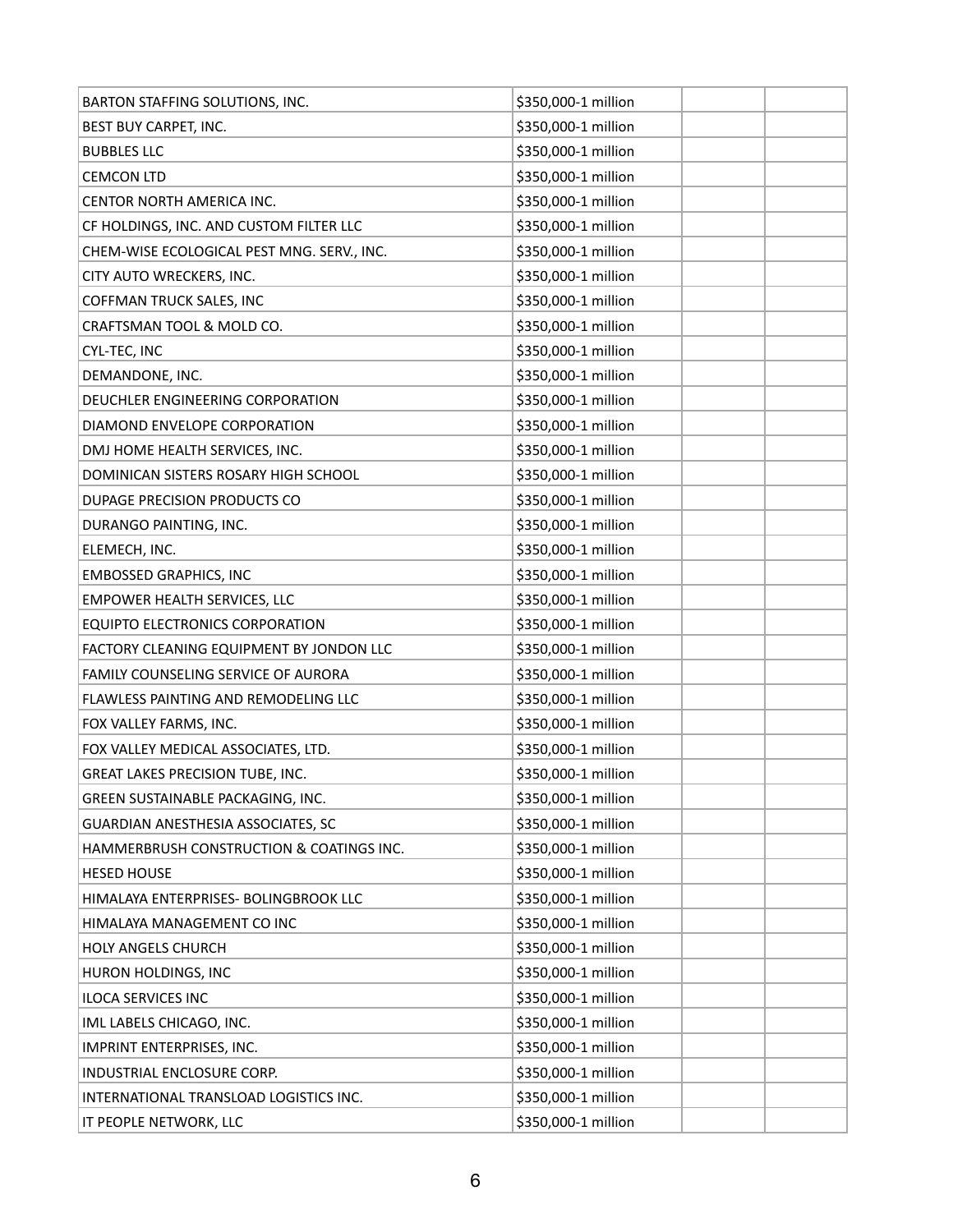| JAKES MACHINING & REBUILDING SERVICE, INC. | \$350,000-1 million |
|--------------------------------------------|---------------------|
| <b>JENNINGS TERRACE</b>                    | \$350,000-1 million |
| K-RISE SYSTEMS INCORPORATED                | \$350,000-1 million |
| <b>KESON, LLC</b>                          | \$350,000-1 million |
| L.J. MORSE CONSTRUCTION CO.                | \$350,000-1 million |
| LUSE ENVIRONMENTAL SERVICES, INC           | \$350,000-1 million |
| MAGICK WOODS INC.                          | \$350,000-1 million |
| MAX MADSEN, INC.                           | \$350,000-1 million |
| MEYERS MOTOR TRANS., INC.                  | \$350,000-1 million |
| MID-AMERICAN WATER, INC.                   | \$350,000-1 million |
| MR DUCT INC                                | \$350,000-1 million |
| MULTIVISION INC.                           | \$350,000-1 million |
| MUTUAL GROUND, INC.                        | \$350,000-1 million |
| PERFECT AIR & HOME IMPROVEMENT INC.        | \$350,000-1 million |
| PINNAKLE TECHNOLOGIES INC                  | \$350,000-1 million |
| POLY USA INC                               | \$350,000-1 million |
| PRECAST LLC                                | \$350,000-1 million |
| R.C. WEGMAN CONSTRUCTION COMPANY           | \$350,000-1 million |
| RAHN USA CORPORATION                       | \$350,000-1 million |
| REASKA LOGISTICS CORP.                     | \$350,000-1 million |
| REFLECTION SOFTWARE, INC.                  | \$350,000-1 million |
| RESILIENCE HOME HEALTH CORP                | \$350,000-1 million |
| RON WESTPHAL CHEVROLET, INC.               | \$350,000-1 million |
| SCHMITT MANAGEMENT CORP.                   | \$350,000-1 million |
| <b>SHAYA LOGISTICS LLC</b>                 | \$350,000-1 million |
| SIMPSON TECHNOLOGIES CORPORATION           | \$350,000-1 million |
| SPECTRUM TECHNOLOGIES INC                  | \$350,000-1 million |
| SUPERMERCADO EL GUERO DE AURORA INC        | \$350,000-1 million |
| SUPMERCADO EL GUERO DE FARSNWORTH INC      | \$350,000-1 million |
| THE LABEL PRINTERS L.P.                    | \$350,000-1 million |
| THE SHANK SCREW PRODUCTS CO.               | \$350,000-1 million |
| THERMAMAX INC                              | \$350,000-1 million |
| TIN MAN HEATING & COOLING, INC.            | \$350,000-1 million |
| TRINITY CARE PROVIDERS, INC.,              | \$350,000-1 million |
| UNLIMITED VENDING, INC                     | \$350,000-1 million |
| VALLEY MUFFLER SHOP, INC                   | \$350,000-1 million |
| VELOCITY RESOURCE GROUP, LLC               | \$350,000-1 million |
| VIM RECYCLERS, LP                          | \$350,000-1 million |
| WATER PRODUCTS COMPANY OF ILLINOIS INC.    | \$350,000-1 million |
| <b>WAV INC</b>                             | \$350,000-1 million |
| WAVE SOLUTIONS INC                         | \$350,000-1 million |
| WEBSOLUTIONS TECHNOLOGY, INC. DBA DIAGRAM  | \$350,000-1 million |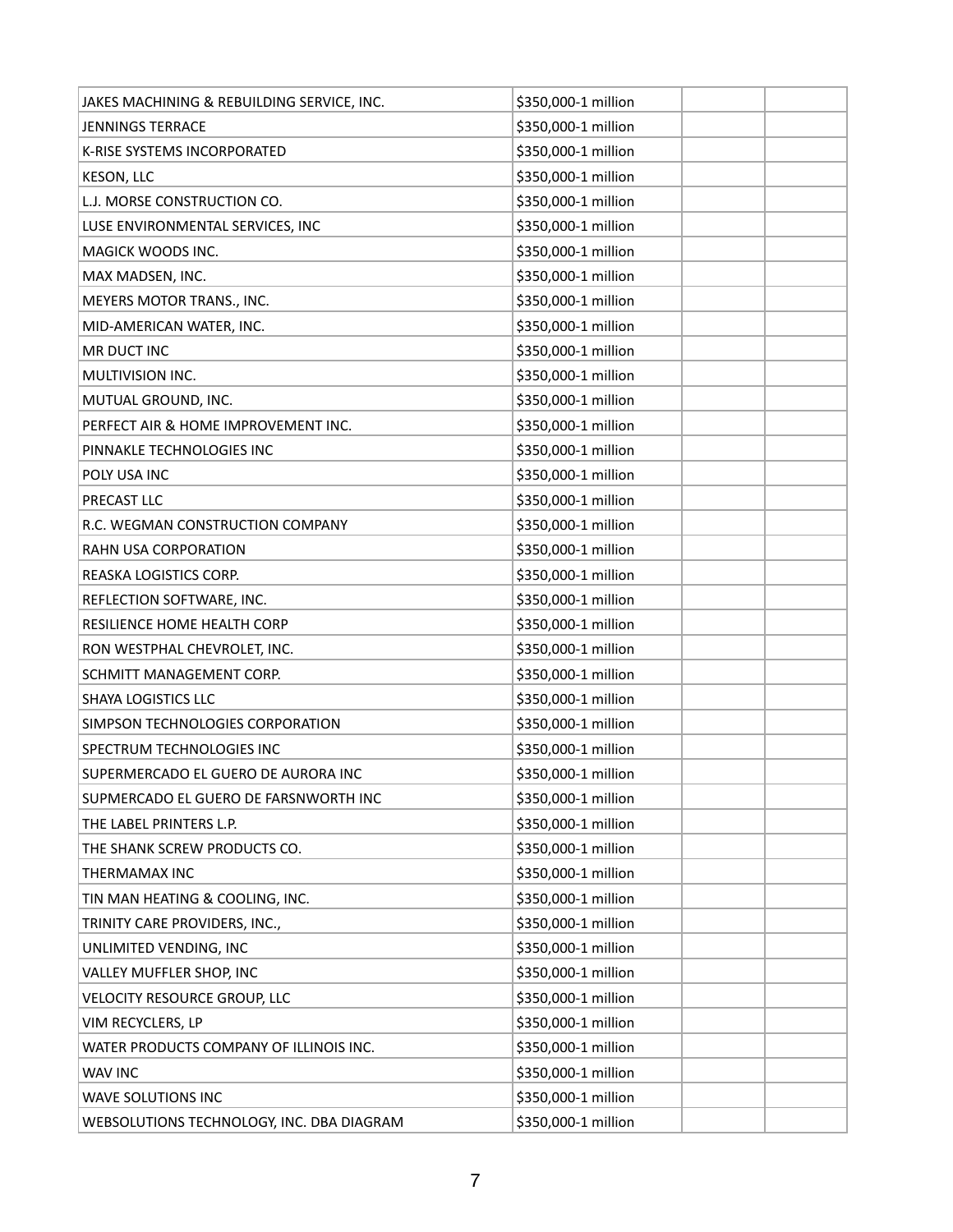| \$350,000-1 million     |
|-------------------------|
| \$1 million-\$2 million |
| \$1 million-\$2 million |
| \$1 million-\$2 million |
| \$1 million-\$2 million |
| \$1 million-\$2 million |
| \$1 million-\$2 million |
| \$1 million-\$2 million |
| \$1 million-\$2 million |
| \$1 million-\$2 million |
| \$1 million-\$2 million |
| \$1 million-\$2 million |
| \$1 million-\$2 million |
| \$1 million-\$2 million |
| \$1 million-\$2 million |
| \$1 million-\$2 million |
| \$1 million-\$2 million |
| \$1 million-\$2 million |
| \$1 million-\$2 million |
| \$1 million-\$2 million |
| \$1 million-\$2 million |
| \$1 million-\$2 million |
| \$1 million-\$2 million |
| \$1 million-\$2 million |
| \$1 million-\$2 million |
| \$1 million-\$2 million |
| \$1 million-\$2 million |
| \$1 million-\$2 million |
| \$1 million-\$2 million |
| \$2 million-\$5 million |
| \$2 million-\$5 million |
| \$2 million-\$5 million |
| \$2 million-\$5 million |
| \$2 million-\$5 million |
| \$2 million-\$5 million |
| \$2 million-\$5 million |
| \$2 million-\$5 million |
| \$2 million-\$5 million |
| \$2 million-\$5 million |
| \$2 million-\$5 million |
| \$2 million-\$5 million |
| \$2 million-\$5 million |
|                         |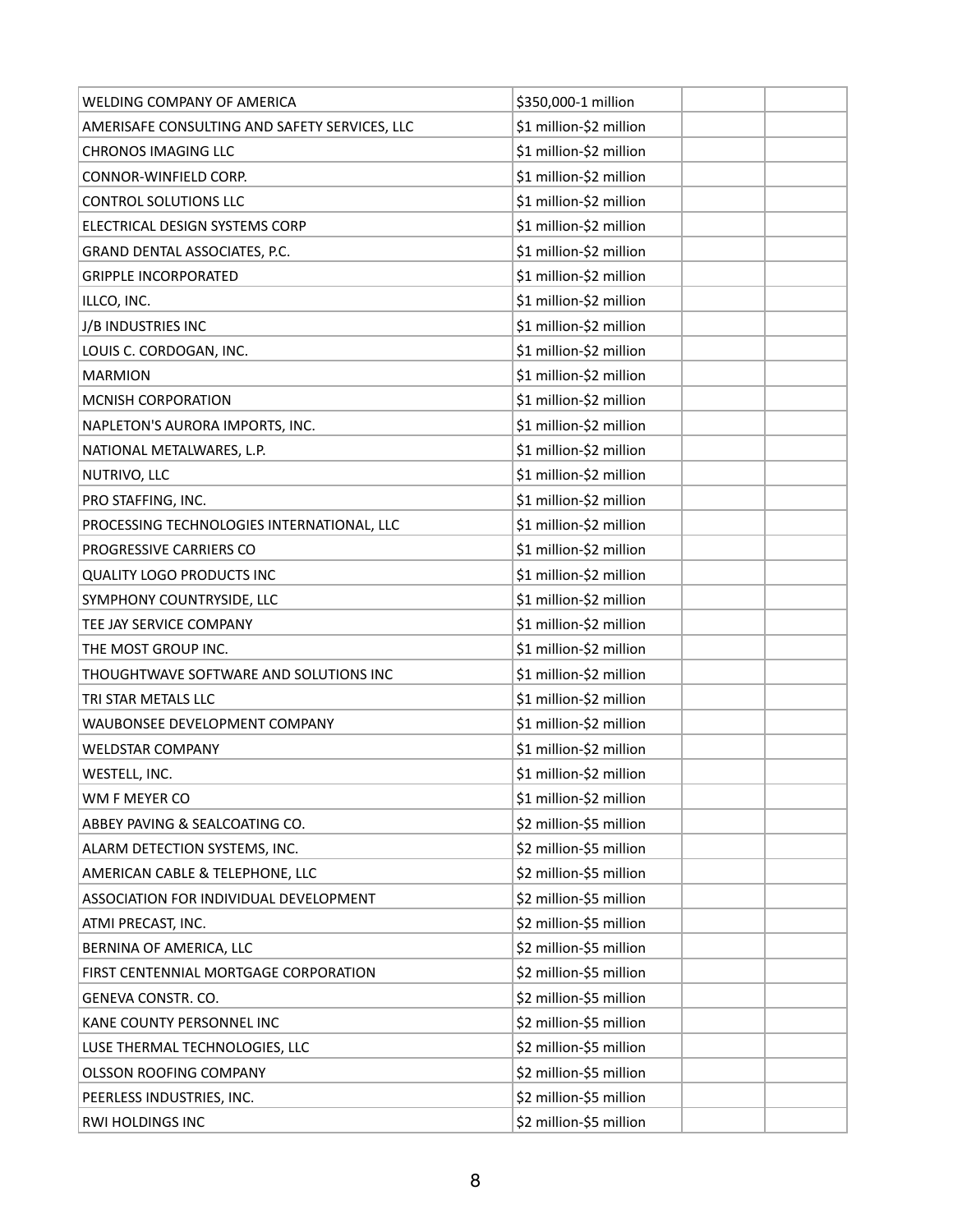| SIGNATURE RETAIL SERVICES, INC.                 | \$2 million-\$5 million  |
|-------------------------------------------------|--------------------------|
| STATE MECHANICAL SERVICES, L.L.C.               | \$2 million-\$5 million  |
| UNILOCK CHICAGO, INC.                           | \$2 million-\$5 million  |
| VNA HEALTH CARE                                 | \$2 million-\$5 million  |
| ANDY FRAIN SERVICES, INC.                       | \$5 million-\$10 million |
| ENGINEERING SYSTEMS INC.                        | \$5 million-\$10 million |
| MAGNETROL INTERNATIONAL HOLDING CO              | \$5 million-\$10 million |
|                                                 |                          |
| <b>BATAVIA</b>                                  |                          |
| A & P GREASE TRAPPER INC                        | \$150,000-350,000        |
| ALL SPORTS MARKETING INC                        | \$150,000-350,000        |
| ALTON INDUSTRY LTD. GROUP                       | \$150,000-350,000        |
| BALAS, INC.                                     | \$150,000-350,000        |
| <b>BEVSTREAM CORP</b>                           | \$150,000-350,000        |
| <b>BINGHAM FLEXO SERVICES</b>                   | \$150,000-350,000        |
| BLUE PEAK TENTS, INC.                           | \$150,000-350,000        |
| BRUSS LANDSCAPING, INC.                         | \$150,000-350,000        |
| <b>BUSINESS TO BUSINESS LOGISTICS LLC</b>       | \$150,000-350,000        |
| BUTTREY-WULFF-MAMMINGA AGENCY, INC.             | \$150,000-350,000        |
| CARROLL WEISS & AMP; ASSOCIATES INC             | \$150,000-350,000        |
| CENTRAL EQUIMPEX INC.                           | \$150,000-350,000        |
| CONTROLLED F.O.R.C.E. INC.                      | \$150,000-350,000        |
| CROSSTOWN PUB BATAVIA, INC.                     | \$150,000-350,000        |
| DRENDEL & JANSONS PC                            | \$150,000-350,000        |
| EARTHWERKS LAND IMPROVEMENT & DEVELOPMENT CORP. | \$150,000-350,000        |
| EPM SALES, INC.                                 | \$150,000-350,000        |
| FOX EXCAVATING, INC.                            | \$150,000-350,000        |
| FOX VALLEY CONSTRUCTION                         | \$150,000-350,000        |
| FOX VALLEY CONTRACTORS, LLC                     | \$150,000-350,000        |
| <b>GRAF TREE CARE, INC</b>                      | \$150,000-350,000        |
| GREEN LADDER TECHNOLOGIES LLC                   | \$150,000-350,000        |
| HANDYMAN SERVICE BY INSIDE-OUT, INC             | \$150,000-350,000        |
| IMMANUEL LUTHERAN CHURCH                        | \$150,000-350,000        |
| INSIDE-OUT PAINTING COMPANY                     | \$150,000-350,000        |
| KATRINA'S SALON, LTD.                           | \$150,000-350,000        |
| KLUBER, INC                                     | \$150,000-350,000        |
| KRESL POWER EQUIPMENT, INC.                     | \$150,000-350,000        |
| KWALYTI TOOLING AND MACHINERY REBUILDING, INC.  | \$150,000-350,000        |
| M.A.T. ENTERPRISES, INC.                        | \$150,000-350,000        |
| MIDWEST CLOTHING AND RESTORATION, INC.          | \$150,000-350,000        |
| MOLINE BEARING COMPANY                          | \$150,000-350,000        |
| MOSS FAMILY FUNERAL HOME, LTD.                  | \$150,000-350,000        |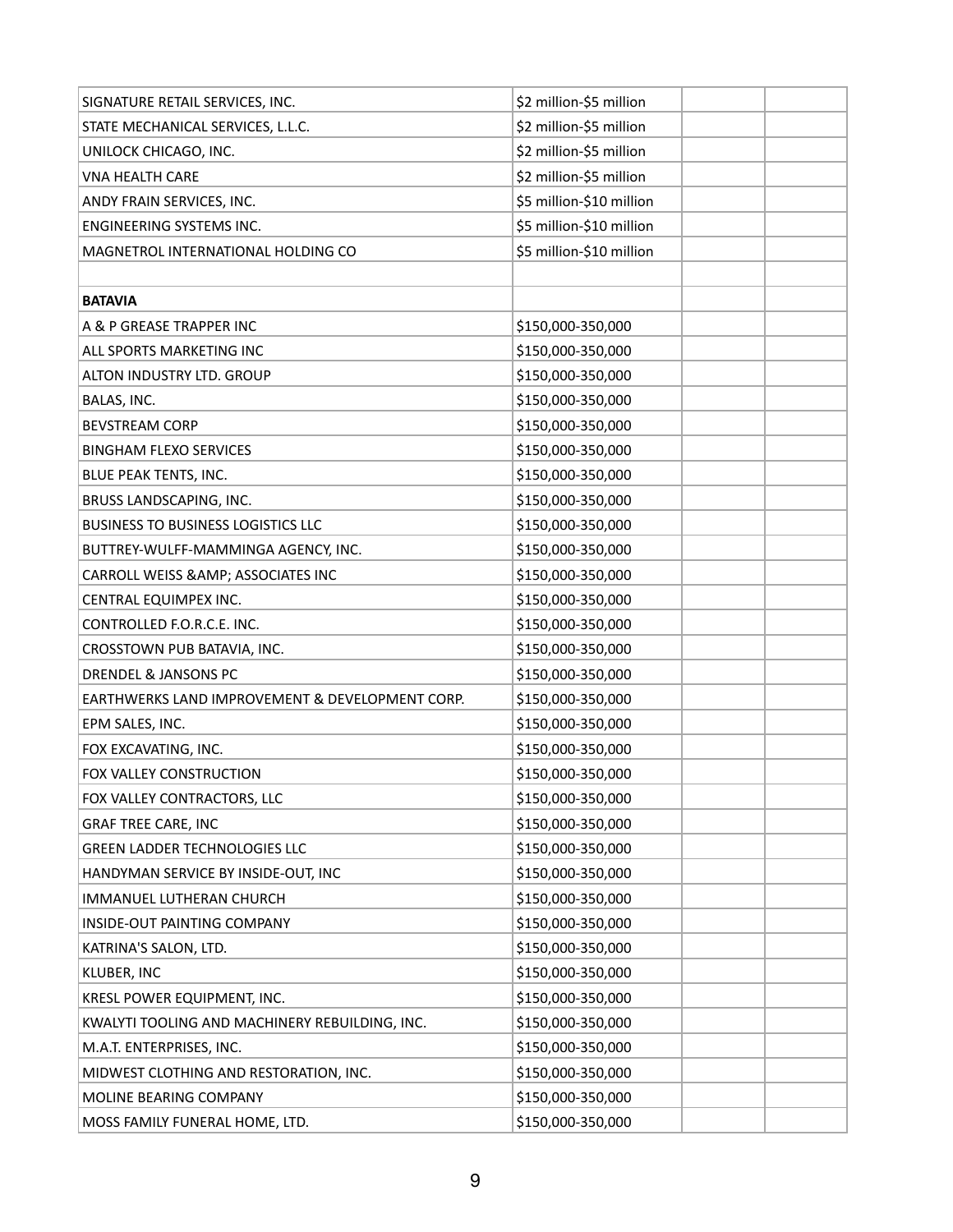| <b>OVERTAKE DIGITAL LTD</b>                  | \$150,000-350,000   |
|----------------------------------------------|---------------------|
| P & L MARK-IT, INC.                          | \$150,000-350,000   |
| PARAMOUNT FENCE, INC.                        | \$150,000-350,000   |
| QUINTESSENCE PUBLISHING COMPANY INC.         | \$150,000-350,000   |
| R. J. KIELION PLUMBING & AMP; HEATING CO.    | \$150,000-350,000   |
| ROGERS PUMP SALES & SERVICE, INC.            | \$150,000-350,000   |
| <b>RP3 GROUP LLC</b>                         | \$150,000-350,000   |
| <b>SAFETY SUPPLY ILLINOIS</b>                | \$150,000-350,000   |
| SHARON L HORTON MD, PC                       | \$150,000-350,000   |
| SHARON L HORTON, MD, PC                      | \$150,000-350,000   |
| SPIKE BODY WERKS, INC.                       | \$150,000-350,000   |
| STATE AUTOMATIC HEATING AND COOLING CORP     | \$150,000-350,000   |
| <b>STUCCO MOLDINGS INC</b>                   | \$150,000-350,000   |
| THINKPIECE QUALITATIVE SUPPORT SERVICES, LLC | \$150,000-350,000   |
| WEAVER PARTNERS, INC.                        | \$150,000-350,000   |
| <b>WETTERS &amp; AMP; ASSOCIATES</b>         | \$150,000-350,000   |
| WINDMILL CITY ENTERTAINMENT INC.             | \$150,000-350,000   |
| <b>WOOFBEACH INC</b>                         | \$150,000-350,000   |
| ADVANCED COMPRESSOR TECHNOLOGY, INC.         | \$350,000-1 million |
| AGS TECHNOLOGY, INC.                         | \$350,000-1 million |
| ALFAGOMMA AURORA TF LLC                      | \$350,000-1 million |
| AMERICAN BOXBOARD, LLC                       | \$350,000-1 million |
| BATAVIA ENTERPRISES, INC                     | \$350,000-1 million |
| BFC SOFTWARE, INC.                           | \$350,000-1 million |
| BOYCE BODY WERKS, INC.                       | \$350,000-1 million |
| BRUCE HARRIS & ASSOCIATES, INC               | \$350,000-1 million |
| BYUS STEEL INC.                              | \$350,000-1 million |
| C/S PACKAGING                                | \$350,000-1 million |
| CASAPPA CORP.                                | \$350,000-1 million |
| CFC WIREFORMS, INC.                          | \$350,000-1 million |
| CHALLENGER LIGHTING CO INC                   | \$350,000-1 million |
| CORE CONCRETE, INC.                          | \$350,000-1 million |
| DIAMOND RIGGING CORPORATION                  | \$350,000-1 million |
| DON JOHNS, INC.                              | \$350,000-1 million |
| DUKANE CONTRACT SERVICES, INC.               | \$350,000-1 million |
| EAGLE FLEXIBLE PACKAGING INC.                | \$350,000-1 million |
| GREENSEED CONTRACT PACKAGING, INC.           | \$350,000-1 million |
| HERITAGE WOODS OF BATAVIA LLC                | \$350,000-1 million |
| <b>HOLY CROSS CHURCH</b>                     | \$350,000-1 million |
| HWN, INC.                                    | \$350,000-1 million |
| INTEGRATED GRAPHICS, INC.                    | \$350,000-1 million |
| INTERIORS FOR BUSINESS, INC.                 | \$350,000-1 million |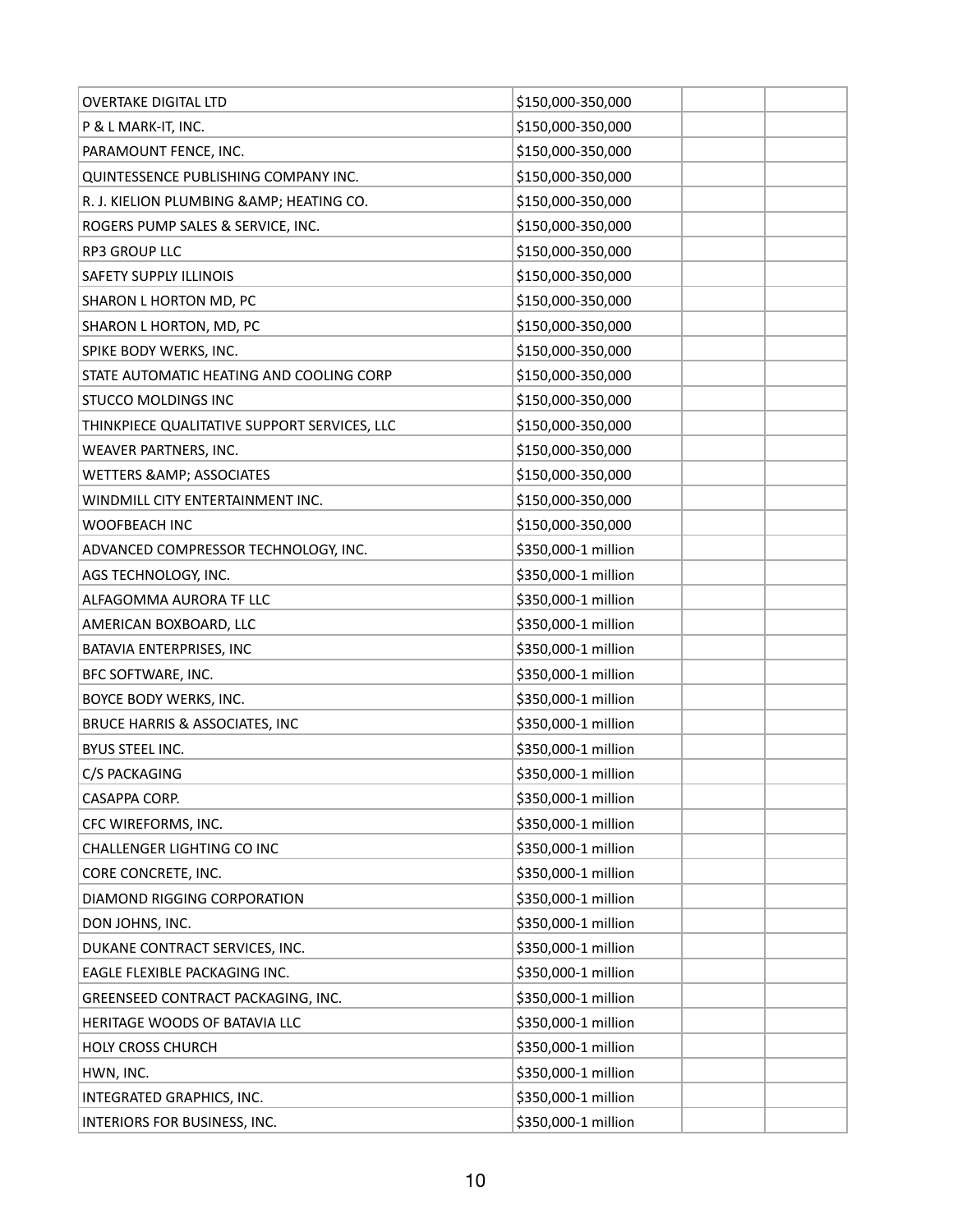| J C SCHULTZ ENTERPRISES INC                 | \$350,000-1 million     |
|---------------------------------------------|-------------------------|
| NAPCO, INC.                                 | \$350,000-1 million     |
| PDS TRANSPORTATION SERVICES, INC.           | \$350,000-1 million     |
| RADCO INDUSTRIES INC                        | \$350,000-1 million     |
| RANDAL WOOD DISPLAYS, INC                   | \$350,000-1 million     |
| SAXON CONSULTING GROUP                      | \$350,000-1 million     |
| SCHAUER: KEITH R. & C.A.E. SER              | \$350,000-1 million     |
| SECOND CITY PRINTS, LLC                     | \$350,000-1 million     |
| TAURUS TOOL & ENGINEERING CO.               | \$350,000-1 million     |
| THE A-TEAM                                  | \$350,000-1 million     |
| THE INSTALLATION GROUP, LLC                 | \$350,000-1 million     |
| THERAPY CARE, LTD                           | \$350,000-1 million     |
| TOUR EDGE GOLF MANUFACTURING, INC.          | \$350,000-1 million     |
| TRIANGLE DIES & SUPPLIES, INC.              | \$350,000-1 million     |
| VANCO INTERNATIONAL LLC                     | \$350,000-1 million     |
| <b>WEDI CORP</b>                            | \$350,000-1 million     |
| WORLD SOURCE INTEGRATION, INC.              | \$350,000-1 million     |
| BATAVIA CONTAINER INC.                      | \$1 million-\$2 million |
| BFC FORMS SERVICE, INC.                     | \$1 million-\$2 million |
| CAST ALUMINUM SOLUTIONS, LLC                | \$1 million-\$2 million |
| COVENANT LIVING AT THE HOLMSTAD             | \$1 million-\$2 million |
| EAGLE CONCRETE, INC                         | \$1 million-\$2 million |
| FACTOR75, LLC                               | \$1 million-\$2 million |
| HOBI INTERNATIONAL, INC.                    | \$1 million-\$2 million |
| TEK PAK, INC.                               | \$1 million-\$2 million |
| TREETOP PROPERTIES, INC.                    | \$1 million-\$2 million |
| KLED6 INC.                                  | \$2 million-\$5 million |
| MATERIAL CONTROL, INC.                      | \$2 million-\$5 million |
|                                             |                         |
| <b>BULL VALLEY</b>                          |                         |
| TESSLER CONSTRUCTION COMPANY, INC.          | \$350,000-1 million     |
| DOHERTY CONSTRUCTION INC                    | \$1 million-\$2 million |
|                                             |                         |
| <b>BURLINGTON</b>                           |                         |
| SCHEFFLER ELECTRIC CORP                     | \$150,000-350,000       |
| <b>OWEN PLASTICS, LLC</b>                   | \$350,000-1 million     |
|                                             |                         |
| <b>CARPENTERSVILLE</b>                      |                         |
| AMY PLUMBING HEATING & COOLING INC.         | \$150,000-350,000       |
| API PLUMBING, INC.                          | \$150,000-350,000       |
| BOYS AND GIRLS CLUB OF DUNDEE TOWNSHIP INC. | \$150,000-350,000       |
| COMPLETE PROFESSIONAL CLEANING SERV. INC    | \$150,000-350,000       |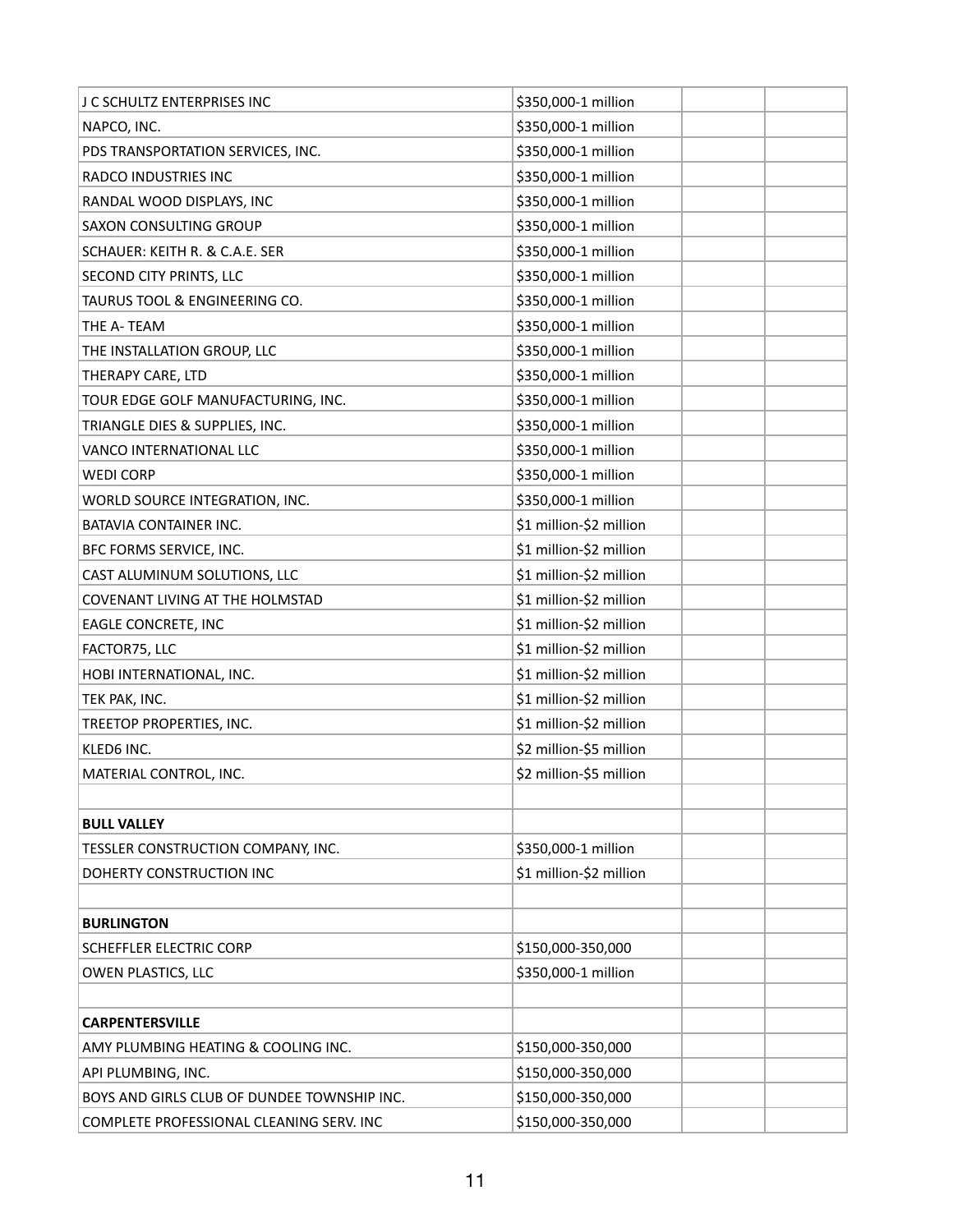| \$150,000-350,000       |  |
|-------------------------|--|
| \$150,000-350,000       |  |
| \$150,000-350,000       |  |
| \$150,000-350,000       |  |
| \$150,000-350,000       |  |
| \$350,000-1 million     |  |
| \$350,000-1 million     |  |
| \$350,000-1 million     |  |
| \$350,000-1 million     |  |
| \$350,000-1 million     |  |
| \$350,000-1 million     |  |
| \$350,000-1 million     |  |
| \$350,000-1 million     |  |
| \$350,000-1 million     |  |
| \$1 million-\$2 million |  |
| \$2 million-\$5 million |  |
| \$150,000-350,000       |  |
|                         |  |
|                         |  |
| \$150,000-350,000       |  |
| \$150,000-350,000       |  |
| \$150,000-350,000       |  |
| \$150,000-350,000       |  |
| \$150,000-350,000       |  |
| \$150,000-350,000       |  |
| \$150,000-350,000       |  |
| \$150,000-350,000       |  |
| \$150,000-350,000       |  |
| \$150,000-350,000       |  |
| \$150,000-350,000       |  |
| \$150,000-350,000       |  |
| \$150,000-350,000       |  |
| \$150,000-350,000       |  |
| \$150,000-350,000       |  |
| \$150,000-350,000       |  |
| \$150,000-350,000       |  |
| \$150,000-350,000       |  |
| \$150,000-350,000       |  |
| \$150,000-350,000       |  |
| \$150,000-350,000       |  |
|                         |  |
| \$150,000-350,000       |  |
|                         |  |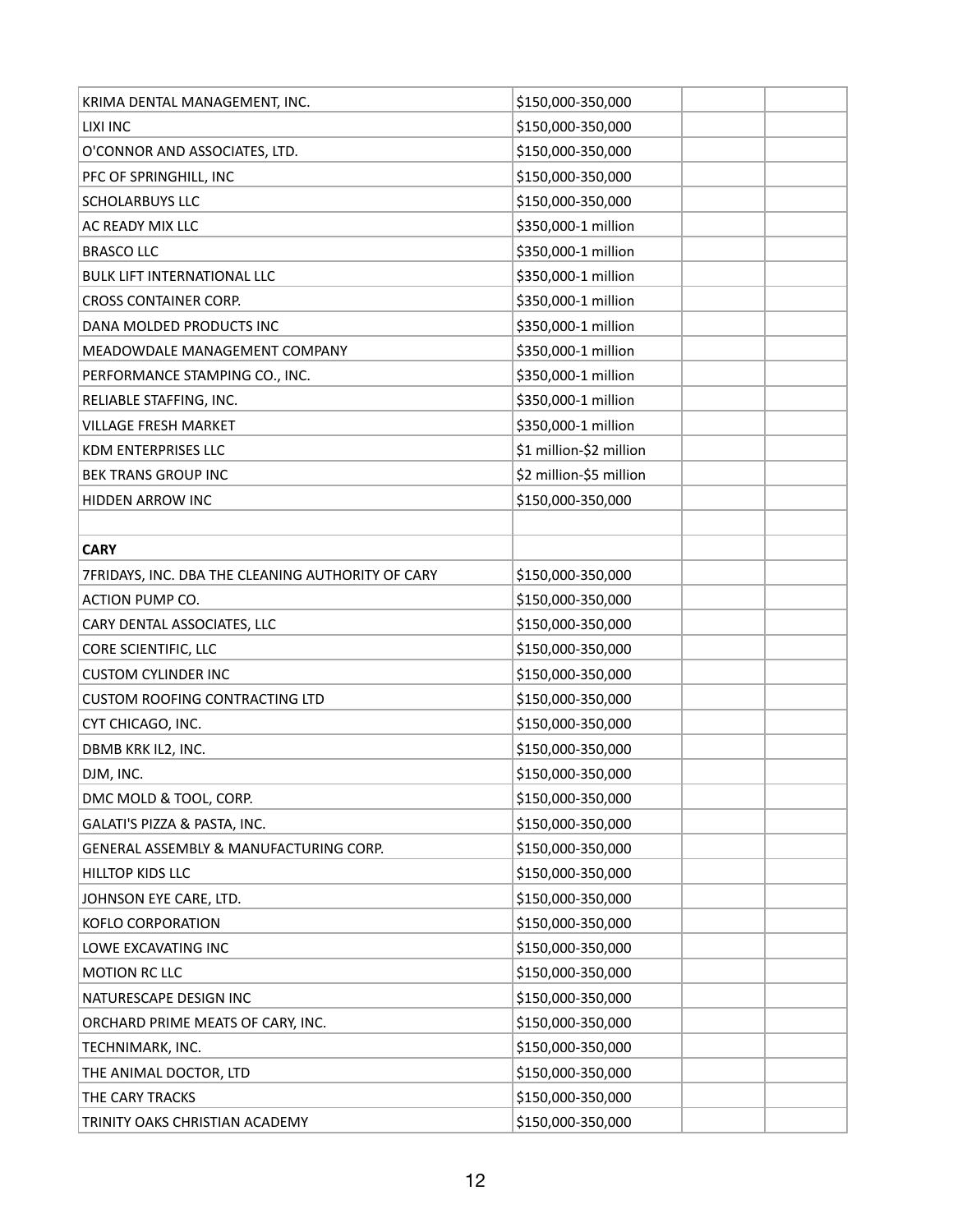| WEIDNER FARMS MATERIAL, INC.               | \$150,000-350,000       |
|--------------------------------------------|-------------------------|
| WHISPERING HILLS NURSERY & LANDSCAPE, INC. | \$150,000-350,000       |
| ASSETSBIZ CORP.                            | \$350,000-1 million     |
| BOLDER CONTRACTORS, INC.                   | \$350,000-1 million     |
| <b>DOD TECHNOLOGIES INC</b>                | \$350,000-1 million     |
| <b>DURAFLEX INC</b>                        | \$350,000-1 million     |
| H. R. STEWART, INC.                        | \$350,000-1 million     |
| <b>ILLINOIS BLOWER INC</b>                 | \$350,000-1 million     |
| ILLINOIS LIFT EQUIPMENT INC.               | \$350,000-1 million     |
| INSERTECH, LLC                             | \$350,000-1 million     |
| JRK SERVICES, INC.                         | \$350,000-1 million     |
| MITCHELL AIRCRAFT SPARES, INC              | \$350,000-1 million     |
| SS PETER AND PAUL                          | \$350,000-1 million     |
| TADD, LLC                                  | \$350,000-1 million     |
| THE BARN NURSERY & LANDSCAPE CENTER INC    | \$350,000-1 million     |
| TRU-CUT, INC.                              | \$350,000-1 million     |
| SRU ELECTRIC, INC                          | \$1 million-\$2 million |
| SHERMAN MECHANICAL INC.                    | \$2 million-\$5 million |
|                                            |                         |
| <b>DUNDEE</b>                              |                         |
| <b>BIG KAHUNA CORPORATION</b>              | \$150,000-350,000       |
| CASTLE VENTURES, INC.                      | \$150,000-350,000       |
| CLIFF R. LATHROP, INC.                     | \$150,000-350,000       |
| <b>EMMETT'S TAVERN &amp; BREWING CO</b>    | \$150,000-350,000       |
| G. SCHMITZ & ASSOCIATES INC                | \$150,000-350,000       |
| HAMMER CONSTRUCTION LLC                    | \$150,000-350,000       |
| <b>JIRSA CONSTRUCTION COMPANY</b>          | \$150,000-350,000       |
| JNL CLIMATE CONTROL INC                    | \$150,000-350,000       |
| MECHANICAL 24, INC.                        | \$150,000-350,000       |
| PALUMBO MANAGEMENT LLC                     | \$150,000-350,000       |
| DEL TORO LANDSCAPING, INC.                 | \$350,000-1 million     |
| DUNDEE ANIMAL HOSPITAL, P.C.               | \$350,000-1 million     |
| G.A.T. GUNS, INC.                          | \$350,000-1 million     |
| IMMANUEL EV. LUTHERAN CHURCH & SCHOOL      | \$350,000-1 million     |
| JDK SERVICES, INC.                         | \$350,000-1 million     |
| MADE TO MEASURE LLC                        | \$350,000-1 million     |
| MAX MCGRAW WILDLIFE FOUNDATION             | \$350,000-1 million     |
| PIEMONTE'S DUNDEE CHEVROLET, INC.          | \$350,000-1 million     |
| POWER ELECTRONICS INTERNATIONAL INC.       | \$350,000-1 million     |
| STATE MATERIALS ENGINEERING LLC            | \$350,000-1 million     |
| WATERS INDUSTRIES, INC.                    | \$350,000-1 million     |
| ENCORE REPAIR HOLDINGS, LLC                | \$1 million-\$2 million |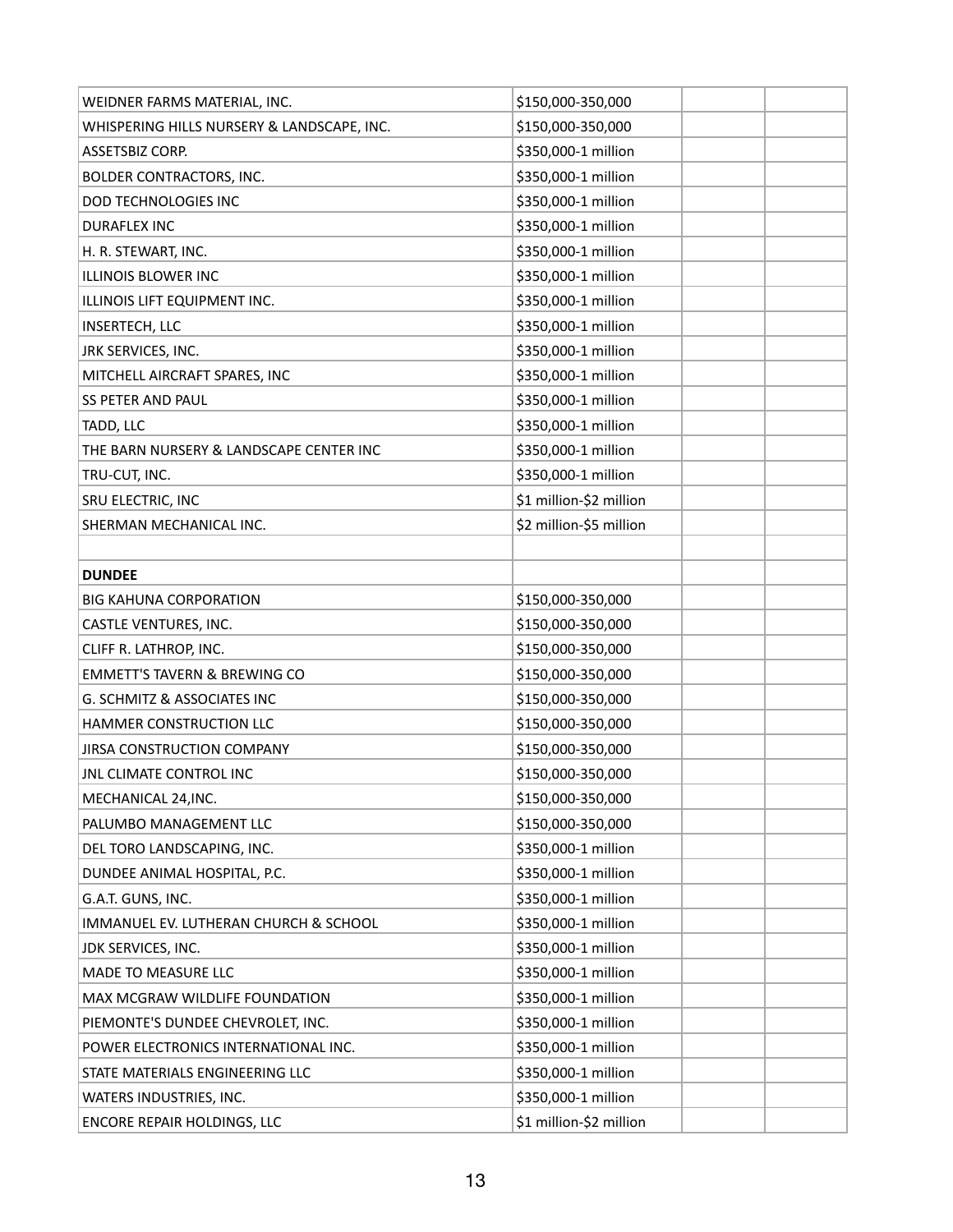| CJ DRILLING, INC.                           | \$2 million-\$5 million |
|---------------------------------------------|-------------------------|
|                                             |                         |
| <b>EAST DUNDEE</b>                          |                         |
| A.J.L. ELECTRIC INC.                        | \$150,000-350,000       |
| ADVANCED CLEANING SYSTEMS INC.              | \$150,000-350,000       |
| ADVANTAGE PRECISION PRODUCTS, INC.          | \$150,000-350,000       |
| BACKFLOW TESTING SERVICES, INC.             | \$150,000-350,000       |
| BECKER AND ASSOCIATES, INC.                 | \$150,000-350,000       |
| <b>BRANDPERX I LLC</b>                      | \$150,000-350,000       |
| DRIVE NOW ACCEPTANCE LLC                    | \$150,000-350,000       |
| FLUID TECHNOLOGIES PUMPS AND CONTROLS, INC  | \$150,000-350,000       |
| INTELEX USA, LLC.                           | \$150,000-350,000       |
| JTM ELECTRICAL AND TECHNOLOGY, LLC          | \$150,000-350,000       |
| L. W. MOUNTAIN INC                          | \$150,000-350,000       |
| LEASING ASSOCIATES OF BARRINGTON INC        | \$150,000-350,000       |
| NEU FAMILY DENTAL, P.C.                     | \$150,000-350,000       |
| PATLIN INCORPORATED                         | \$150,000-350,000       |
| S4 INDUSTRIES, INC.                         | \$150,000-350,000       |
| SUPERIOR CAR CREDIT CORPORATION             | \$150,000-350,000       |
| TLK INDUSTRIES INC                          | \$150,000-350,000       |
| ZGRAPHICS, LTD.                             | \$150,000-350,000       |
| ACT APPRAISAL, INC.                         | \$350,000-1 million     |
| ALLIANCE CONCRETE SAWING & DRILLING IV, LLC | \$350,000-1 million     |
| DUBOIS PAVING COMPANY                       | \$350,000-1 million     |
| FRIGEL NORTH AMERICA, INC.                  | \$350,000-1 million     |
| HOMELINK CORPORATION                        | \$350,000-1 million     |
| JORDANI, LLC DBA SANTA'S VILLAGE, LLC.      | \$350,000-1 million     |
| LAUDERDALE ELECTRIC INC                     | \$350,000-1 million     |
| LEVERAGEPOINT MEDIA I, LLC                  | \$350,000-1 million     |
| LIFELINE PLUMBING, INC.                     | \$350,000-1 million     |
| S 3 PLUMBING & MECHANICAL, LLC.             | \$350,000-1 million     |
| SIG HOLDINGS, INC.                          | \$350,000-1 million     |
| TRU SERVICE GROUP, INC.                     | \$350,000-1 million     |
| VERITAS ASSOCIATION MANAGEMENT, INC.        | \$350,000-1 million     |
| APET, INC.                                  | \$1 million-\$2 million |
| HARTWIG TRANSIT, INC.                       | \$1 million-\$2 million |
| SUBURBAN ELEVATOR LLC                       | \$2 million-\$5 million |
|                                             |                         |
| <b>ELBURN</b>                               |                         |
| AGD, INC.                                   | \$150,000-350,000       |
| <b>AQUATROL INC</b>                         | \$150,000-350,000       |
| ATM AGGREGATE LOGISTICS INC.                | \$150,000-350,000       |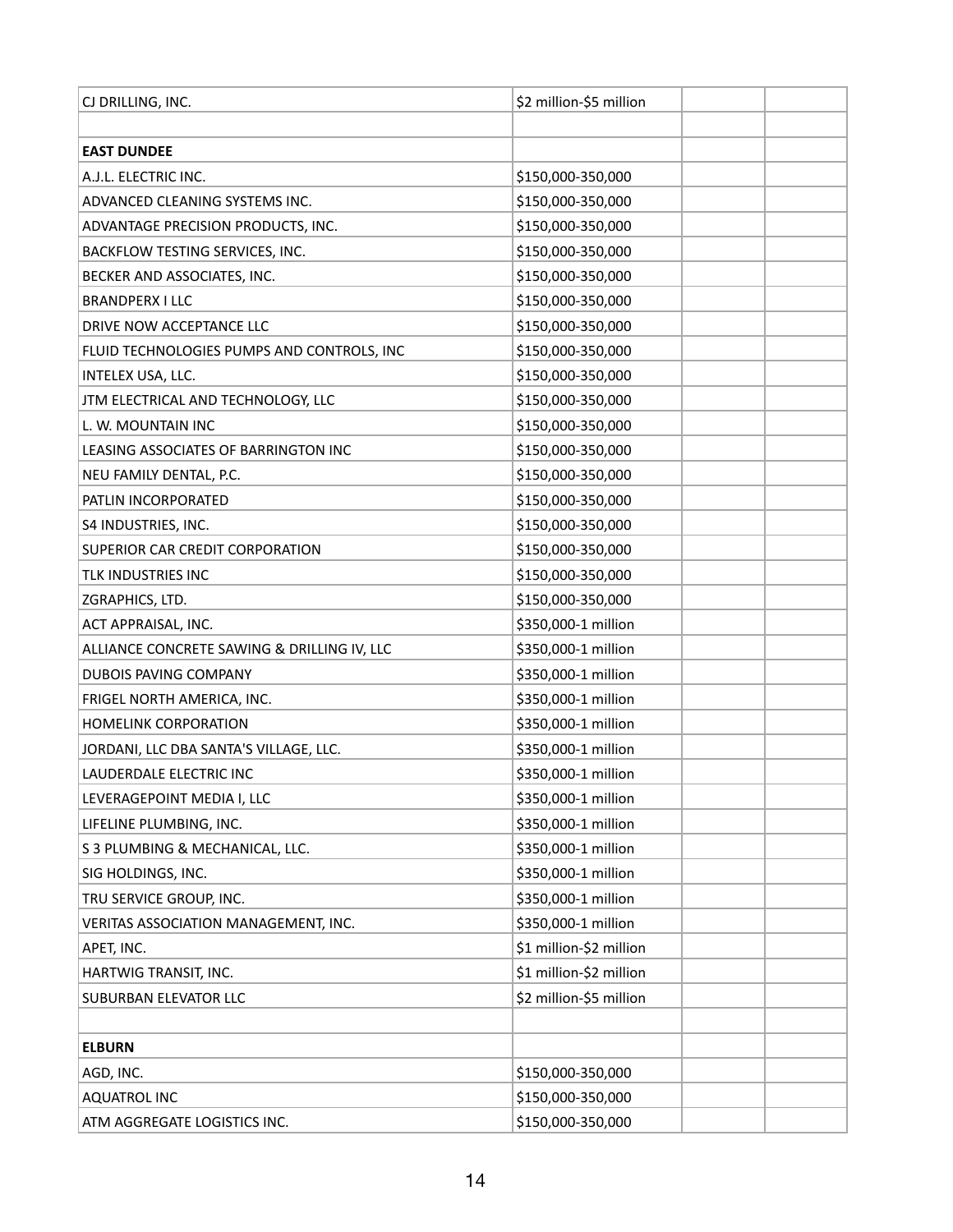| BOB JASS CHEVROLET, INC.                        | \$150,000-350,000        |
|-------------------------------------------------|--------------------------|
| BS&T, INC. DBA MCCLOUD AQUATICS                 | \$150,000-350,000        |
| <b>CAMPTON CONSTRUCTION</b>                     | \$150,000-350,000        |
| CATHODIC PROTECTION MANAGEMENT INC              | \$150,000-350,000        |
| COUNTYWIDE LANDSCAPING                          | \$150,000-350,000        |
| ELBURN METAL STAMPING, INC.                     | \$150,000-350,000        |
| FISHERMENS INN INC                              | \$150,000-350,000        |
| G.M.J.B INC.                                    | \$150,000-350,000        |
| <b>GIZMO PARTNERS, LLC</b>                      | \$150,000-350,000        |
| HMD CONSTRUCTION LC                             | \$150,000-350,000        |
| HOLMGREN ELECTRIC, INC.                         | \$150,000-350,000        |
| K & J PAINTING LLC                              | \$150,000-350,000        |
| <b>METRO FREIGHT INC</b>                        | \$150,000-350,000        |
| MISL TRANSPORT INC                              | \$150,000-350,000        |
| PLANDSCAPE, INC.                                | \$150,000-350,000        |
| RIG SOURCE, INC.                                | \$150,000-350,000        |
| TRACK SURFACES COMPANY                          | \$150,000-350,000        |
| TRIM WORKS INC.                                 | \$150,000-350,000        |
| ZOEPAZ INCORPORATED                             | \$150,000-350,000        |
| ELBURN MARKET, INC.                             | \$350,000-1 million      |
| ELBURN NAPA, INC.                               | \$350,000-1 million      |
| HILLMANN PHYSICAL THERAPY SERVICES, P.C.        | \$350,000-1 million      |
| J AND R HERRA, INC                              | \$350,000-1 million      |
| MONITOR TECHNOLOGIES LLC                        | \$350,000-1 million      |
| PROACCESS SYSTEMS INC                           | \$350,000-1 million      |
| SITAR CONSTRUCTION, LLC                         | \$350,000-1 million      |
| TERRAMAC, LLC                                   | \$350,000-1 million      |
| ICC GROUP, INC.                                 | \$2 million-\$5 million  |
| ELECTRIC CONDUIT CONSTRUCTION COMPANY           | \$5 million-\$10 million |
|                                                 |                          |
| <b>ELGIN</b>                                    |                          |
| ADNET, INC.                                     | \$150,000-350,000        |
| ALEXANDER'S RESTAURANT INC                      | \$150,000-350,000        |
| AMERICAN DECORATING INC                         | \$150,000-350,000        |
| AMERICAN EQUINE INSURANCE GROUP LTD             | \$150,000-350,000        |
| ASSOCIATES IN PSYCHIATRY & COUNSELING, P.C.     | \$150,000-350,000        |
| ATLANTIC AMERICAN FIRE PROTECTION COMPANY, INC. | \$150,000-350,000        |
| B. D. G. INTERNATIONAL, INC.                    | \$150,000-350,000        |
| BELLEN CONTAINER CORPORATION                    | \$150,000-350,000        |
| BERNARDONI ELECTRIC INC                         | \$150,000-350,000        |
| BTR CONTROLS, INC.                              | \$150,000-350,000        |
| <b>BUCKARDT TECHNOLGIES INC KONSULTEK</b>       | \$150,000-350,000        |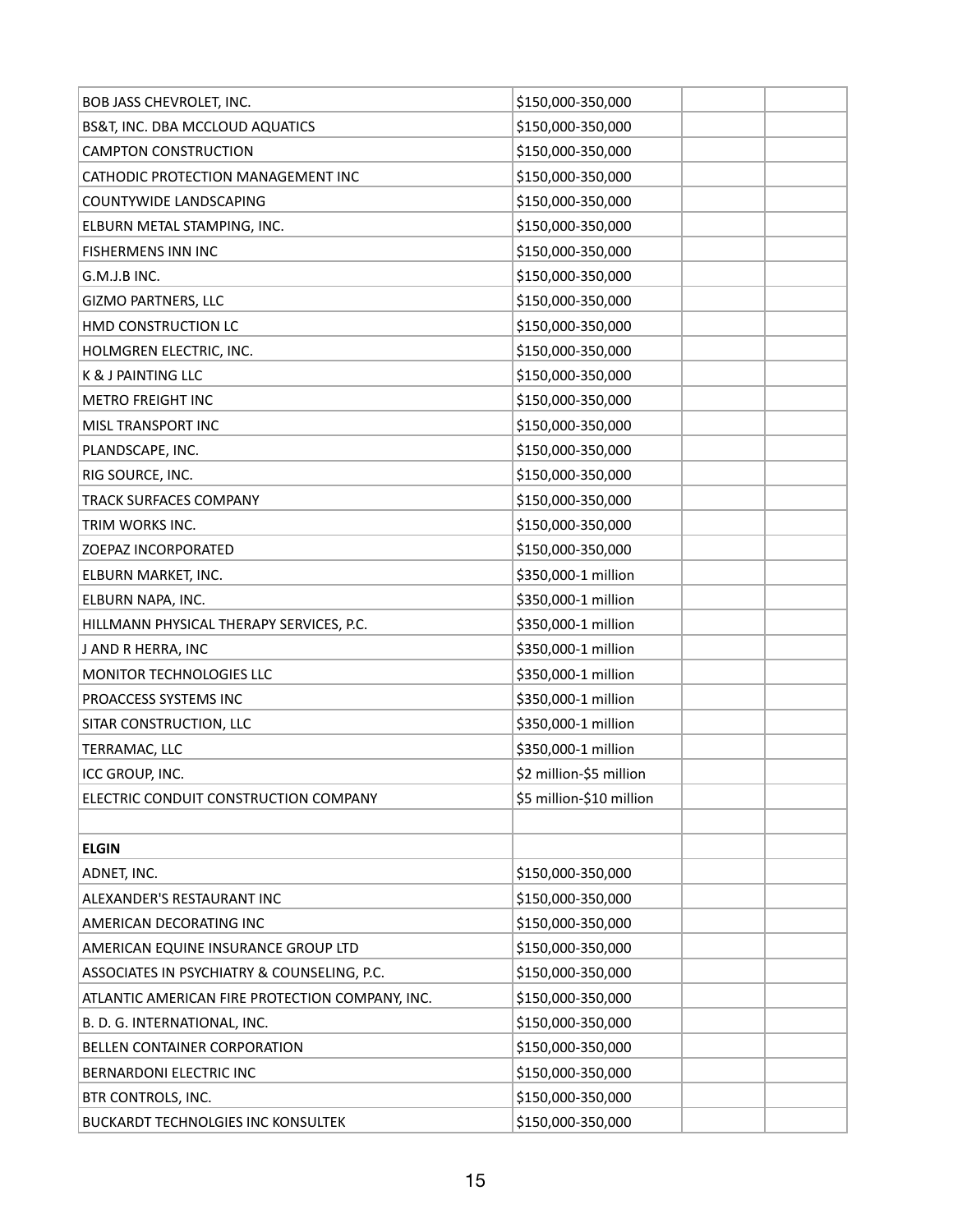| CAPSONIC AUTOMOTIVE, INC.                             | \$150,000-350,000 |
|-------------------------------------------------------|-------------------|
| CAR-MON PRODUCTS INC.                                 | \$150,000-350,000 |
| CBD INC.                                              | \$150,000-350,000 |
| <b>CHICAGO LOGISTIC SERVICE INC</b>                   | \$150,000-350,000 |
| <b>CONTROLLINK INC</b>                                | \$150,000-350,000 |
| COWS IN THE KITCHEN LTD                               | \$150,000-350,000 |
| <b>CROSS PERSONNEL INC</b>                            | \$150,000-350,000 |
| DAXAM INC                                             | \$150,000-350,000 |
| <b>DEAN LODDING SMILES LTD</b>                        | \$150,000-350,000 |
| DELTA MOBILE SOFTWARE, INC.                           | \$150,000-350,000 |
| ELARASYS WORLDWIDE, LLC                               | \$150,000-350,000 |
| ELGIN CARDIAC SURGERY, VEIN AND LASER CENTER OF ELGIN | \$150,000-350,000 |
| ELGIN FAMILY EYE CARE                                 | \$150,000-350,000 |
| ELGIN FOOT AND ANKLE CENTER S.C.                      | \$150,000-350,000 |
| ELGIN GASTROENTEROLOGY ENDOSCOPY CENTER, LLC          | \$150,000-350,000 |
| ELGIN WELL CHILD CONFERENCE                           | \$150,000-350,000 |
| FLINTZ FAMILY HOME CARE LLC                           | \$150,000-350,000 |
| G.C. MASONRY, INC.                                    | \$150,000-350,000 |
| GIFFORDS BAR AND RESTAURANT LLC                       | \$150,000-350,000 |
| <b>GLC LAWNCARE CORP.</b>                             | \$150,000-350,000 |
| <b>GMT INC</b>                                        | \$150,000-350,000 |
| <b>GOOD LITE COMPANY</b>                              | \$150,000-350,000 |
| IN HOME PERSONAL SERVICES INC.                        | \$150,000-350,000 |
| INDUCTION INNOVATIONS INC                             | \$150,000-350,000 |
| INMOTION COMMERCIAL PAINTING INC                      | \$150,000-350,000 |
| JIMMY'S CHARHOUSE OF ELGIN                            | \$150,000-350,000 |
| <b>K40 ELECTRONICS</b>                                | \$150,000-350,000 |
| KAST MARKETING, INC.                                  | \$150,000-350,000 |
| KUSTOM HEATING AND COOLING OF CHICAGOLAND INC.        | \$150,000-350,000 |
| LENDING SOLUTIONS CONSULTING, INC.                    | \$150,000-350,000 |
| MAC ELECTRICAL CONTRACTORS INC                        | \$150,000-350,000 |
| MAJESTIC DISTRIBUTING CO INC                          | \$150,000-350,000 |
| MARC KRESMERY CONSTRUCTION LLC                        | \$150,000-350,000 |
| MEYER METAL SYSTEMS INC                               | \$150,000-350,000 |
| MICROTRACE LLC                                        | \$150,000-350,000 |
| MILESCRAFT, INC.                                      | \$150,000-350,000 |
| NAVIS INDUSTRIES, INC.                                | \$150,000-350,000 |
| OAK CREST RESIDENCE ASSOCIATION                       | \$150,000-350,000 |
| OLYMPIC CONTROLS CORP.                                | \$150,000-350,000 |
| OR1, INC                                              | \$150,000-350,000 |
| PANCOR CONSTRUCTION & DEVELOPMENT LLC                 | \$150,000-350,000 |
| PATRICK MFG., INC                                     | \$150,000-350,000 |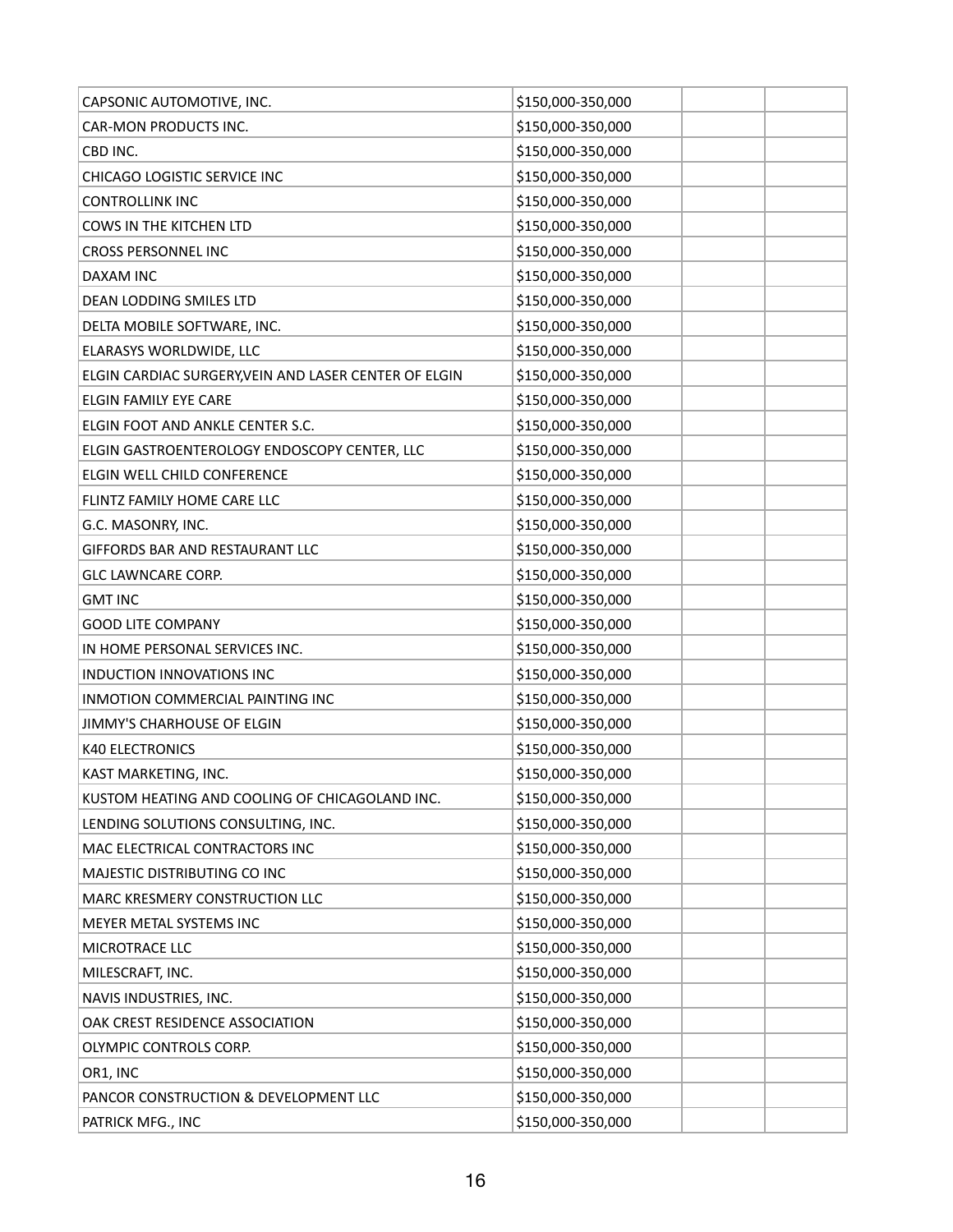| PAUL'S FAMILY RESTAURANT, INC.                          | \$150,000-350,000 |
|---------------------------------------------------------|-------------------|
| PLASTIC TECHNOLOGIES INC.                               | \$150,000-350,000 |
| PREMIER HANDLING SOLUTIONS, INC.                        | \$150,000-350,000 |
| PRICE CIRCUITS LLC                                      | \$150,000-350,000 |
| <b>QUESTEK MANUFACTURING CORPORATION</b>                | \$150,000-350,000 |
| RADIAL MANAGEMENT SERVICES, LLC                         | \$150,000-350,000 |
| RALPH HELM, INC.                                        | \$150,000-350,000 |
| RELIANCE TOOL & MFG CO INC                              | \$150,000-350,000 |
| RPS ENGINEERING INC                                     | \$150,000-350,000 |
| <b>SCHWANOG LLC</b>                                     | \$150,000-350,000 |
| SIMPLOMATIC MANUFACTURING CO                            | \$150,000-350,000 |
| SLIPMATE CO.                                            | \$150,000-350,000 |
| <b>ST LAURENCE CHURCH</b>                               | \$150,000-350,000 |
| ST. THOMAS MORE CHURCH                                  | \$150,000-350,000 |
| STUDENTS TO, INC.                                       | \$150,000-350,000 |
| SUBURBAN WOMEN'S HEALTH SPECIALISTS LTD                 | \$150,000-350,000 |
| SUNBURST SHUTTERS ILLINOIS INC                          | \$150,000-350,000 |
| SUSHI STATION ELGIN, INC.                               | \$150,000-350,000 |
| TAJ FLOORING, INC.                                      | \$150,000-350,000 |
| TENDER LOVING CARE INDUSTRIES, INC.                     | \$150,000-350,000 |
| TEQ SALES, INC.                                         | \$150,000-350,000 |
| THE MASTER MACHINE GROUP, INC.                          | \$150,000-350,000 |
| THE WALNUT SPEAKEASY, INC                               | \$150,000-350,000 |
| TORYON TECHNOLOGIES, INC                                | \$150,000-350,000 |
| TOTAL MULTIPLIER, LLC                                   | \$150,000-350,000 |
| TRADECO CONSTRUCTION, INC                               | \$150,000-350,000 |
| UMV MACHINE TOOL INC                                    | \$150,000-350,000 |
| WILLIAMS HEALTHCARE SYSTEMS LLC                         | \$150,000-350,000 |
| WINTERS FAMILY PRACTICE PC                              | \$150,000-350,000 |
| WRIGHT BROTHERS AUTOMOTIVE SERVICE; BUNGE'S TIRE & AUTO | \$150,000-350,000 |
| AEROMOTIVE SERVICES INC                                 | \$150,000-350,000 |
| ANGULERIS TECHNOLOGIES LLC                              | \$150,000-350,000 |
| ARMANDO & SONS, INC.                                    | \$150,000-350,000 |
| BIGGERS MOTORS, INC.                                    | \$150,000-350,000 |
| CHICAGO TRAILER POOL CORP                               | \$150,000-350,000 |
| DIRECT PALLET, INC.                                     | \$150,000-350,000 |
| ELGIN ENTERTAINMENT INC.                                | \$150,000-350,000 |
| ELGIN SUPER AUTO PARTS, INC.                            | \$150,000-350,000 |
| ELGIN SYMPHONY ORCHESTRA ASSOCIATION                    | \$150,000-350,000 |
| FORTRESS DENTAL PC                                      | \$150,000-350,000 |
| <b>FREIGHTHAWK XPRESS LLC</b>                           | \$150,000-350,000 |
| FUTURE LINK OF ILLINOIS, INC.                           | \$150,000-350,000 |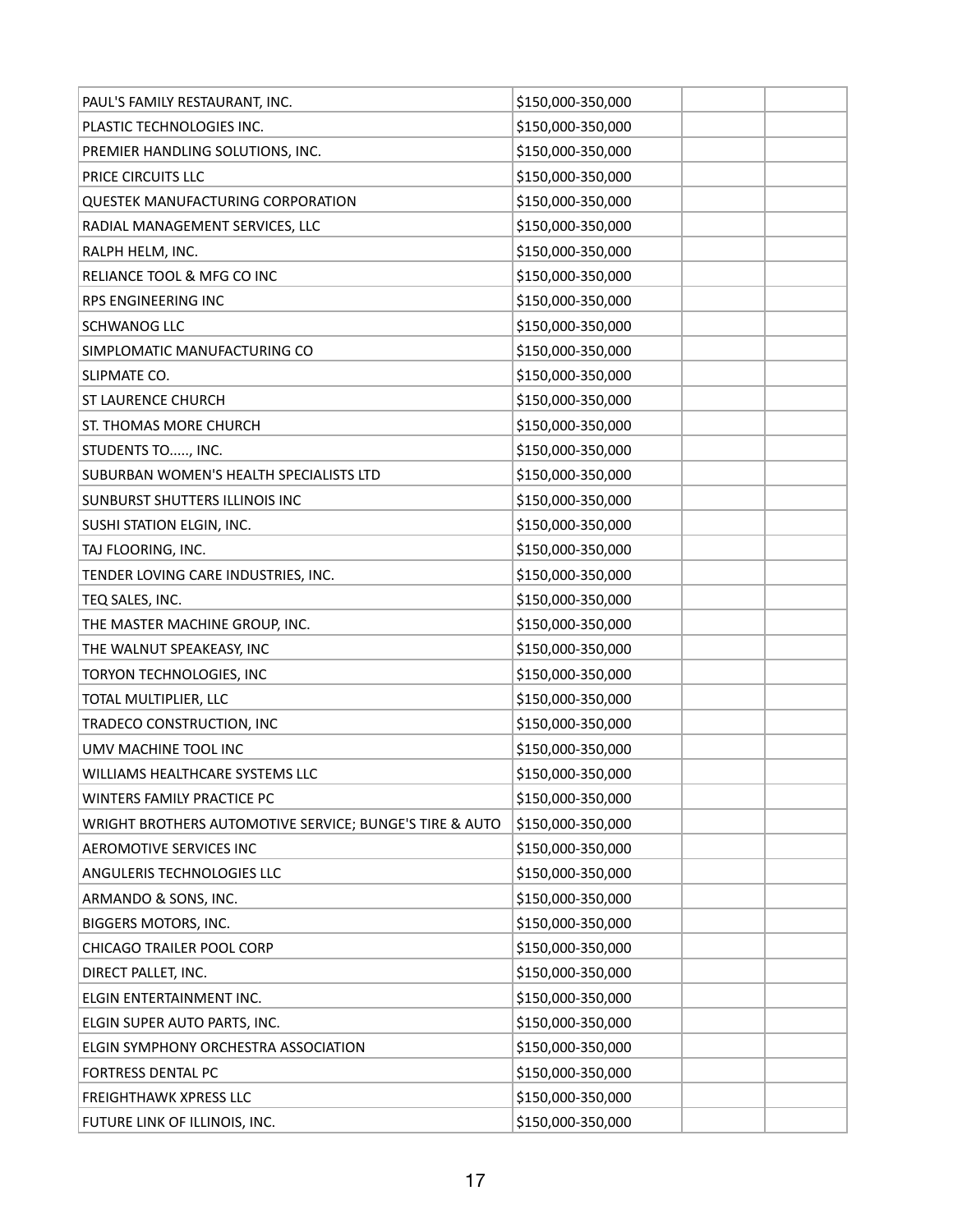| <b>GATI TECH INC</b>                             | \$150,000-350,000 |
|--------------------------------------------------|-------------------|
| <b>GREG SHANNON, INC.</b>                        | \$150,000-350,000 |
| HABITAT FOR HUMANITY OF NORTHERN FOX VALLEY      | \$150,000-350,000 |
| <b>KREATIVE SCAPE INC.</b>                       | \$150,000-350,000 |
| MIRACLE CLEANING CORP.                           | \$150,000-350,000 |
| O'HARE KARS, INC.                                | \$150,000-350,000 |
| OMEGA III LLC                                    | \$150,000-350,000 |
| R3 ENVIRONMENTAL MANAGEMENT, INC.                | \$150,000-350,000 |
| REINKE GYPSUM SUPPLY COMPANY                     | \$150,000-350,000 |
| REINKE INTERIOR SUPPLY COMPANY                   | \$150,000-350,000 |
| RENEE & WAYNE CATALANO RACING STABLE LTD         | \$150,000-350,000 |
| RENZ ADDICTION COUNSELING CENTER                 | \$150,000-350,000 |
| RIVMAR CORPORATION                               | \$150,000-350,000 |
| <b>ST JOSEPHS CHURCH</b>                         | \$150,000-350,000 |
| ST. JOHN'S LUTHERAN CHURCH                       | \$150,000-350,000 |
| ST. MARY CHURCH OF ELGIN                         | \$150,000-350,000 |
| TAQUERIA LOS COMALES ELGIN INC                   | \$150,000-350,000 |
| TBJ DRYWALL & TAPING INC                         | \$150,000-350,000 |
| THE ALPHABET SHOP                                | \$150,000-350,000 |
| THE SIVI GROUP LLC                               | \$150,000-350,000 |
| TOP COVERAGE LTD                                 | \$150,000-350,000 |
| TOWN AND COUNTRY GARDENS, INC.                   | \$150,000-350,000 |
| UNO MAS LANDSCAPING, INC.                        | \$150,000-350,000 |
| V & A LANDSCAPING INC                            | \$150,000-350,000 |
| WATER SERVICES COMPANY OF ILLINOIS, INCORPORATED | \$150,000-350,000 |
| YOUNG WOMENS CHRISTIAN ASSOCIATION               | \$150,000-350,000 |
| ACOMTECH MOLD INC                                | \$150,000-350,000 |
| ALL TEMPERATURE SYSTEMS INC                      | \$150,000-350,000 |
| AMERISTRONG PARTNERS, LLC                        | \$150,000-350,000 |
| ASSOCIATES IN ENDOCRINOLOGY, INC.                | \$150,000-350,000 |
| <b>B &amp; C ENTERPRISES INC.</b>                | \$150,000-350,000 |
| CHASE N DREAMS LOGISTICS INC                     | \$150,000-350,000 |
| CONTINENTAL PACKAGING, INC.                      | \$150,000-350,000 |
| CONTRACTORS FLOORING OUTLET                      | \$150,000-350,000 |
| CUSTOM COUNTERTOP CREATIONS, INC.                | \$150,000-350,000 |
| D AURELIO ENTERPRISES, INC.                      | \$150,000-350,000 |
| DENISE MICHELLE LINDLEY AND ASSOCIATES, P.C.     | \$150,000-350,000 |
| DRYDON EQUIPMENT, INC.                           | \$150,000-350,000 |
| FORTUNE GROWERS, LLC                             | \$150,000-350,000 |
| GREAT LAKES TECHNOLOGIES, LLC                    | \$150,000-350,000 |
| INTELLISOURCE INC                                | \$150,000-350,000 |
| KIDS FIRST PEDIATRIC DENTISTRY INC.              | \$150,000-350,000 |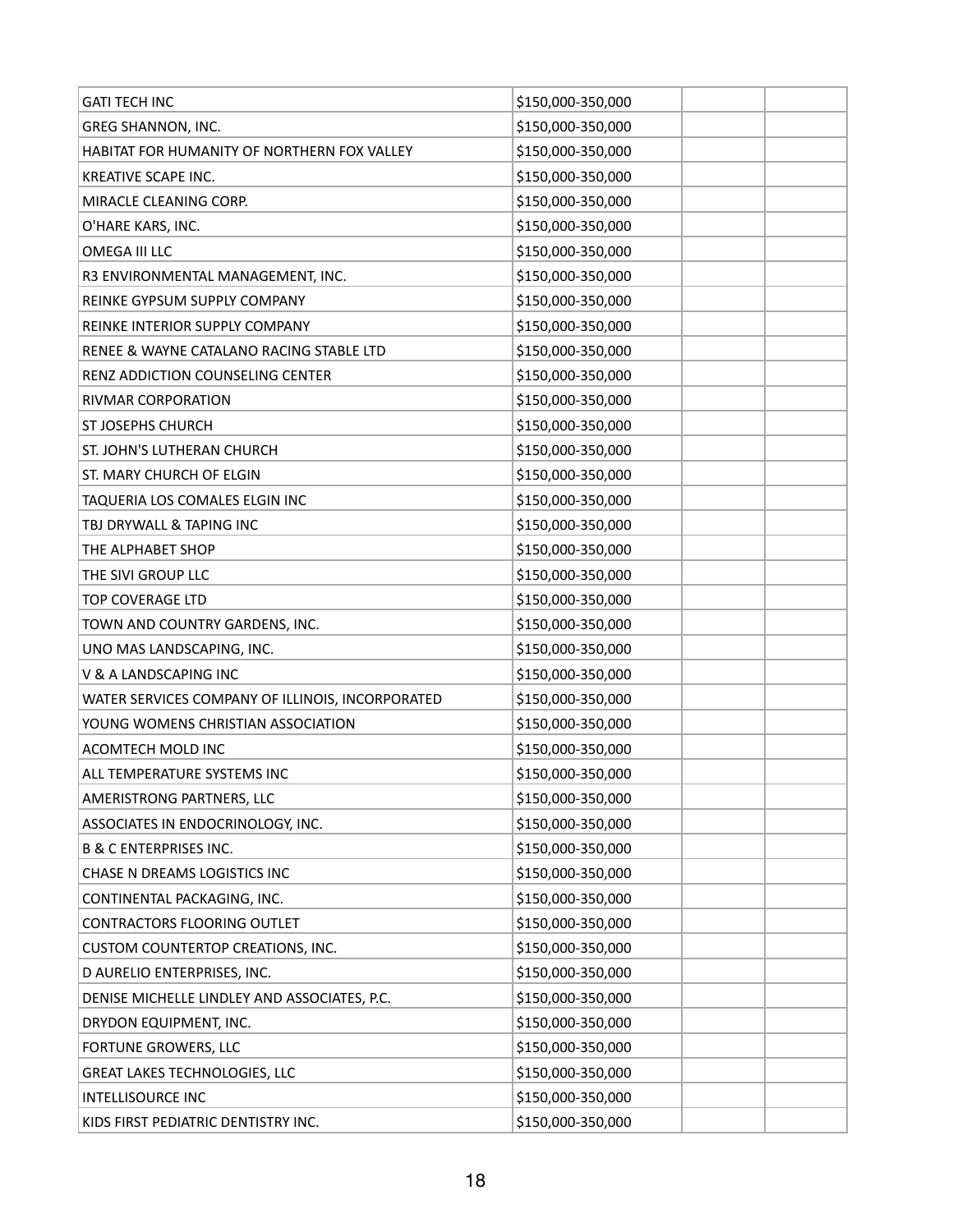| KILBRYDE SHARPE, LLC                     | \$150,000-350,000   |
|------------------------------------------|---------------------|
| KINETIC TOOLS INC                        | \$150,000-350,000   |
| <b>KMK VENTURES INC</b>                  | \$150,000-350,000   |
| NORTHWEST BIBLE BAPTIST CHURCH           | \$150,000-350,000   |
| OPHTHALMOLOGY ASSOCIATES LTD             | \$150,000-350,000   |
| PROLINE MECHANICAL INC                   | \$150,000-350,000   |
| R & K LOGISTICS INC.                     | \$150,000-350,000   |
| RABIT TRANSIT, INC.                      | \$150,000-350,000   |
| RADICON DRIVE SYSTEMS INC.               | \$150,000-350,000   |
| RETAIL FIRST, INC.                       | \$150,000-350,000   |
| RIGGIO/BORON LTD.                        | \$150,000-350,000   |
| SAMMY'S MEXICAN RESTAURANT, INC.         | \$150,000-350,000   |
| SCHURING & SCHURING, INC.                | \$150,000-350,000   |
| ST CHARLES TRUCKING INC                  | \$150,000-350,000   |
| ST. MEYER & HUBBARD, INC.                | \$150,000-350,000   |
| <b>TECH GLOBAL INC.</b>                  | \$150,000-350,000   |
| THE SCHOOL AT THE GROVE LLC              | \$150,000-350,000   |
| <b>TITAN TINY HOMES</b>                  | \$150,000-350,000   |
| TOUCHPOINT LOGISTICS INC                 | \$150,000-350,000   |
| V.I.P. PROPERTY MAINTENANCE, INC.        | \$150,000-350,000   |
| <b>VILLAGE PIZZA AND PUB LLC</b>         | \$150,000-350,000   |
| <b>VIP SERVICES INC</b>                  | \$150,000-350,000   |
| <b>WEISHAUPT AMERICA INC.</b>            | \$150,000-350,000   |
| WET & FORGET U.S. NZ LIMITED PARTNERSHIP | \$150,000-350,000   |
| ASSOCIATES IN PEDIATRICS C               | \$350,000-1 million |
| BIGGERS IMPORTS, INC.                    | \$350,000-1 million |
| <b>CES GROUP INC</b>                     | \$350,000-1 million |
| CHURCH OF THE BRETHREN BENEFIT TRUST INC | \$350,000-1 million |
| <b>ELGIN ACADEMY</b>                     | \$350,000-1 million |
| ELGIN CHARTER SCHOOL INITIATIVE          | \$350,000-1 million |
| ELGIN FRUIT MARKET, LTD.                 | \$350,000-1 million |
| ELMUND & NELSON, CO.                     | \$350,000-1 million |
| GERALI CUSTOM DESIGN, INC.               | \$350,000-1 million |
| HOPKINS FORD OF ELGIN, INC.              | \$350,000-1 million |
| INDUSTRIAL METALS RECYCLING CORPORATION  | \$350,000-1 million |
| JERRY BIGGERS CHEVROLET, INC.            | \$350,000-1 million |
| LAMP INCORPORATED                        | \$350,000-1 million |
| LOQUERCIO AUTOMOTIVE NORTH, INC          | \$350,000-1 million |
| LOQUERCIO AUTOMOTIVE WEST, LLC           | \$350,000-1 million |
| LOQUERCIO AUTOMOTIVE, INC                | \$350,000-1 million |
| M & J GENERAL CONTRACTORS LTD            | \$350,000-1 million |
| MCGRATH NISSAN INC                       | \$350,000-1 million |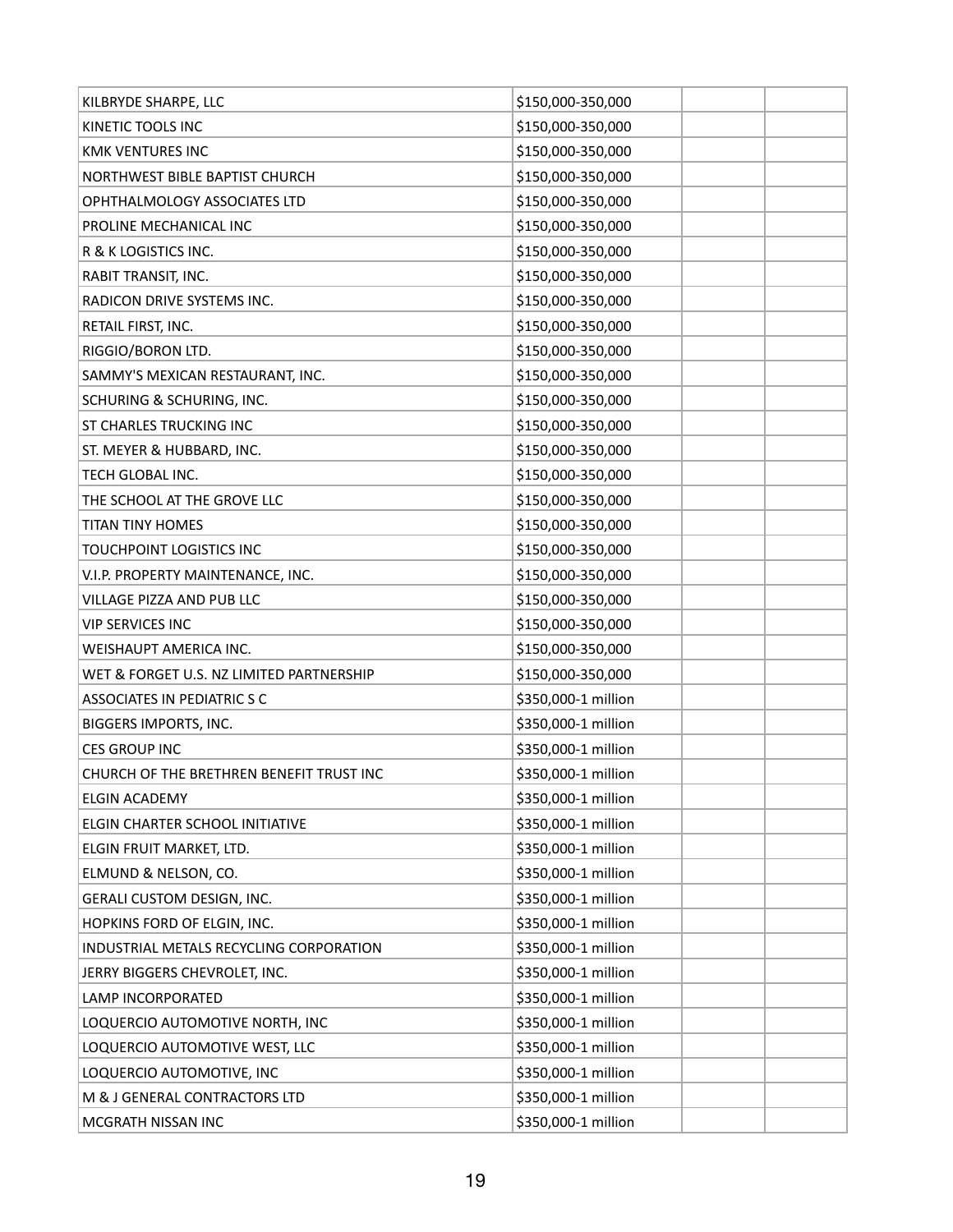| MIDWEST WRECKING CO, INC.                     | \$350,000-1 million |
|-----------------------------------------------|---------------------|
| MOONLIGHT SLUMBER, LLC                        | \$350,000-1 million |
| NAPLETON'S ELGIN MOTORS HOLDING INC.          | \$350,000-1 million |
| SENIOR SERVICES ASSOCIATES, INC.              | \$350,000-1 million |
| THE VINES SENIOR HOME, LLC                    | \$350,000-1 million |
| Z HARDWARE CO                                 | \$350,000-1 million |
| AC PAVEMENT STRIPING CO.                      | \$350,000-1 million |
| ACCOMPLISHED MECHANICAL INDUSTRIES, LTD.      | \$350,000-1 million |
| AMERICAN EAGLE PACKAGING CORPORATION          | \$350,000-1 million |
| AMERICO CHEMICAL PRODUCTS INC                 | \$350,000-1 million |
| ANGSTEN GROUP, INC. DBA SHOPWARE, INC.        | \$350,000-1 million |
| BRILLANCE SUBARU OF ELGIN                     | \$350,000-1 million |
| CAP & SEAL LP                                 | \$350,000-1 million |
| <b>CAPSONIC LLC</b>                           | \$350,000-1 million |
| <b>CHESTNUT HEALTH OF ILLINOIS</b>            | \$350,000-1 million |
| CITADEL CARE CENTER-ELGIN LLC                 | \$350,000-1 million |
| COMPASS STAFFING SOLUTIONS LLC                | \$350,000-1 million |
| <b>COMPONENT PLASTICS INC</b>                 | \$350,000-1 million |
| CONVENIENCE CONCEPTS, INC.                    | \$350,000-1 million |
| DOCUMENT PUBLISHING GROUP, HEALTHWARE SYSTEMS | \$350,000-1 million |
| EBCO INC.                                     | \$350,000-1 million |
| ECKER CENTER FOR MENTAL HEALTH, INC.          | \$350,000-1 million |
| ELGIN FAMILY PHYSICIANS, SC                   | \$350,000-1 million |
| ELGIN FRUIT MARKET #2, INC.                   | \$350,000-1 million |
| ELGIN SKILLED NURSING FACILITY, LLC           | \$350,000-1 million |
| <b>EMERGENCY SERVICE PARTNERS, LLC</b>        | \$350,000-1 million |
| ENGINEERED COMPONENTS COMPANY                 | \$350,000-1 million |
| FABRIC IMAGES, INC                            | \$350,000-1 million |
| FAMILY SERVICE ASSC. OF GREATER ELGIN AREA    | \$350,000-1 million |
| FEED CONTROL CORPORATION                      | \$350,000-1 million |
| FIRST PRIORITY, INC.                          | \$350,000-1 million |
| FULLWEL MANAGEMENT III INC                    | \$350,000-1 million |
| <b>HAGG PRESS INC</b>                         | \$350,000-1 million |
| HERITAGE WOODS OF SOUTH ELGIN, LLC            | \$350,000-1 million |
| HOWARD CUSTOM TRANSFERS INC                   | \$350,000-1 million |
| HUMBOLDT MFG. CO.                             | \$350,000-1 million |
| HYDROX CHEMICAL COMPANY, INC                  | \$350,000-1 million |
| IRISH TONY II, INC.                           | \$350,000-1 million |
| JW TURF INC.                                  | \$350,000-1 million |
| KELLENBERGER ELECTRIC, INC.                   | \$350,000-1 million |
| KINNEY ELECTRICAL MANUFACTURING CO.           | \$350,000-1 million |
| KREIS TOOL AND MANUFACTURING COMPANY, INC     | \$350,000-1 million |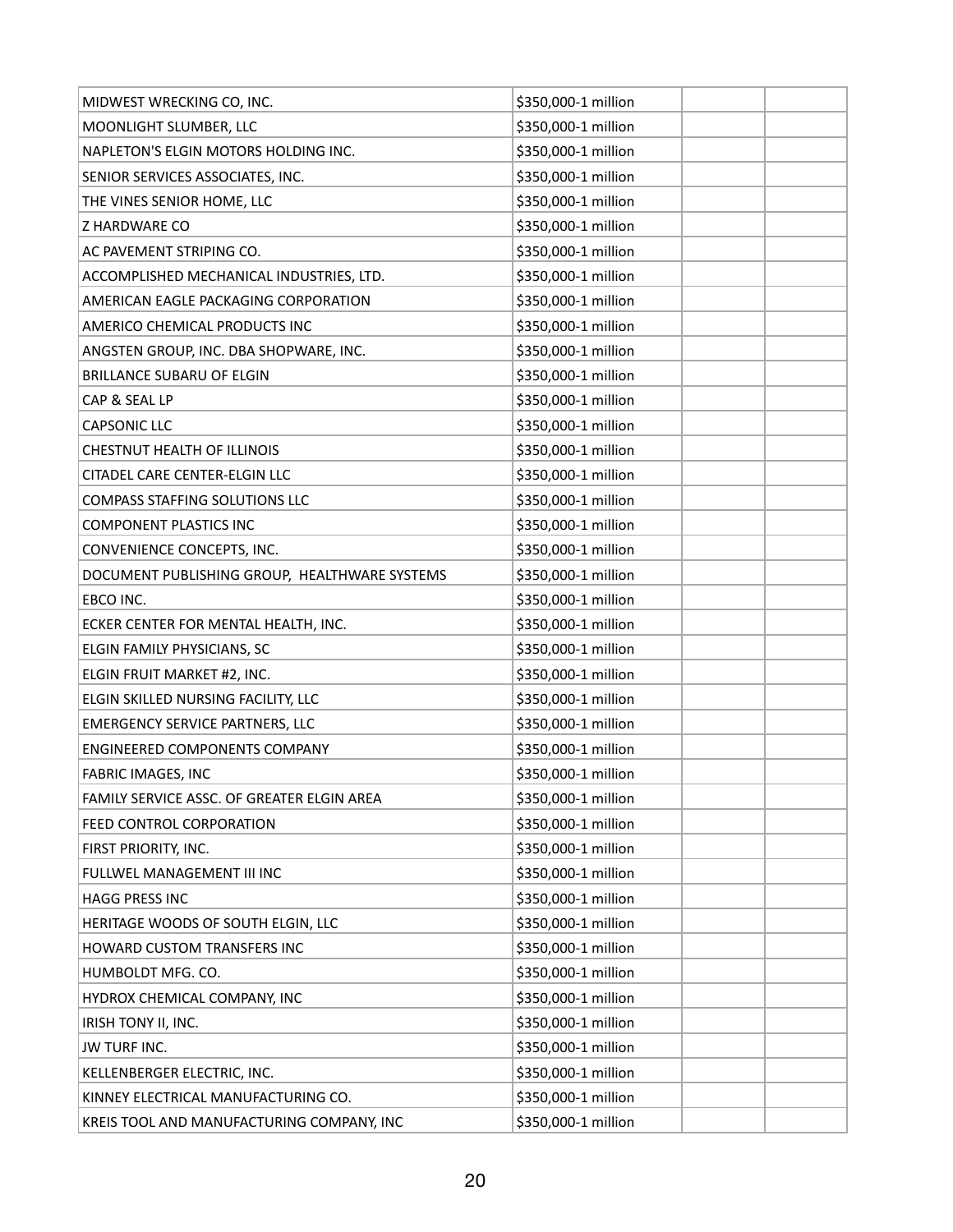| LYNN MERSHON, D.O., LTD.                        | \$350,000-1 million |
|-------------------------------------------------|---------------------|
| MARK INDUSTRIES, LTD.                           | \$350,000-1 million |
| MB CORP & AMP; ASSOCIATES DBA MBC AEROSOL       | \$350,000-1 million |
| MCLALLEN ENTERPRISES, INC.                      | \$350,000-1 million |
| MPR PLASTICS, INC.                              | \$350,000-1 million |
| <b>NGS PRINTING</b>                             | \$350,000-1 million |
| OMNI COMMERCIAL GROUP, INC.                     | \$350,000-1 million |
| ONE COLLECTIVE                                  | \$350,000-1 million |
| OPEN DOOR CLINIC OF GREATER ELGIN               | \$350,000-1 million |
| ORTHOPEDIC & SPINE SURGERY ASSOCIATES,          | \$350,000-1 million |
| PROMAC, INC. DBA MUMM PRODUCTS                  | \$350,000-1 million |
| PROMET PROCESSING CORPORATION                   | \$350,000-1 million |
| PROPERTY SPECIALISTS INC                        | \$350,000-1 million |
| PULMONARY CRITICAL CARE & SLEEP ASSOCIATES INC. | \$350,000-1 million |
| PUMP SUPPLY INCORPORATED                        | \$350,000-1 million |
| PUSKAR PRECISION MACHINING CO.                  | \$350,000-1 million |
| RIEKE OFFICE INTERIORS, INC.                    | \$350,000-1 million |
| RUBINO ENGINEERING, INC.                        | \$350,000-1 million |
| SEIGLE'S CABINET CENTER LLC                     | \$350,000-1 million |
| <b>SHALES MCNUTT LLC</b>                        | \$350,000-1 million |
| SKC CONSTRUCTION, INC.                          | \$350,000-1 million |
| SOUTHERN EXPOSURE LIMITED PARTNERSHIP           | \$350,000-1 million |
| ST EDWARDS CENTRAL CATHOLIC HIGH SCHOOL         | \$350,000-1 million |
| STATNY FOODS, INC                               | \$350,000-1 million |
| SULEMAN J. BANGASH, D.O.S.C.                    | \$350,000-1 million |
| SUMMIT SCHOOL INC                               | \$350,000-1 million |
| THE 12 GROUP INC                                | \$350,000-1 million |
| TIGHE, KRESS, & ORR, P.C.                       | \$350,000-1 million |
| TRICOR SYSTEMS, INC.                            | \$350,000-1 million |
| TURF DESIGN, INC.                               | \$350,000-1 million |
| <b>UCA GROUP</b>                                | \$350,000-1 million |
| ULTRA POLISHING, INC.                           | \$350,000-1 million |
| UNITED FOOD GROUP, INC.                         | \$350,000-1 million |
| VALUE-TRONICS INTERNATIONAL, INC.               | \$350,000-1 million |
| WEATHERGUARD ROOFING CO.                        | \$350,000-1 million |
| YOUR STAFF, INC                                 | \$350,000-1 million |
| ADMO, INC.                                      | \$350,000-1 million |
| AVONDALE ESTATES OF ELGIN, LLC                  | \$350,000-1 million |
| B & AMP; F CONSTRUCTION CODE SERVICES, INC.     | \$350,000-1 million |
| CLAUSS BROTHERS, INC.                           | \$350,000-1 million |
| CORNERSTONE PARTNERS HORTICULTURAL SERVICES CO. | \$350,000-1 million |
| <b>CREATIVE IMAGE APPRAISERS</b>                | \$350,000-1 million |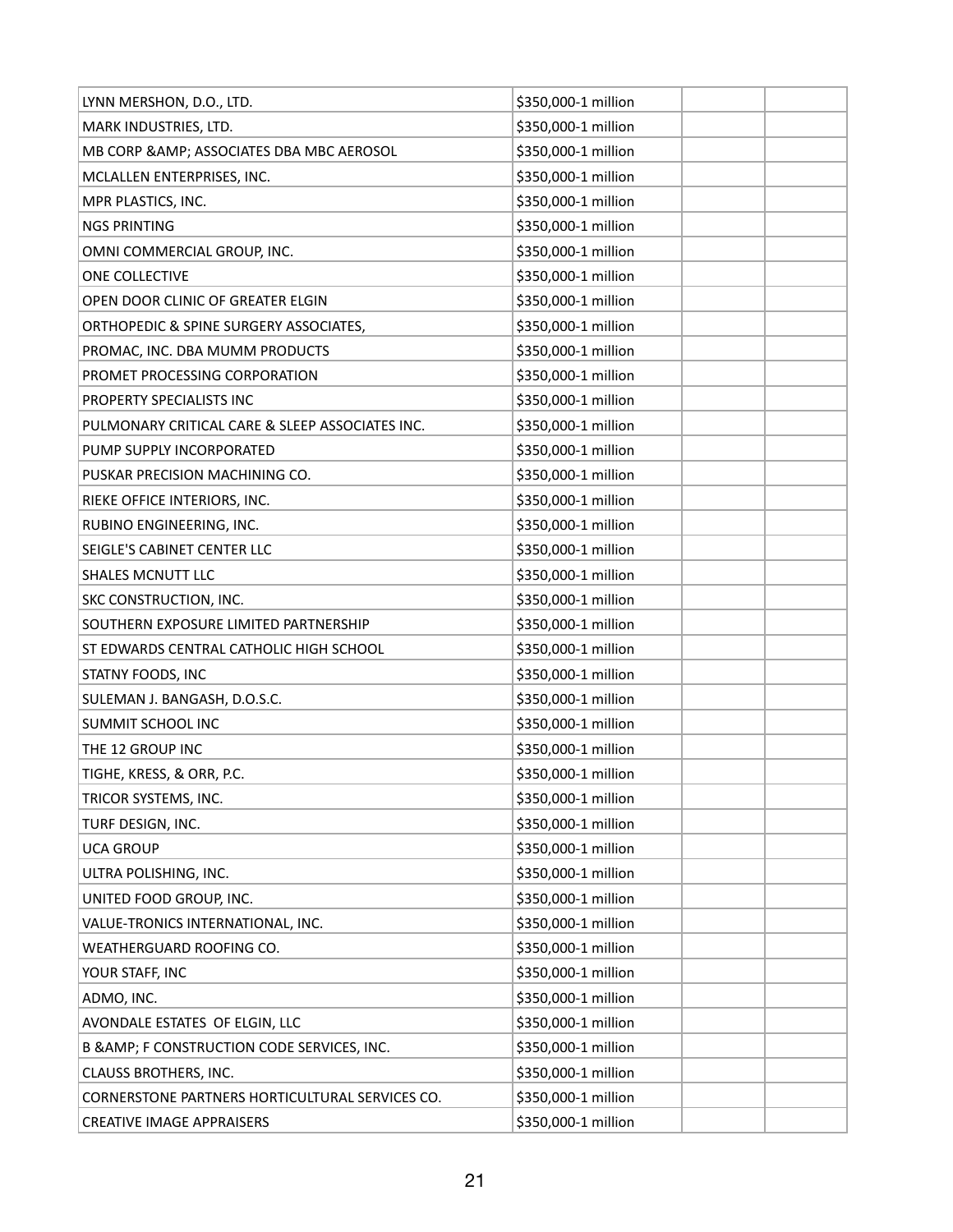| ELLE SALON, INC.                          | \$350,000-1 million     |
|-------------------------------------------|-------------------------|
| ERWIN JUNKER MACHINERY, INC.              | \$350,000-1 million     |
| <b>GEMINI BUILDS IT LLC</b>               | \$350,000-1 million     |
| HAUSCH & COMPANY, INC.                    | \$350,000-1 million     |
| HERITAGE TRAVELWARE, LTD                  | \$350,000-1 million     |
| JUMPFLY, INC.                             | \$350,000-1 million     |
| KELLENBERGER PLUMBING & UNDERGROUND, INC. | \$350,000-1 million     |
| KELLENBERGER TECHNOLOGIES, LLC            | \$350,000-1 million     |
| M & E CONSTRUCTION COMPANY INC.           | \$350,000-1 million     |
| MACCARB, INC.                             | \$350,000-1 million     |
| MAI VOICE, LLC                            | \$350,000-1 million     |
| MARKETING ALTERNATIVES INC                | \$350,000-1 million     |
| NATIONWIDE FREIGHT SYSTEMS, INC.          | \$350,000-1 million     |
| NEWHAVEN DISPLAY INTERNATIONAL, INC.      | \$350,000-1 million     |
| PLASMATREAT USA INC                       | \$350,000-1 million     |
| ST. CHARLES TRADING INC                   | \$350,000-1 million     |
| <b>STAR INCORPORATED</b>                  | \$350,000-1 million     |
| TECZA LANDSCAPE GROUP, INC.               | \$350,000-1 million     |
| TEMPCO HEATING & AIR CONDITIONING CO.     | \$350,000-1 million     |
| THE APOSTOLIC CHRISTIAN RESTHAVEN         | \$350,000-1 million     |
| VALUE PRO MECHANICAL INC                  | \$350,000-1 million     |
| VIPER TRADESHOW TRANSPORTATION, INC.      | \$350,000-1 million     |
| WESTMINSTER PRESBYTERIAN CHURCH OF ELGIN  | \$350,000-1 million     |
| MARKING SPECIALISTS CORPORATION           | \$350,000-1 million     |
| SYSTEMS IN MOTION, INC.                   | \$1 million-\$2 million |
| <b>HINES &amp; ASSOCIATES</b>             | \$1 million-\$2 million |
| JIT PACKAGING, LLC                        | \$1 million-\$2 million |
| LABOR NETWORK PERSONNEL SERVICES, INC.    | \$1 million-\$2 million |
| LABOR PERSONNEL LLC                       | \$1 million-\$2 million |
| A.M.STAFFING GROUP, INC.                  | \$1 million-\$2 million |
| ADVANTAGE CONTRACTOR SOLUTIONS, INC.      | \$1 million-\$2 million |
| CONTINENTAL DATA LABEL, INC.              | \$1 million-\$2 million |
| D & S COMMUNICATIONS, INC.                | \$1 million-\$2 million |
| ELGIN INDUSTRIES, INC.                    | \$1 million-\$2 million |
| FMA COMMUNICATIONS, INC                   | \$1 million-\$2 million |
| HAMPTON, LENZINI AND RENWICK, INC.        | \$1 million-\$2 million |
| <b>IMPACT PLASTICS CORPORATION</b>        | \$1 million-\$2 million |
| INDUSTRIAL SKILLED TRADES, INC            | \$1 million-\$2 million |
| <b>JUDSON UNIVERSITY</b>                  | \$1 million-\$2 million |
| LEGACY INTERIOR & EXTERIOR DECORATING INC | \$1 million-\$2 million |
| MCGRATH ENTERPRISES, INC.                 | \$1 million-\$2 million |
| METROSTAFF, INC.                          | \$1 million-\$2 million |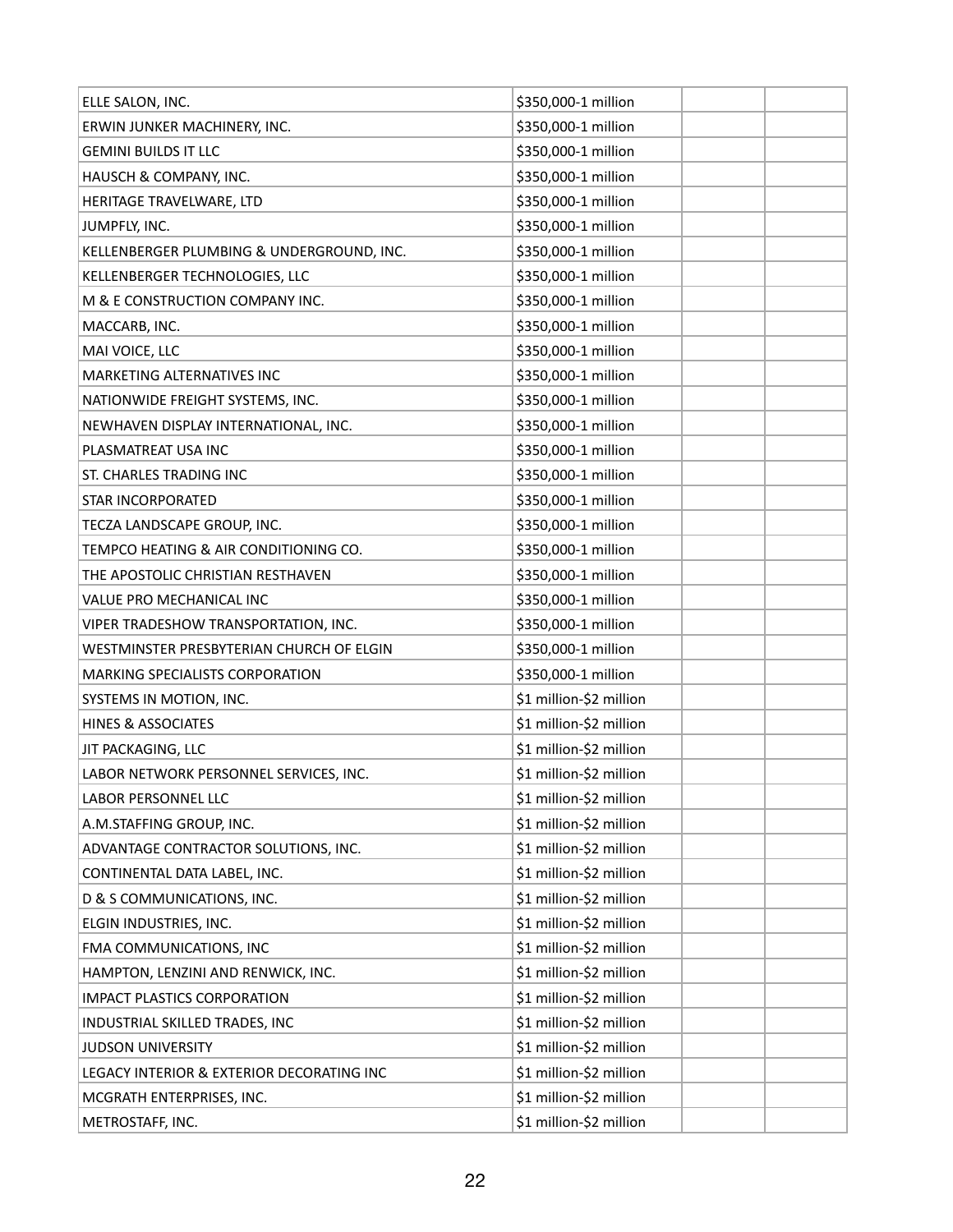| RUSS'S DRYWALL, INC.                              | \$1 million-\$2 million  |
|---------------------------------------------------|--------------------------|
| STAMAR PACKAGING, INC.                            | \$1 million-\$2 million  |
| THH ACQUISITION LLC I                             | \$1 million-\$2 million  |
| COLONY DISPLAY, LLC                               | \$1 million-\$2 million  |
| HANSEN PLASTICS CORPORATION                       | \$1 million-\$2 million  |
| ILLINOIS WHOLESALE CASH REGISTER INC.             | \$1 million-\$2 million  |
| OTAMAN TRANS GROUP INC.                           | \$1 million-\$2 million  |
| V. AND F. TRANSFORMER CORPORATION                 | \$1 million-\$2 million  |
| AMERICAN DEMOLITION CORPORATION                   | \$2 million-\$5 million  |
| <b>GREATER ELGIN FAMILY CARE CENTER</b>           | \$2 million-\$5 million  |
| MARTAM CONSTRUCTION INC.                          | \$2 million-\$5 million  |
| HORIZON CARPENTRY, INC.                           | \$2 million-\$5 million  |
| CFM / VR-TESCO, LLC                               | \$2 million-\$5 million  |
| CHEMTECH PLASTICS, INC.                           | \$2 million-\$5 million  |
| CREATIVE RESOURCE PERSONNEL, INC                  | \$2 million-\$5 million  |
| IHC CONSTRUCTION COMPANIES, LLC                   | \$2 million-\$5 million  |
| MUELLER & CO, LLP                                 | \$2 million-\$5 million  |
| PROVEN PERFORMERS, INC.                           | \$2 million-\$5 million  |
| SCHMIDT STEEL INC.                                | \$2 million-\$5 million  |
| UCAL SYSTEMS, INC.                                | \$2 million-\$5 million  |
| FOX VALLEY FIRE & SAFETY CO.                      | \$2 million-\$5 million  |
| NORMAN MECHANICAL, INC.                           | \$2 million-\$5 million  |
| MKD ELECTRIC, INC.                                | \$5 million-\$10 million |
| LENDING SOLUTIONS, INC.                           | \$5 million-\$10 million |
|                                                   |                          |
| <b>FOX RIVER GROVE</b>                            |                          |
| <b>EMERALD MORTGAGE CORPORATION</b>               | \$150,000-350,000        |
| <b>GROVE PLATING CO</b>                           | \$150,000-350,000        |
| SUBURBAN SLEEP AND PULMONARY MEDICINE, SC         | \$150,000-350,000        |
| RINGERS SERVICES INC                              | \$350,000-1 million      |
|                                                   |                          |
| <b>GENEVA</b>                                     |                          |
| A TODA MADRE, LLC                                 | \$150,000-350,000        |
| ALLIED RIVET INC.                                 | \$150,000-350,000        |
| BARREL & AMP; RYE LLC                             | \$150,000-350,000        |
| BIEN TRUCHA, LLC                                  | \$150,000-350,000        |
| BISCUIT CAFE, INC.                                | \$150,000-350,000        |
| <b>BRITTAIN &amp; FOSTER INC</b>                  | \$150,000-350,000        |
| <b>CASA KANE COUNTY</b>                           | \$150,000-350,000        |
| CLICKINMOMS LLC DBA CLICK MAGAZINE OR CLICK & CO. | \$150,000-350,000        |
| <b>COLOUR LINE INC</b>                            | \$150,000-350,000        |
| CONCIERGE MEDICAL SPA, INC                        | \$150,000-350,000        |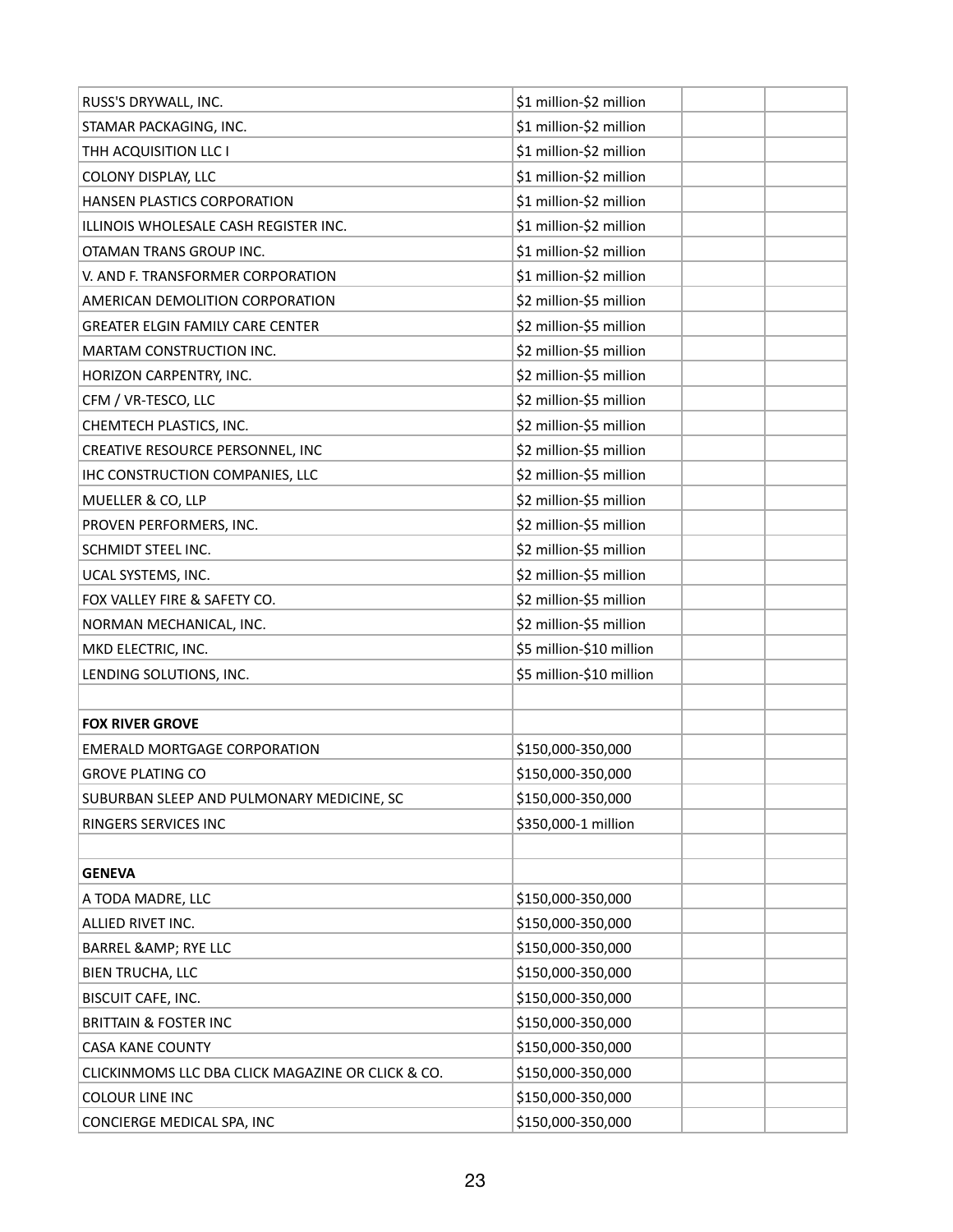| CS STUDIOS, INC                           | \$150,000-350,000 |  |
|-------------------------------------------|-------------------|--|
| CULLIGAN TRI-CITY SOFT WATER SERVICE INC. | \$150,000-350,000 |  |
| DIVERSIFIED WASTE SOLUTIONS, LLC          | \$150,000-350,000 |  |
| E& S SEVERSON ENTERPRISE, INC.            | \$150,000-350,000 |  |
| EDWARD G DORN & ASSOCIATES INC            | \$150,000-350,000 |  |
| ENVEA INC.                                | \$150,000-350,000 |  |
| ETS ENVIRONMENTAL & ASSOCIATES LLC        | \$150,000-350,000 |  |
| <b>EXCEL FACILITY SERVICES INC</b>        | \$150,000-350,000 |  |
| FIORA ENTERPRISES, LLC OF GENEVA          | \$150,000-350,000 |  |
| <b>FOXFIRE TAVERN LLC</b>                 | \$150,000-350,000 |  |
| FR2, INC.                                 | \$150,000-350,000 |  |
| FULLER'S CAR WASH OF GENEVA, INC.         | \$150,000-350,000 |  |
| <b>GEORGANTAS CLAIMS SERVICE</b>          | \$150,000-350,000 |  |
| GIA MIA GENEVA, LLC                       | \$150,000-350,000 |  |
| <b>GRACE POWER AND CONTROL, LLC</b>       | \$150,000-350,000 |  |
| GRAHAM'S CHOCOLATE, LTD.                  | \$150,000-350,000 |  |
| <b>GREGOIRE INC</b>                       | \$150,000-350,000 |  |
| <b>GRIFFIN WILLIAMS LLP</b>               | \$150,000-350,000 |  |
| HINSDALE SOCIAL LLC                       | \$150,000-350,000 |  |
| HOGAN DESIGN & CONSTRUCTION, CORP.        | \$150,000-350,000 |  |
| KAAM SPA # 2, LLC                         | \$150,000-350,000 |  |
| <b>KDI DESIGNS INC</b>                    | \$150,000-350,000 |  |
| KONICEK & DILLON, PC                      | \$150,000-350,000 |  |
| LIVIA-ITALIAN EATERY ELMHURST, LLC        | \$150,000-350,000 |  |
| LIVIA-ITALIAN EATERY, LLC                 | \$150,000-350,000 |  |
| LX HAVEN LLC                              | \$150,000-350,000 |  |
| MIDWEST GRADING, INC                      | \$150,000-350,000 |  |
| MOVEABLE FEAST & COMPANY, INC.            | \$150,000-350,000 |  |
| PATHOLOGY CONSULTANTS S C                 | \$150,000-350,000 |  |
| PIPER EVENTS INC                          | \$150,000-350,000 |  |
| REMPE, SHARPE & ASSOCIATES, INC.          | \$150,000-350,000 |  |
| RINC CHICAGO STEEL LLC                    | \$150,000-350,000 |  |
| RIVERWALK SEAFOOD GRILLE, INC,            | \$150,000-350,000 |  |
| RULE29 CREATIVE INC                       | \$150,000-350,000 |  |
| RW ROGERS COMPANY, INC.                   | \$150,000-350,000 |  |
| S & N MANUFACTURING, INC.                 | \$150,000-350,000 |  |
| SANTO CIELO, LLC                          | \$150,000-350,000 |  |
| SERRA AND ASSOCIATES INC                  | \$150,000-350,000 |  |
| SILVESTRI SWEETS, INC.                    | \$150,000-350,000 |  |
| ST. PETER CHURCH                          | \$150,000-350,000 |  |
| STATE STREET JEWELERS INC.                | \$150,000-350,000 |  |
| STEPH, CO                                 | \$150,000-350,000 |  |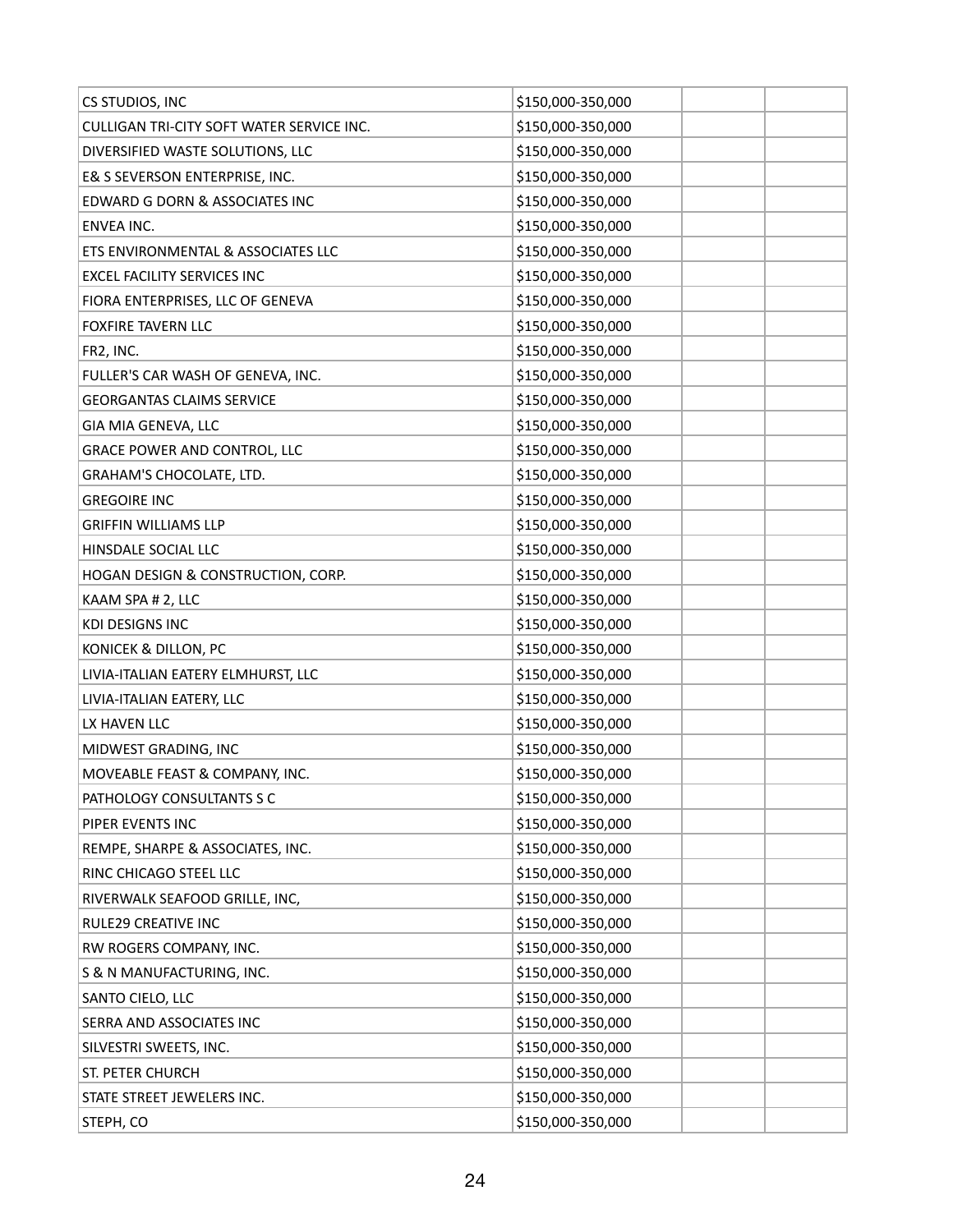| STITH ORAL AND MAXILLOFACIAL SURGERY LTD          | \$150,000-350,000       |
|---------------------------------------------------|-------------------------|
| STORCOM, INC.                                     | \$150,000-350,000       |
| SURGERY GROUP S.C.                                | \$150,000-350,000       |
| TECHPRO, INC.                                     | \$150,000-350,000       |
| THE PATTEN HOUSE OF GENEVA, LTD.                  | \$150,000-350,000       |
| THE RETIREMENT NETWORK, LTD                       | \$150,000-350,000       |
| TRICITY FAMILY SERVICES                           | \$150,000-350,000       |
| VAN KAMPEN ASSET MANAGEMENT CO., LLC              | \$150,000-350,000       |
| VILLA VERONE INC                                  | \$150,000-350,000       |
| WATER BAR INVESTMENTS LLC                         | \$150,000-350,000       |
| <b>WELDING MATERIAL SALES</b>                     | \$150,000-350,000       |
| ASSOCIATION TECHNOLOGIES, INC.                    | \$350,000-1 million     |
| CATOM TRUCKING, INC                               | \$350,000-1 million     |
| <b>CLC LUBRICANTS COMPANY</b>                     | \$350,000-1 million     |
| <b>COUGARS BASEBALL PARTNERSHIP</b>               | \$350,000-1 million     |
| <b>CUSTOM CASE MANAGEMENT LLC</b>                 | \$350,000-1 million     |
| DIANE CULLEN P.A.                                 | \$350,000-1 million     |
| FIRST BAPTIST CHURCH OF GENEVA                    | \$350,000-1 million     |
| <b>GENEVA EYE CLINIC, LTD</b>                     | \$350,000-1 million     |
| KANE ANESTHESIA ASSOCIATES, S.C.                  | \$350,000-1 million     |
| LITTLE TRAVELER, INC.                             | \$350,000-1 million     |
| NORTON MCMURRAY MANUFACTURING COMPANY             | \$350,000-1 million     |
| RADIOLOGY SUBSPECIALISTS OF NORTHERN ILLINOIS LLC | \$350,000-1 million     |
| SCP WOUND CARE LLC                                | \$350,000-1 million     |
| SMITH AND RICHARDSON MANUFACTURING COMPANY        | \$350,000-1 million     |
| SUBURBAN LABORATORIES, INC.                       | \$350,000-1 million     |
| THE HERRINGTON, INC                               | \$350,000-1 million     |
| WSCE, LLC                                         | \$350,000-1 million     |
| <b>CONTINENTAL ENVELOPE</b>                       | \$1 million-\$2 million |
| INDUSTRIAL HARD CHROME, LTD.                      | \$1 million-\$2 million |
| NORTHERN ILLINOIS FOOD BANK                       | \$1 million-\$2 million |
| OLON INDUSTRIES INC (US)                          | \$1 million-\$2 million |
| SHODEEN GROUP, LLC                                | \$1 million-\$2 million |
| FONA INTERNATIONAL INC.                           | \$2 million-\$5 million |
| FOX VALLEY ORTHOPAEDIC ASSOCIATES, S.C.           | \$2 million-\$5 million |
| MARKLUND CHILDRENS HOME                           | \$2 million-\$5 million |
|                                                   |                         |
| <b>GILBERTS</b>                                   |                         |
| ABEL PLUS SERVICES INCORPORATED                   | \$150,000-350,000       |
| HYPERMAX ENGINEERING, INC.                        | \$150,000-350,000       |
| KOLOR PATCH, INC.                                 | \$150,000-350,000       |
| MIDWEST TURNED PRODUCTS, LLC                      | \$150,000-350,000       |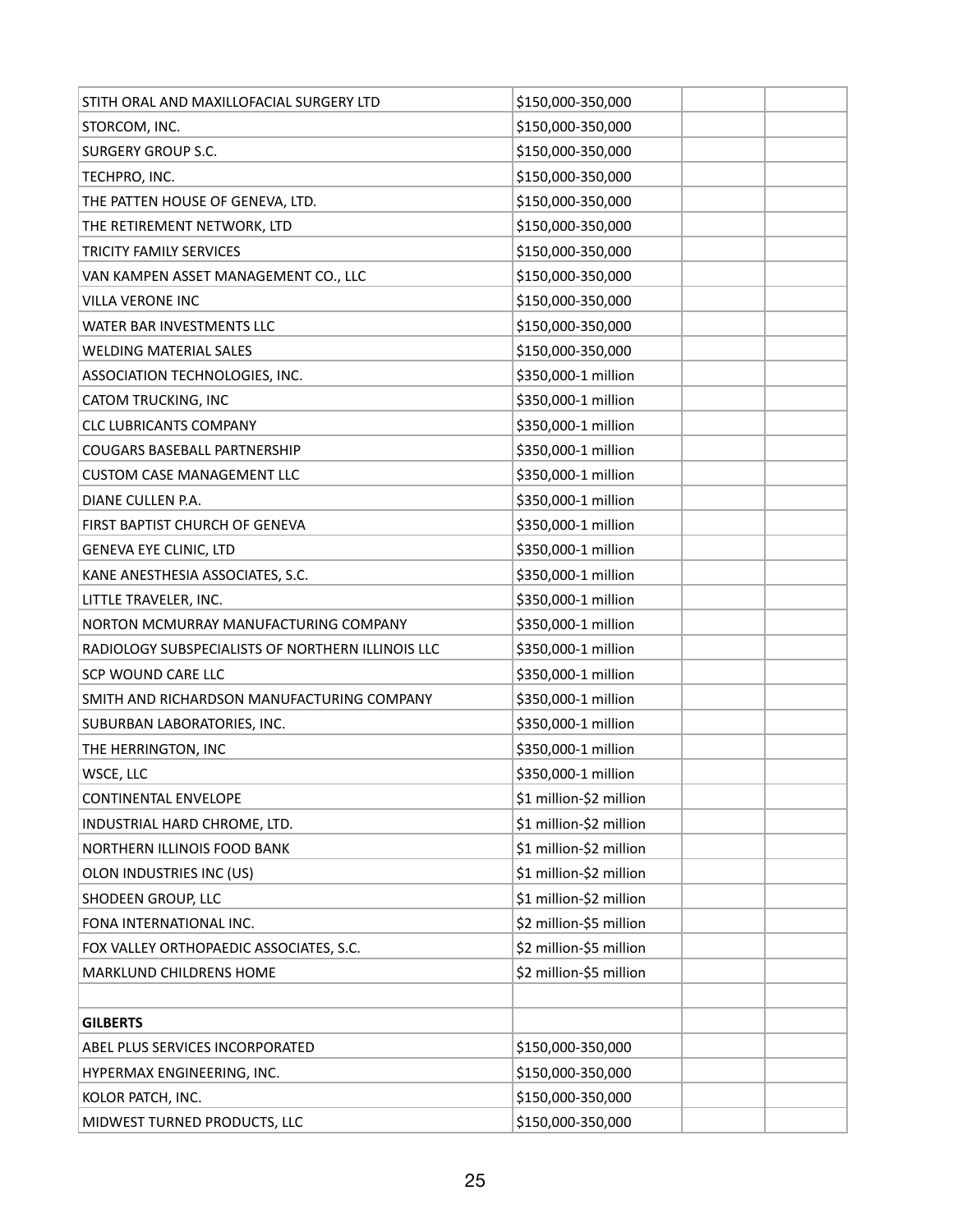| NORTHERN INSPECTION SERVICES LLC                           | \$150,000-350,000        |
|------------------------------------------------------------|--------------------------|
| O CARROLL ELECTRICAL CONTRACTI                             | \$150,000-350,000        |
| R + I ORNAMENTAL IRON INC                                  | \$150,000-350,000        |
| R M SELLERGREN & ASSOCIATES, INC                           | \$150,000-350,000        |
| RABY ROOFING, INCORPORATED                                 | \$150,000-350,000        |
| SBS STEEL BELT SYSTEMS USA INC.                            | \$150,000-350,000        |
| SCHULDT MECHANICAL SERVICES, INC.                          | \$150,000-350,000        |
| AMERICAN WOOD RECYCLING, INC.                              | \$350,000-1 million      |
| AMRON STAIR WORKS INC.                                     | \$350,000-1 million      |
| BERNDORF BELT TECHNOLOGY INC                               | \$350,000-1 million      |
| COMEX CONSTRUCTION COMPANY                                 | \$350,000-1 million      |
| ECHELON DESIGN, INC.                                       | \$350,000-1 million      |
| EVEREST EXCAVATING, INC.                                   | \$350,000-1 million      |
| FIRST PRIORITY RESTORATION OF ILLIN                        | \$350,000-1 million      |
| HARMONY METAL FABRICATION, INC.                            | \$350,000-1 million      |
| SAFETY SOCKET LLC                                          | \$350,000-1 million      |
| THE ADVANCE DESIGN STUDIO, LTD.                            | \$350,000-1 million      |
| COPENHAVER CONSTRUCTION, INC.                              | \$1 million-\$2 million  |
| ELGIN RECYCLING, INC.                                      | \$1 million-\$2 million  |
| SCURTO CEMENT CONSTRUCTION, LTD.                           | \$5 million-\$10 million |
|                                                            |                          |
|                                                            |                          |
| <b>HAMPSHIRE</b>                                           |                          |
| AMERICAN PRECISION SUPPLY, INC.                            | \$150,000-350,000        |
| ART NISSEN & SONS LANDSCAPING INC                          | \$150,000-350,000        |
| <b>BESTLER CORP</b>                                        | \$150,000-350,000        |
| <b>CHAMPION PAVING CORPORATION</b>                         | \$150,000-350,000        |
| ELECTRO-MAX, INC.                                          | \$150,000-350,000        |
| INCREDIBLE BUILDERS, INC.                                  | \$150,000-350,000        |
| <b>JAMES MOTORS LLC</b>                                    | \$150,000-350,000        |
| KOUNTRY KENNELS, INC                                       | \$150,000-350,000        |
| RED BARN ANIMAL HOSPITAL, LLC                              | \$150,000-350,000        |
| ST. CHARLES BORROMEO PARISH OF HAMPSHIRE                   | \$150,000-350,000        |
| STRON LOGISTICS INC.                                       | \$150,000-350,000        |
| AMERICAN PRECISION ASSEMBLERS, INC.                        | \$350,000-1 million      |
| BUCK BROS., INC., AN ILLINOIS CORPORATION                  | \$350,000-1 million      |
| CUSTOM PAK ILLINOIS, INC. DBA YALE AUTOMOTIVE PRODUCTS CO. | \$350,000-1 million      |
| ELGIN DIE MOLD CO.                                         | \$350,000-1 million      |
| EVERGREEN LANDSCAPE ASSOCIATES LLC                         | \$350,000-1 million      |
| HARWARD TECHNOLOGIES LLC                                   | \$350,000-1 million      |
| LUCKY'S ENERGY SERVICE, INC                                | \$350,000-1 million      |
| MIDWEST DECORATING, INC.                                   | \$350,000-1 million      |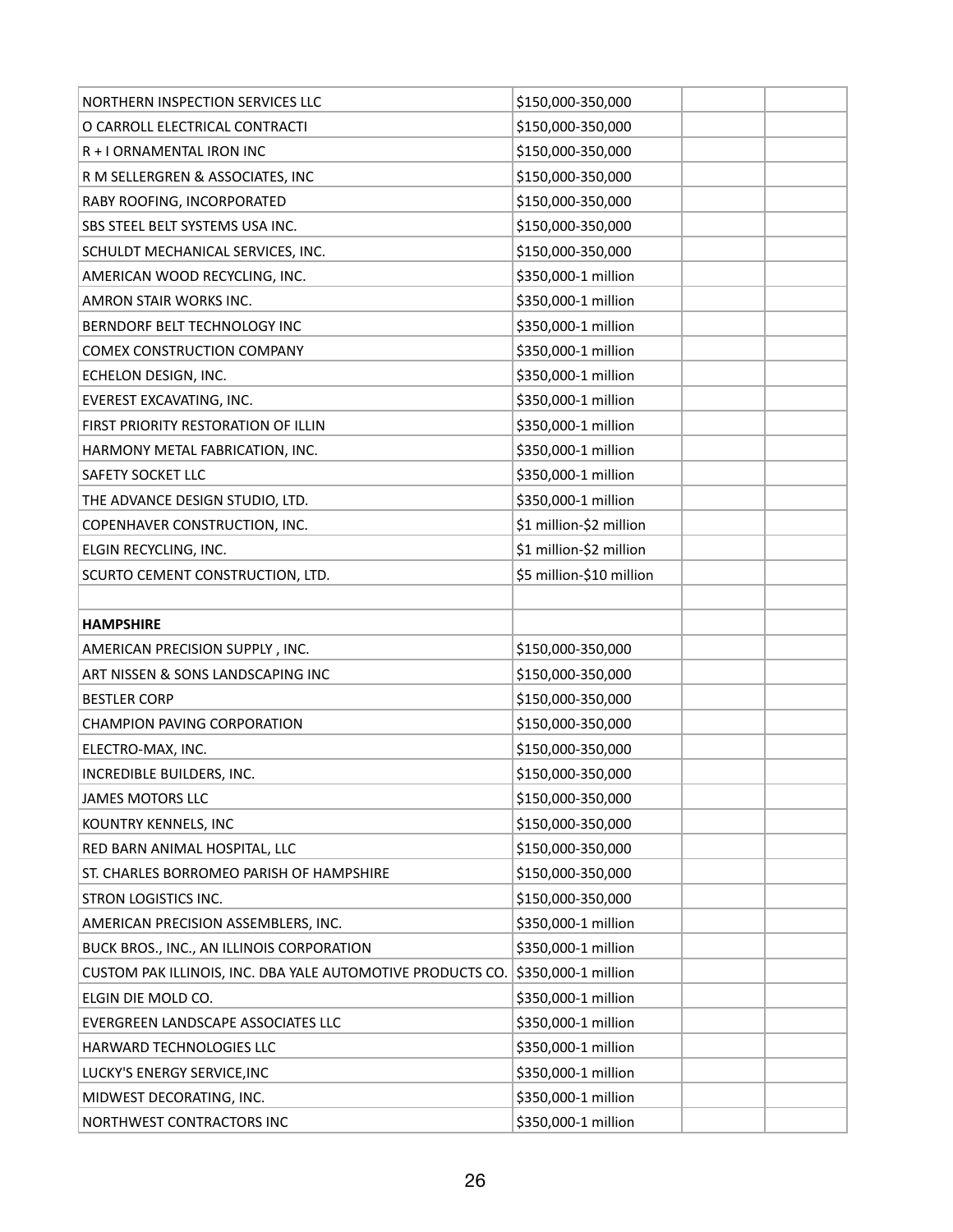| RIEMER ENGINEERING & LAND DEVELOPMENT INC   | \$350,000-1 million     |
|---------------------------------------------|-------------------------|
| ROTEC INDUSTRIES, INC.                      | \$350,000-1 million     |
| STARK & SON TRENCHING, INC                  | \$350,000-1 million     |
| SUPERIOR ELECTRICAL TECHNOLOGIES LLC        | \$350,000-1 million     |
| <b>WESTERN SLATE COMPANY</b>                | \$350,000-1 million     |
| HAMPSHIRE HOLDINGS, LLC                     | \$1 million-\$2 million |
| MINERALLAC COMPANY                          | \$1 million-\$2 million |
| MINUTEMAN, INC.                             | \$1 million-\$2 million |
| PHOTOFAX, INC.                              | \$1 million-\$2 million |
| RPS PRODUCTS INC                            | \$1 million-\$2 million |
|                                             |                         |
| <b>HUNTLEY</b>                              |                         |
| ADAMS COLLISION CENTER HUNTLEY, INC.        | \$150,000-350,000       |
| ADVANTAGE MEDICAL EQUIPMENT, LLC            | \$150,000-350,000       |
| AMERICAN FAMILY HOME HEALTH SERVICES, LLC   | \$150,000-350,000       |
| ANCHOR SPA & POOL, INC.                     | \$150,000-350,000       |
| BBQ KING SMOKEHOUSE HUNTLEY, INC.           | \$150,000-350,000       |
| CARGO EQUIPMENT CORPORATION                 | \$150,000-350,000       |
| CARLSON, CASTOR, HAUF                       | \$150,000-350,000       |
| CHERRY CONSTRUCTION AND SERVICES INC        | \$150,000-350,000       |
| CHICAGO IMPORTING COMPANY                   | \$150,000-350,000       |
| CORKS PLUMBING & HEATING INC                | \$150,000-350,000       |
| CT VEACH, INC.                              | \$150,000-350,000       |
| DEER PATH SP, LLC                           | \$150,000-350,000       |
| DOUGAL BUILDING MAINTENANCE LLC             | \$150,000-350,000       |
| FELDE CHIROPRACTIC LLC                      | \$150,000-350,000       |
| FREIGHTMANIA, INC.                          | \$150,000-350,000       |
| <b>GROUND BREAKERS INC.</b>                 | \$150,000-350,000       |
| HOSPITALITY PLUS OF HUNTLEY, INC.           | \$150,000-350,000       |
| HUNTLEY SPRINGS RETIREMENT                  | \$150,000-350,000       |
| ICS SOLUTIONS, INC.                         | \$150,000-350,000       |
| IDEAL SUPPLY, INC.                          | \$150,000-350,000       |
| JAMESON'S HUNTLEY, INC                      | \$150,000-350,000       |
| JGR COMMERCIAL SOLUTIONS INC                | \$150,000-350,000       |
| LIGHT TO FORM, L.L.C.                       | \$150,000-350,000       |
| MAASS-MIDWEST MFG, INC.                     | \$150,000-350,000       |
| NDP ELECTRIC INC                            | \$150,000-350,000       |
| PET VET ANIMAL CLINIC & MOBILE PRACTICE LTD | \$150,000-350,000       |
| PUB 47 INC                                  | \$150,000-350,000       |
| ST MARYS PARISH A RELIGIOUS CORPORATION     | \$150,000-350,000       |
| STOGSDILL TILE CO.                          | \$150,000-350,000       |
| T & J PRINTING SUPPLY, INC.                 | \$150,000-350,000       |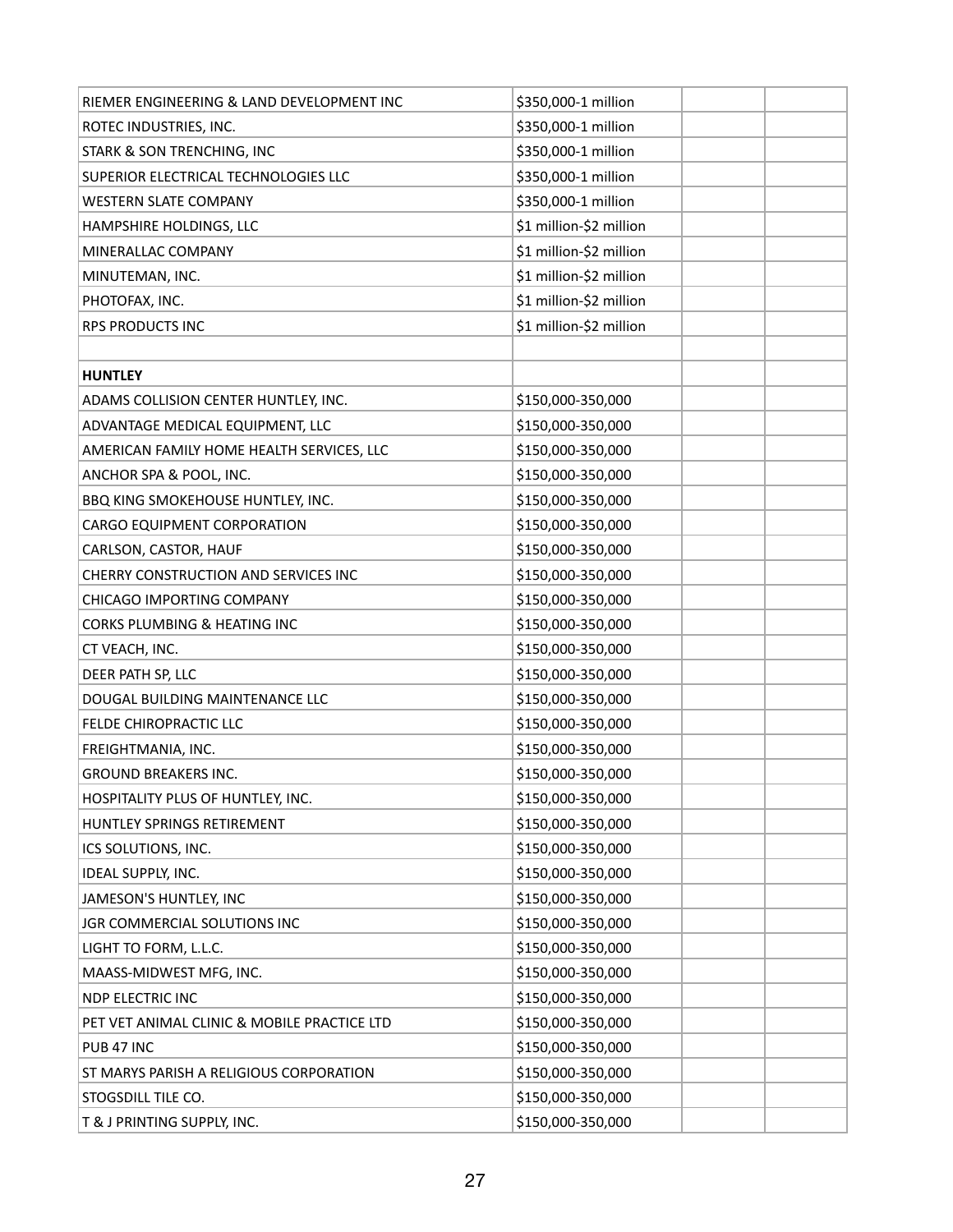| TIGROUP, INC                         | \$150,000-350,000       |
|--------------------------------------|-------------------------|
| TOM'S FARM MARKET & GREENHOUSE INC   | \$150,000-350,000       |
| TRANSITIONS HOME MEDICAL GROUP, LLC  | \$150,000-350,000       |
| TRIPLE K & B SPORTS BAR, INC         | \$150,000-350,000       |
| ASAP GARAGE DOOR REPAIR INC          | \$350,000-1 million     |
| AXIS MANAGEMENT COMPANY, LLC         | \$350,000-1 million     |
| BEAR AUTO GROUP LLC                  | \$350,000-1 million     |
| D & H ENERGY MANAGEMENT, LLC         | \$350,000-1 million     |
| DIETZ SUPPLY CO INC                  | \$350,000-1 million     |
| DOGA USA CORP                        | \$350,000-1 million     |
| HAIGES MACHINERY, INC.               | \$350,000-1 million     |
| HERITAGE WOODS OF HUNTLEY, LLC       | \$350,000-1 million     |
| HOMETITE, LLC                        | \$350,000-1 million     |
| LANDMARK CONTRACTORS, INC            | \$350,000-1 million     |
| <b>NIR ROOF CARE INC</b>             | \$350,000-1 million     |
| OLD WORLD STONE, LLC                 | \$350,000-1 million     |
| TECHNICOM SERVICES, INC.             | \$350,000-1 million     |
| TOWN SQUARE ANESTHESIA               | \$350,000-1 million     |
| ADVANCED THERAPY SOLUTIONS, LLC      | \$1 million-\$2 million |
| H. S. CROCKER COMPANY, INC.          | \$1 million-\$2 million |
| <b>HIWIN CORPORATION</b>             | \$1 million-\$2 million |
| LIFE SPINE INC.                      | \$1 million-\$2 million |
| LIONHEART ENGINEERING, P.C.          | \$1 million-\$2 million |
| <b>TRANSITIONS HOSPICE LLC</b>       | \$1 million-\$2 million |
| UNION SPECIAL, LLC                   | \$1 million-\$2 million |
|                                      |                         |
| <b>LA FOX</b>                        |                         |
| LA FOX MFG CORP                      | \$150,000-350,000       |
|                                      |                         |
| <b>LAKE IN THE HILLS</b>             |                         |
| 251 PUB, INC. DBA WOODS CREEK TAVERN | \$150,000-350,000       |
| ADAMS COLLISION CENTER               | \$150,000-350,000       |
| AFC FOOD PRODUCTS GROUP INC          | \$150,000-350,000       |
| AMS STORE AND SHRED, LLC             | \$150,000-350,000       |
| BARRINGTON AUTOMATION LTD.           | \$150,000-350,000       |
| <b>BISTRO WASABI LLC</b>             | \$150,000-350,000       |
| CHILDREN'S MEDICAL GROUP, S.C.       | \$150,000-350,000       |
| CIG NORTH, INC.                      | \$150,000-350,000       |
| COYOTE CIRCLE, INC.                  | \$150,000-350,000       |
| DLS COMPUTER SERVICES, INC.          | \$150,000-350,000       |
| FEJES FREIGHT EXPRESS, INC.          | \$150,000-350,000       |
| <b>GRAND SPORT CENTER, INC.</b>      | \$150,000-350,000       |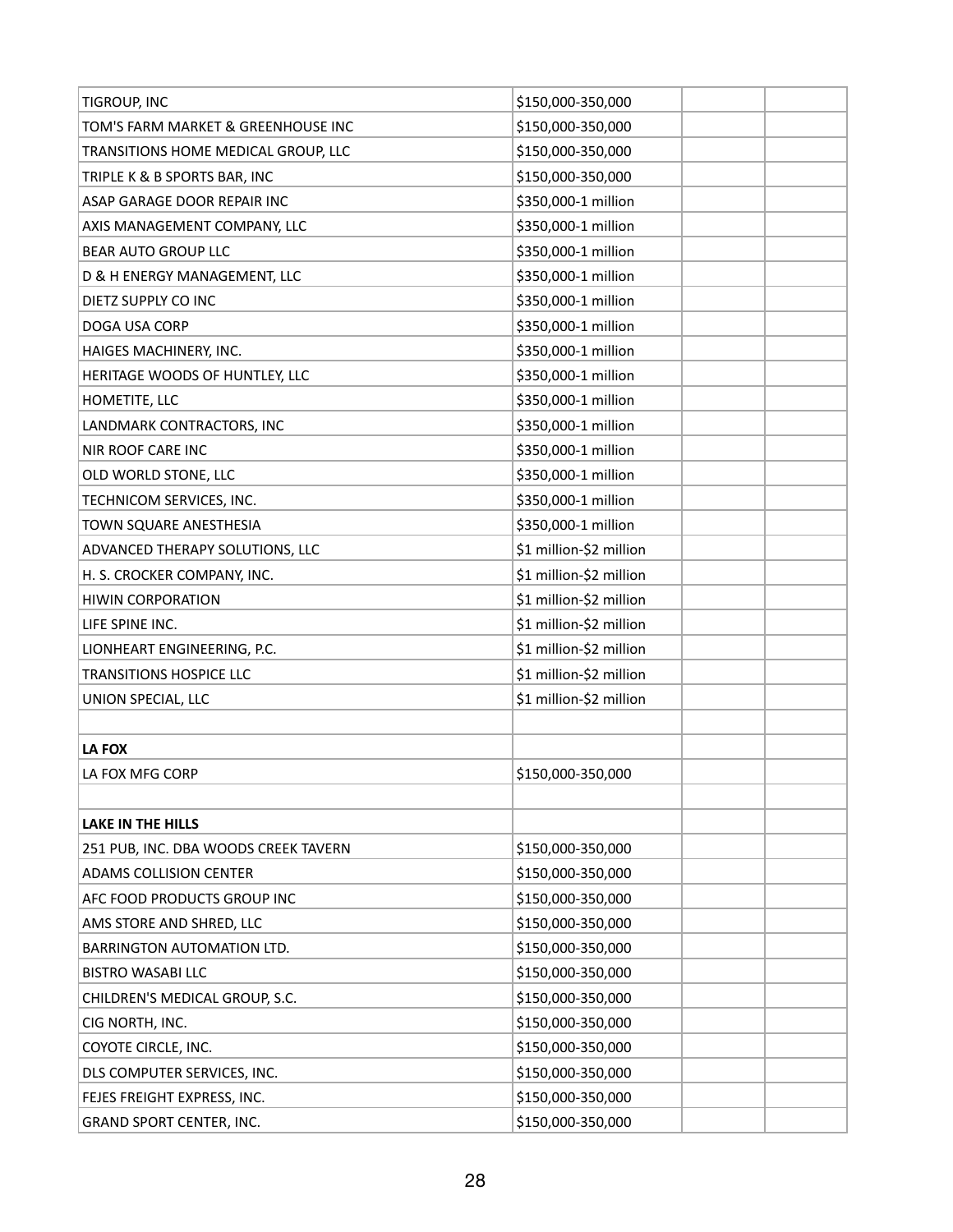| KOLD-BAN INTERNATIONAL, LTD.                  | \$150,000-350,000        |
|-----------------------------------------------|--------------------------|
| LANGEFELD, CZAPLA AND MATTHAEI DDS PC         | \$150,000-350,000        |
| LITTLE EISTEIN LEARNINGS INC.                 | \$150,000-350,000        |
| NATIONAL LST SERVICES CORPORATION             | \$150,000-350,000        |
| NATIONAL UNDERGROUND SYSTEMS INC              | \$150,000-350,000        |
| NORTHWEST HOME HEALTH CARE & AMP; REHABILITAT | \$150,000-350,000        |
| PREFERRED OFFICE INSTALLATION, INC            | \$150,000-350,000        |
| RIGGSBY COMPANIES, LLC                        | \$150,000-350,000        |
| STONEWOOD DESIGN GROUP INC                    | \$150,000-350,000        |
| ALGONQUIN ROAD SURGERY CENTER LLC             | \$350,000-1 million      |
| RYCO CONSTRUCTION COMPANY                     | \$350,000-1 million      |
| <b>URBANCARE LLC</b>                          | \$350,000-1 million      |
| UTILITY SALES ASSOCIATES INC                  | \$350,000-1 million      |
| ABITUA SEWER, WATER & PLUMBING, INC.          | \$1 million-\$2 million  |
| ADVANCED FLEXIBLE COMPOSITS INC.              | \$1 million-\$2 million  |
| RCJ ENTERPRISES LTD                           | \$1 million-\$2 million  |
| RELIABLE STAFFING SERVICES INC                | \$5 million-\$10 million |
|                                               |                          |
| <b>MAPLE PARK</b>                             |                          |
| A&P GRAIN SYSTEMS, INC.                       | \$150,000-350,000        |
| ACQUAVIVA WINERY, LLC                         | \$150,000-350,000        |
| AIRCRAFT DETAILING, LLC                       | \$150,000-350,000        |
| <b>BUR OAK GROUP INC</b>                      | \$150,000-350,000        |
| C A LARSON AND SON, INC                       | \$150,000-350,000        |
| <b>LARSON FARMS PARTNERSHIP</b>               | \$150,000-350,000        |
| P & M SEWER AND WATER INC.                    | \$150,000-350,000        |
| PETERS ELECTRIC & TECHNOLOGY, INC.            | \$150,000-350,000        |
| PRAIRIE STATE WATER SYSTEMS, INC.             | \$150,000-350,000        |
| RONS CLESEN'S ORNAMENTAL PLANTS INC.          | \$150,000-350,000        |
| ROOSTER AG                                    | \$150,000-350,000        |
| VERN'S FARM SUPPLY, INC.                      | \$150,000-350,000        |
| WSCC, INC.                                    | \$150,000-350,000        |
| MIDWEST TRADING HORTICULTURAL SUPPLIES, INC   | \$350,000-1 million      |
| RYAN SPECIALIZED SERVICE INC                  | \$350,000-1 million      |
| <b>INTERLOCKING PAVERS INC</b>                | \$1 million-\$2 million  |
|                                               |                          |
| <b>NORTH AURORA</b>                           |                          |
| 311 LINCOLNWAY PROPERTIES, LLC                | \$150,000-350,000        |
| 459 S RANDALL CROSSINGS CO                    | \$150,000-350,000        |
| ABELEI, INC.                                  | \$150,000-350,000        |
| ANM LEARNING CENTERS LLC                      | \$150,000-350,000        |
| BIG BOB'S FLOORING OF FOX VALLEY, INC         | \$150,000-350,000        |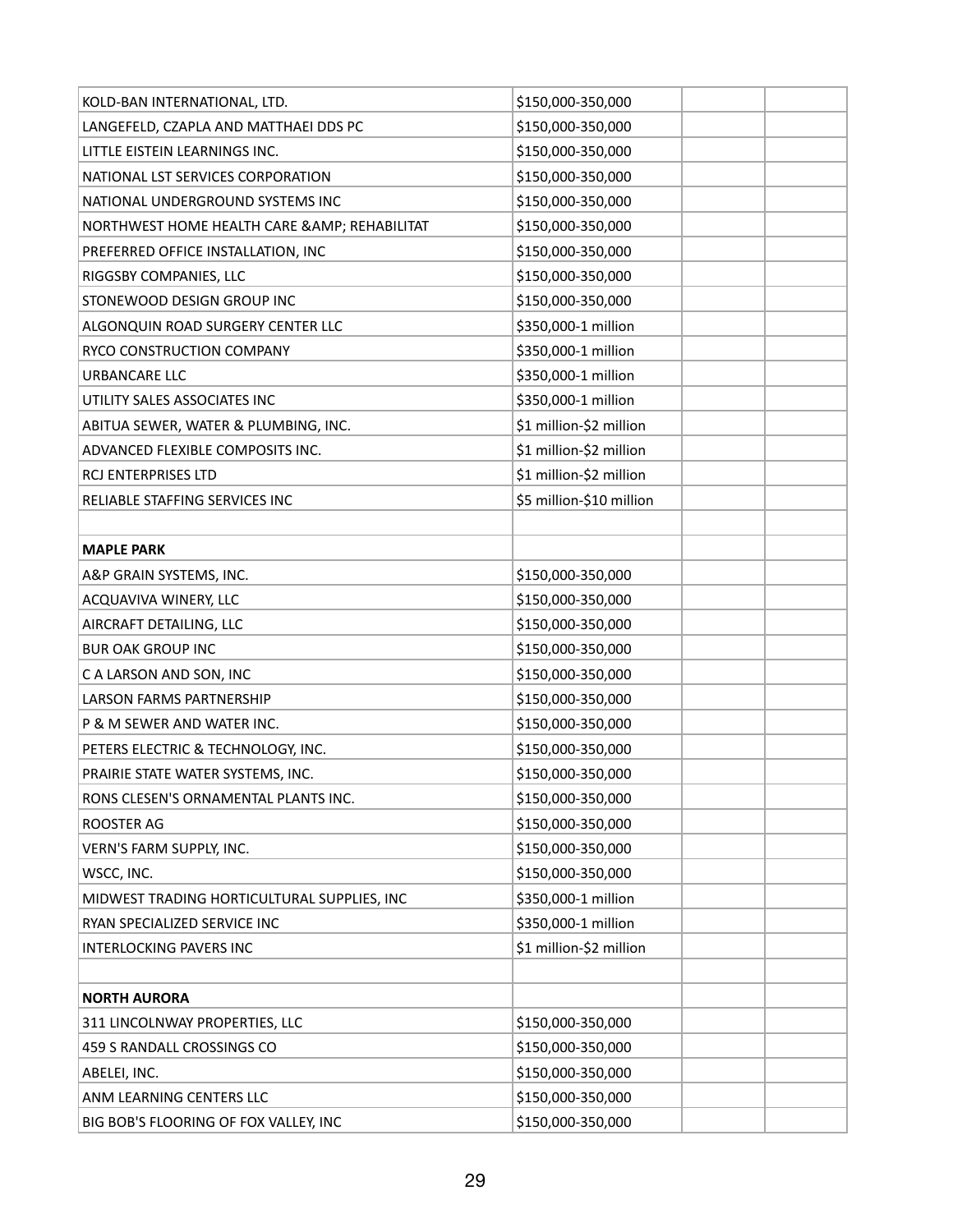| CON-TEMP CABINETS, INC.                               | \$150,000-350,000        |
|-------------------------------------------------------|--------------------------|
| FC3 TRANSPORT, INC.                                   | \$150,000-350,000        |
| FREEDOM 1ST TRANSPORTATION, LLC                       | \$150,000-350,000        |
| <b>GERALD TREASURY LLC</b>                            | \$150,000-350,000        |
| HARDWARE RESTAURANT LLC                               | \$150,000-350,000        |
| HARNER'S BAKERY & RESTAURANT INC                      | \$150,000-350,000        |
| <b>HBS CAPITAL LLC</b>                                | \$150,000-350,000        |
| LINDOO INSTALLATIONS, INC.                            | \$150,000-350,000        |
| MAYBE ENTERPRISES, LLC                                | \$150,000-350,000        |
| NA MAC LLC                                            | \$150,000-350,000        |
| NESLUND & ASSOCIATES, INC.                            | \$150,000-350,000        |
| PFC OF AURORA, INC                                    | \$150,000-350,000        |
| PRECISE STAMPING INC.                                 | \$150,000-350,000        |
| <b>RECORA</b>                                         | \$150,000-350,000        |
| SPECIAL EDUCATION SYSTEMS, INC.                       | \$150,000-350,000        |
| T. MOONCOTCH, INC.                                    | \$150,000-350,000        |
| THE TURF ROOM RESTAURANT, INC.                        | \$150,000-350,000        |
| UNION MECHANICAL LLC                                  | \$150,000-350,000        |
| APEX OF MICHIGAN LLC                                  | \$350,000-1 million      |
| <b>ASBURY GARDENS SLF LLC</b>                         | \$350,000-1 million      |
| ASBURY PAVILION NURSING AND REHABILITATION CENTER LLC | \$350,000-1 million      |
| CYBERDYNE MASONRY CORPORATION                         | \$350,000-1 million      |
| DOUGLAS FLOOR COVERING, INC                           | \$350,000-1 million      |
| DUNAWAY BROTHERS INC                                  | \$350,000-1 million      |
| GERALD FORD, INC.                                     | \$350,000-1 million      |
| <b>GERALD HYUNDAI INC</b>                             | \$350,000-1 million      |
| GERALD NORTH AURORA, INC.                             | \$350,000-1 million      |
| GERALD SUBARU OF NORTH AURORA INC                     | \$350,000-1 million      |
| RIVER FRONT CHRYSLER JEEP, INC.                       | \$350,000-1 million      |
| SERVICE PALLET, LLC                                   | \$350,000-1 million      |
| <b>TCL INDUSTRIES</b>                                 | \$350,000-1 million      |
| ANESTHESIA ASSOCIATES, LTD.                           | \$1 million-\$2 million  |
| GERALD NISSAN OF NORTH AURORA, INC.                   | \$1 million-\$2 million  |
| AURORA PACKING COMPANY INC                            | \$2 million-\$5 million  |
| CNC LOGISTICS, INC.                                   | \$2 million-\$5 million  |
| OBERWEIS DAIRY, INC.                                  | \$5 million-\$10 million |
|                                                       |                          |
| <b>PINGREE GROVE</b>                                  |                          |
| LIFESTONE MORTGAGE CORPORATION                        | \$150,000-350,000        |
| MAS SUPPLY, INC                                       | \$150,000-350,000        |
| NGK PINGREE GROVE, LLC                                | \$150,000-350,000        |
| NORTHERN KANE EDUCATIONAL CORP                        | \$350,000-1 million      |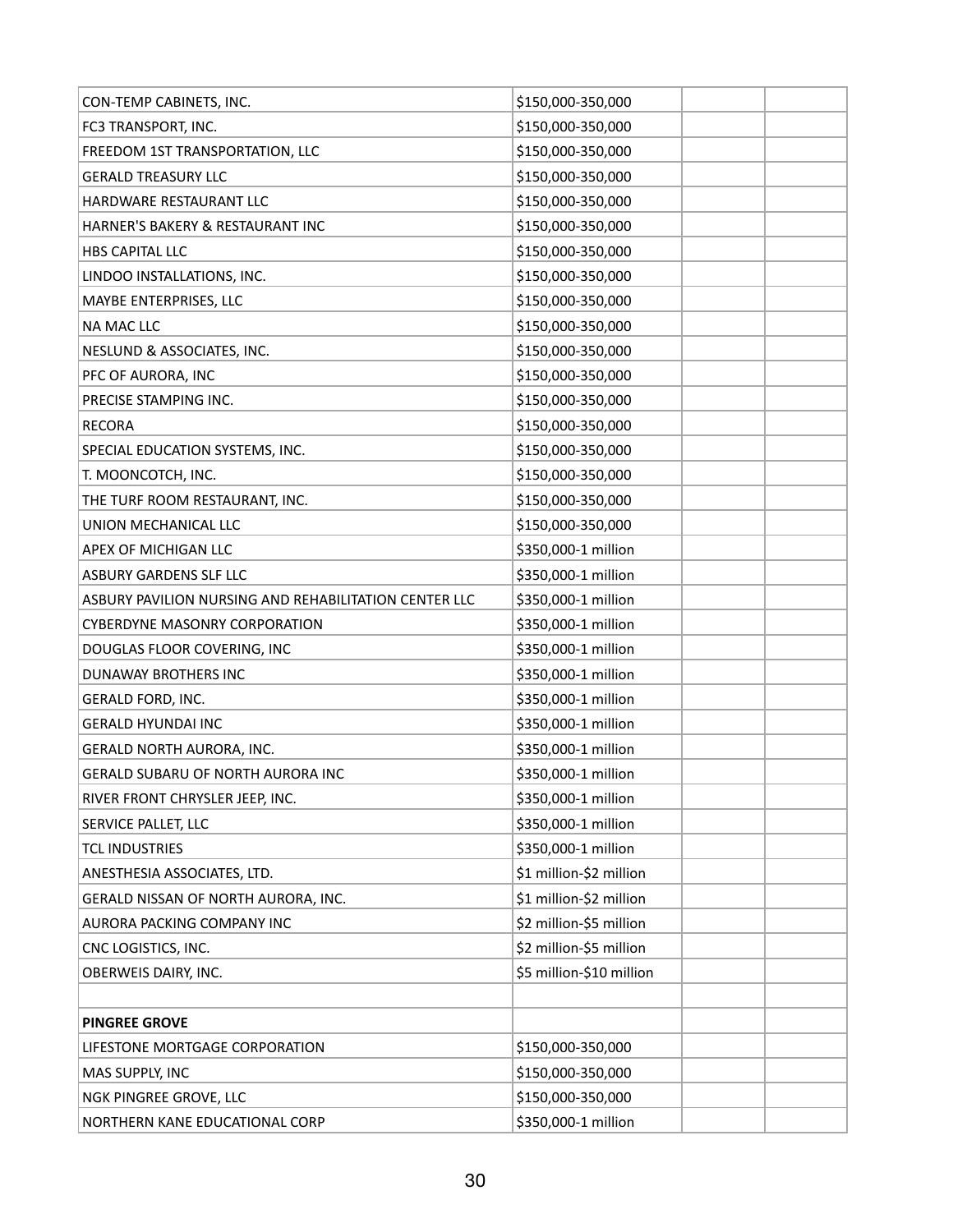| PRECISION PAVEMENT MARKING INC                    | \$350,000-1 million     |  |
|---------------------------------------------------|-------------------------|--|
| UPLAND CONCRETE, INC.                             | \$2 million-\$5 million |  |
|                                                   |                         |  |
| <b>PORT BARRINGTON</b>                            |                         |  |
| THE BROKEN OAR, INC.                              | \$150,000-350,000       |  |
|                                                   |                         |  |
| <b>SLEEPY HOLLOW</b>                              |                         |  |
| SALSA STREET INC.                                 | \$150,000-350,000       |  |
|                                                   |                         |  |
| <b>ST. CHARLES</b>                                |                         |  |
| ADDISON CLEARWAVE COATINGS, INC.                  | \$150,000-350,000       |  |
| ALWAYS FAITHFUL DOG TRAINING INC                  | \$150,000-350,000       |  |
| BETHLEHEM LUTHERAN CHURCH                         | \$150,000-350,000       |  |
| <b>CREATIVE MILLWORK LLC</b>                      | \$150,000-350,000       |  |
| INNOVATE TECHNOLOGIES, INC.                       | \$150,000-350,000       |  |
| JEEVANPRAN BAPASHREE LLC                          | \$150,000-350,000       |  |
| MANUFACTURED SPECIALTIES, INC.                    | \$150,000-350,000       |  |
| SIGNATURE PRODUCTION GROUP LLC                    | \$150,000-350,000       |  |
| A. JAY & CEE, INC.                                | \$150,000-350,000       |  |
| ADVANTAX, INC.                                    | \$150,000-350,000       |  |
| ALEXANDERS CAFE 64, INC                           | \$150,000-350,000       |  |
| ALWAYS FAITHFUL DOG TRAINING                      | \$150,000-350,000       |  |
| AMERICAN POWDER COATINGS                          | \$150,000-350,000       |  |
| APEX CPA'S & CONSULTANTS, INC.                    | \$150,000-350,000       |  |
| <b>BALBOA MAC ENTERPRISES LP</b>                  | \$150,000-350,000       |  |
| <b>CAROL STREAM SERVICE CORP</b>                  | \$150,000-350,000       |  |
| CBEE PARTNERS, INC.                               | \$150,000-350,000       |  |
| COMMERCIAL RESOURCE GROUP, INC.                   | \$150,000-350,000       |  |
| DOCTORS OF EMERGENCY MEDICINE OF ILLINOIS III     | \$150,000-350,000       |  |
| ELITE TELECOMMUNICATIONS, INC.                    | \$150,000-350,000       |  |
| HOSANNA LUTHERAN CHURCH                           | \$150,000-350,000       |  |
| LAWRENCE L. JOHNSON, M.D.S.C.                     | \$150,000-350,000       |  |
| MARCY LABORATORIES, INC.                          | \$150,000-350,000       |  |
| MCDOWELL ACQUISITION, LLC DBA MCDOWELL REMODELING | \$150,000-350,000       |  |
| MILLER'S TOTAL COMFORT, INC.                      | \$150,000-350,000       |  |
| RICHARD A. DISIMONI LIMITED PARTNERSHIP           | \$150,000-350,000       |  |
| SYNDEO NETWORKS, INC.                             | \$150,000-350,000       |  |
| CHI JAS ENTERPRISES LP                            | \$150,000-350,000       |  |
| CHICAGO CODING SYSTEMS INC                        | \$150,000-350,000       |  |
| COMET ROLL & MACHINE CO                           | \$150,000-350,000       |  |
| <b>CONSTRUCTION ENTERPRISES, LLC</b>              | \$150,000-350,000       |  |
| COVETED FINANCIAL SERVICES LLC                    | \$150,000-350,000       |  |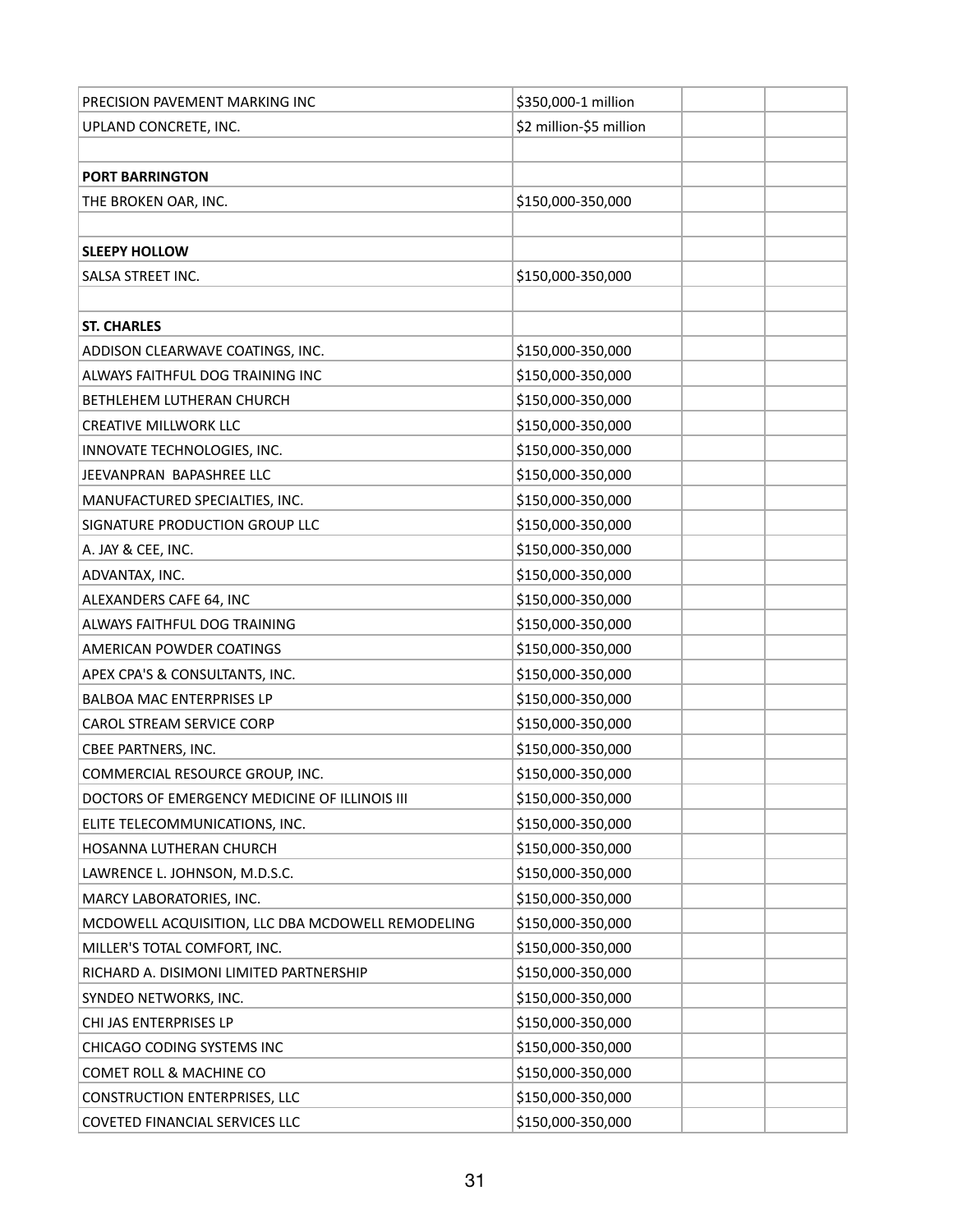| CROSBY AND KOLINSKI LTD.                       | \$150,000-350,000 |  |
|------------------------------------------------|-------------------|--|
| D. K. GENTILE & COMPANY                        | \$150,000-350,000 |  |
| DAVID GOODMAN PH D                             | \$150,000-350,000 |  |
| DEKALLLB EAST LLC                              | \$150,000-350,000 |  |
| DEKALLLB WEST LLC                              | \$150,000-350,000 |  |
| DIRECT CONTACT AG, INC.                        | \$150,000-350,000 |  |
| DISCOUNT TIRE AND SERVICE INC.                 | \$150,000-350,000 |  |
| DOC MORGAN INC                                 | \$150,000-350,000 |  |
| DOCK & DOOR NATIONAL LLC                       | \$150,000-350,000 |  |
| DORAN SCALES, INC.                             | \$150,000-350,000 |  |
| DURATHERM PROCESSING SYSTEMS, INC.             | \$150,000-350,000 |  |
| ELBURN MAC ENTERPRISES, L.P.                   | \$150,000-350,000 |  |
| ELMHURST OLYMPIC SERVICE CORP                  | \$150,000-350,000 |  |
| EMERGENCY VETERINARY SERVICES OF ST CHARLES PC | \$150,000-350,000 |  |
| EXACT REPLACEMENT PARTS, INC.                  | \$150,000-350,000 |  |
| FRANCESCA'S BY THE RIVER, INC.                 | \$150,000-350,000 |  |
| FUSENEO, INC.                                  | \$150,000-350,000 |  |
| GATEWAY SUSTAINABLE PRODUCTS INC.              | \$150,000-350,000 |  |
| <b>GREEK ARCHES ENTERPRISES LP</b>             | \$150,000-350,000 |  |
| HOSCHEIT, MCGUIRK, MCCRACKEN & CUSCADEN P.C.   | \$150,000-350,000 |  |
| I CON CONSTRUCTION INC                         | \$150,000-350,000 |  |
| IGARASHI MOTOR SALES USA, LLC                  | \$150,000-350,000 |  |
| INCON PROCESS SYSTEMS, LLC                     | \$150,000-350,000 |  |
| <b>INDOOR AIR HVAC</b>                         | \$150,000-350,000 |  |
| J & S NEWPORT ENTERPRISES L P                  | \$150,000-350,000 |  |
| J. L. WAGNER PLUMBING AND PIPING, INC.         | \$150,000-350,000 |  |
| JDB INVESTMENT GROUP, LLC                      | \$150,000-350,000 |  |
| JONES SAGER & COMPANY LLC                      | \$150,000-350,000 |  |
| <b>K2K LEARNING INC.</b>                       | \$150,000-350,000 |  |
| KRISTEL DISPLAY CORP.                          | \$150,000-350,000 |  |
| LABELS & SPECIALTY PRODUCTS, LLC               | \$150,000-350,000 |  |
| LARSEN PACKAGING PRODUCTS, INC.                | \$150,000-350,000 |  |
| LAWNBOYZ LANDSCAPING, INC.                     | \$150,000-350,000 |  |
| LAZARUS HOUSE                                  | \$150,000-350,000 |  |
| M.K. MOVERS, INC.                              | \$150,000-350,000 |  |
| MARBERRY CLEANERS AND LAUNDERERS, LLC          | \$150,000-350,000 |  |
| MARY O'CONNOR & COMPANY                        | \$150,000-350,000 |  |
| METALLOY COMPANY, INC.                         | \$150,000-350,000 |  |
| NATIONAL ENGRAVERS INC.                        | \$150,000-350,000 |  |
| NERI LANDSCAPE & MAINTENANCE INC.              | \$150,000-350,000 |  |
| NORMAN LAMPS INC.                              | \$150,000-350,000 |  |
| ONESTI ENTERTAINMENT CORP                      | \$150,000-350,000 |  |
|                                                |                   |  |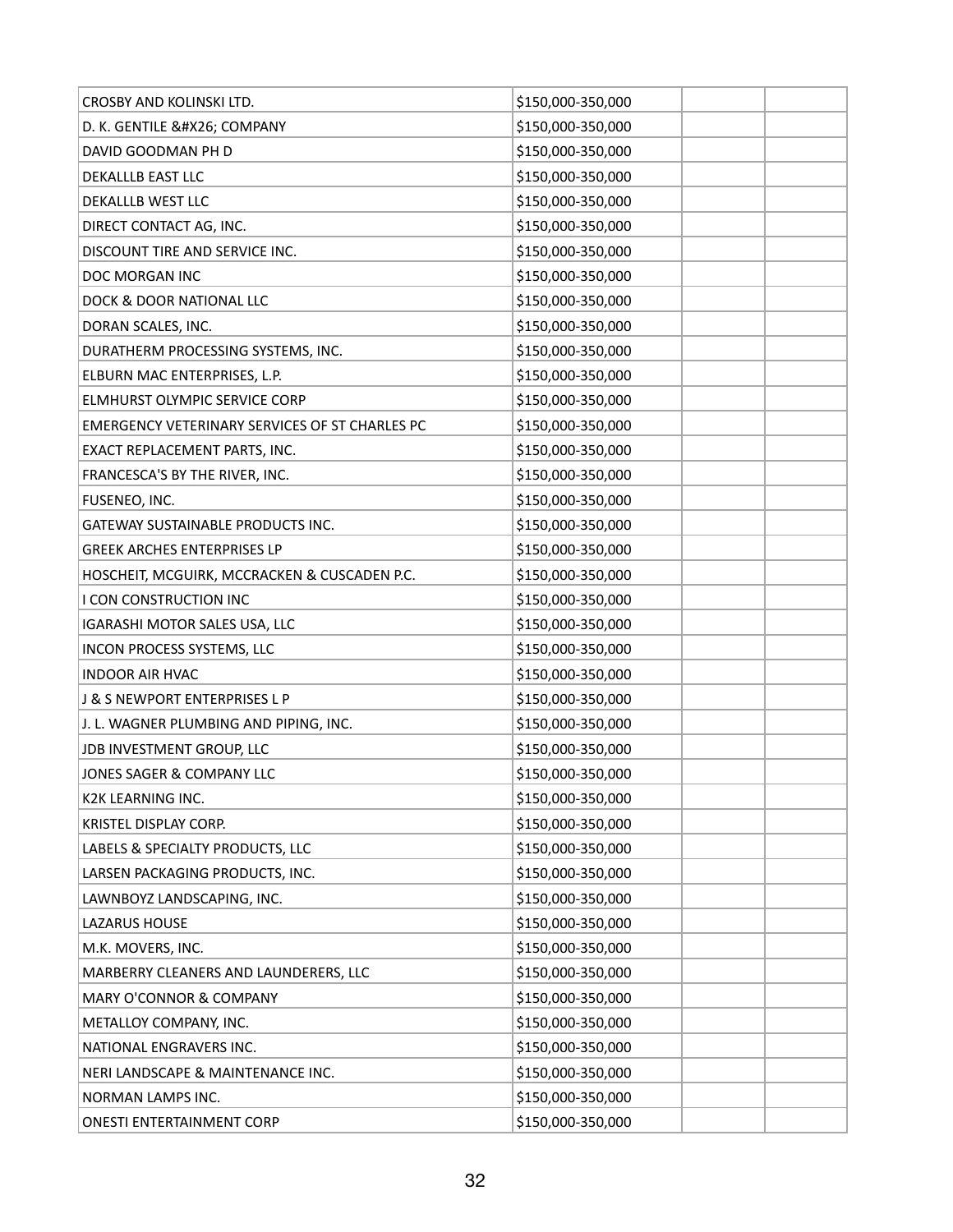| ONPATH FINANCIAL, LLC                               | \$150,000-350,000 |
|-----------------------------------------------------|-------------------|
| PASAVRE, INC.                                       | \$150,000-350,000 |
| PHYSICIANS EXPRESS, LLC                             | \$150,000-350,000 |
| PINNACLE SYSTEMS INC                                | \$150,000-350,000 |
| POLYTECH INDUSTRIES, INCORPORATED                   | \$150,000-350,000 |
| PRAIRIE PIPING, INC.                                | \$150,000-350,000 |
| PRIORITY PRODUCTS, INC.                             | \$150,000-350,000 |
| PROCESSIA SOLUTIONS CORP                            | \$150,000-350,000 |
| PYRAMID MANUFACTURING CORP.                         | \$150,000-350,000 |
| RATLIFF LANDSCAPING, INC                            | \$150,000-350,000 |
| RGC CONSTRUCTION INC                                | \$150,000-350,000 |
| RJS UNLIMITED, INC.                                 | \$150,000-350,000 |
| RSA, INC.                                           | \$150,000-350,000 |
| SCHRAMM CONSTRUCTION CORP.                          | \$150,000-350,000 |
| ST. CHARLES VETERINARY CLINIC                       | \$150,000-350,000 |
| STERLING SYSTEMS SALES CORPORATION                  | \$150,000-350,000 |
| STEVEN J BAGINSKI DDS AND ASSOCIATES                | \$150,000-350,000 |
| STROHSCHEIN LAW GROUP LLC                           | \$150,000-350,000 |
| THIEME CORPORATION                                  | \$150,000-350,000 |
| TRYAD SOLUTIONS, INC                                | \$150,000-350,000 |
| TYLER MEDICAL SERVICES S C                          | \$150,000-350,000 |
| VISITEC MARKETING ASSOCIATES, INC.                  | \$150,000-350,000 |
| WESSELS SHERMAN JOERG LISZKA LAVERTY SENECZKO P.C.  | \$150,000-350,000 |
| WEST SUBURBAN DERMATOLOGY AND COSMETIC SURGERY      | \$150,000-350,000 |
| WINDY CITY ENTERPRISES LP                           | \$150,000-350,000 |
| XTREME SPORTS NUTRITION, INC.                       | \$150,000-350,000 |
| YANNI MANAGEMENT, INC.                              | \$150,000-350,000 |
| A.M. INSURANCE GROUP, INC.                          | \$150,000-350,000 |
| ADVANCED PHYSICAL MEDICINE OF SAINT CHARLES         | \$150,000-350,000 |
| EARTH SOLUTIONS, INC.                               | \$150,000-350,000 |
| <b>GALLWAY PAINTING INC.</b>                        | \$150,000-350,000 |
| <b>GRANDVIEW CAPITAL, LLC</b>                       | \$150,000-350,000 |
| JS2, INC.                                           | \$150,000-350,000 |
| JS4, INC.                                           | \$150,000-350,000 |
| KANE COUNTY EXCAVATING                              | \$150,000-350,000 |
| METAL WORKS OF CHICAGO                              | \$150,000-350,000 |
| NORTHWEST SUBURBAN IMAGING ASSOCIATES, SC           | \$150,000-350,000 |
| TANQ 1 LIMITED                                      | \$150,000-350,000 |
| VALLEY AMBULATORY SURGERY CENTER ANESTHESIOLOGY LTD | \$150,000-350,000 |
| WASCO NURSERY INC.                                  | \$150,000-350,000 |
| A.M. INSURANCE GROUP, INC.                          | \$150,000-350,000 |
| ADVANCED PHYSICAL MEDICINE OF SAINT CHARLES         | \$150,000-350,000 |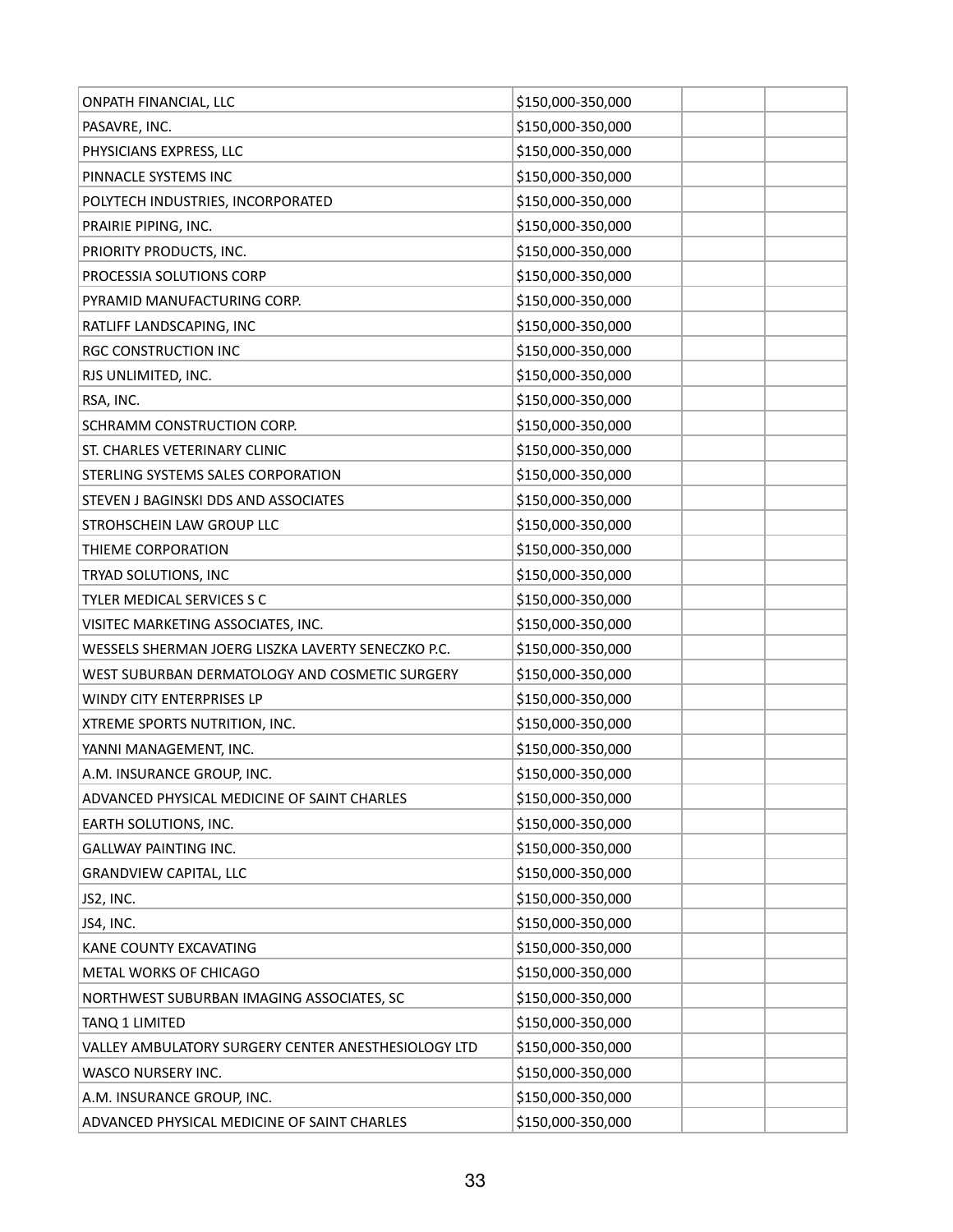| EARTH SOLUTIONS, INC.                                | \$150,000-350,000   |
|------------------------------------------------------|---------------------|
| <b>GALLWAY PAINTING INC.</b>                         | \$150,000-350,000   |
| <b>GRANDVIEW CAPITAL, LLC</b>                        | \$150,000-350,000   |
| JS2, INC.                                            | \$150,000-350,000   |
| JS4, INC.                                            | \$150,000-350,000   |
| KANE COUNTY EXCAVATING                               | \$150,000-350,000   |
| METAL WORKS OF CHICAGO                               | \$150,000-350,000   |
| NORTHWEST SUBURBAN IMAGING ASSOCIATES, SC            | \$150,000-350,000   |
| TANQ 1 LIMITED                                       | \$150,000-350,000   |
| VALLEY AMBULATORY SURGERY CENTER ANESTHESIOLOGY LTD  | \$150,000-350,000   |
| WASCO NURSERY INC.                                   | \$150,000-350,000   |
| 5TH AVENUE ELECTRIC, INC.                            | \$150,000-350,000   |
| <b>ALL STAR SPORTS</b>                               | \$150,000-350,000   |
| ALLEY 64, INC                                        | \$150,000-350,000   |
| CENTENNIAL COUNSELING CENTER P.C.                    | \$150,000-350,000   |
| DTM MASONRY, INC.                                    | \$150,000-350,000   |
| HANSON & AMP; SEVANDAL DENTISTRY LLC                 | \$150,000-350,000   |
| HEWELL FISCHER PLASTIC SURGERY LTD.                  | \$150,000-350,000   |
| K & L LOGISTICS INC.                                 | \$150,000-350,000   |
| K&L FREIGHT MANAGEMENT INC.                          | \$150,000-350,000   |
| <b>OBRIEN</b>                                        | \$150,000-350,000   |
| PDQ SUPPLY, INC.                                     | \$150,000-350,000   |
| POLYTEC PLASTICS INC                                 | \$150,000-350,000   |
| <b>QUALITY BAKERIES, LLC</b>                         | \$150,000-350,000   |
| <b>SCALED DATA LLC</b>                               | \$150,000-350,000   |
| SHAWN PARKER DBA NONE                                | \$150,000-350,000   |
| ST. CHARLES FAMILY DENTISTRY LTD.                    | \$150,000-350,000   |
| TDH MECHANICAL, INC.                                 | \$150,000-350,000   |
| TIMBERBUILT, INC.                                    | \$150,000-350,000   |
| WEST BUILDERS, INC.                                  | \$150,000-350,000   |
| ADVANCE LIFTS, INC.                                  | \$350,000-1 million |
| BLUE GOOSE SUPER MARKET INC                          | \$350,000-1 million |
| CHICAGO HOLLOW METAL, INCORPORATED                   | \$350,000-1 million |
| DOCTORS OF EMERGENCY MEDICINE OF ILLINOIS IV         | \$350,000-1 million |
| SUN SERENITY CORP. DBA MASSAGE ENVY #1080            | \$350,000-1 million |
| <b>EAGLESTONE INC.</b>                               | \$350,000-1 million |
| FOX VALLEY VOLKSWAGEN LLC                            | \$350,000-1 million |
| JUPITER PRESTIGE GROUP NORTH AMERICA INC.            | \$350,000-1 million |
| PROCACCIO PAINTING AND DRYWALL CO. INC.              | \$350,000-1 million |
| ST. CHARLES AUTO, INC                                | \$350,000-1 million |
| THREE FIRES COUNCIL, INC. BOY SCOUTS OF AMERICA #127 | \$350,000-1 million |
| YFY JUPITER US, INC.                                 | \$350,000-1 million |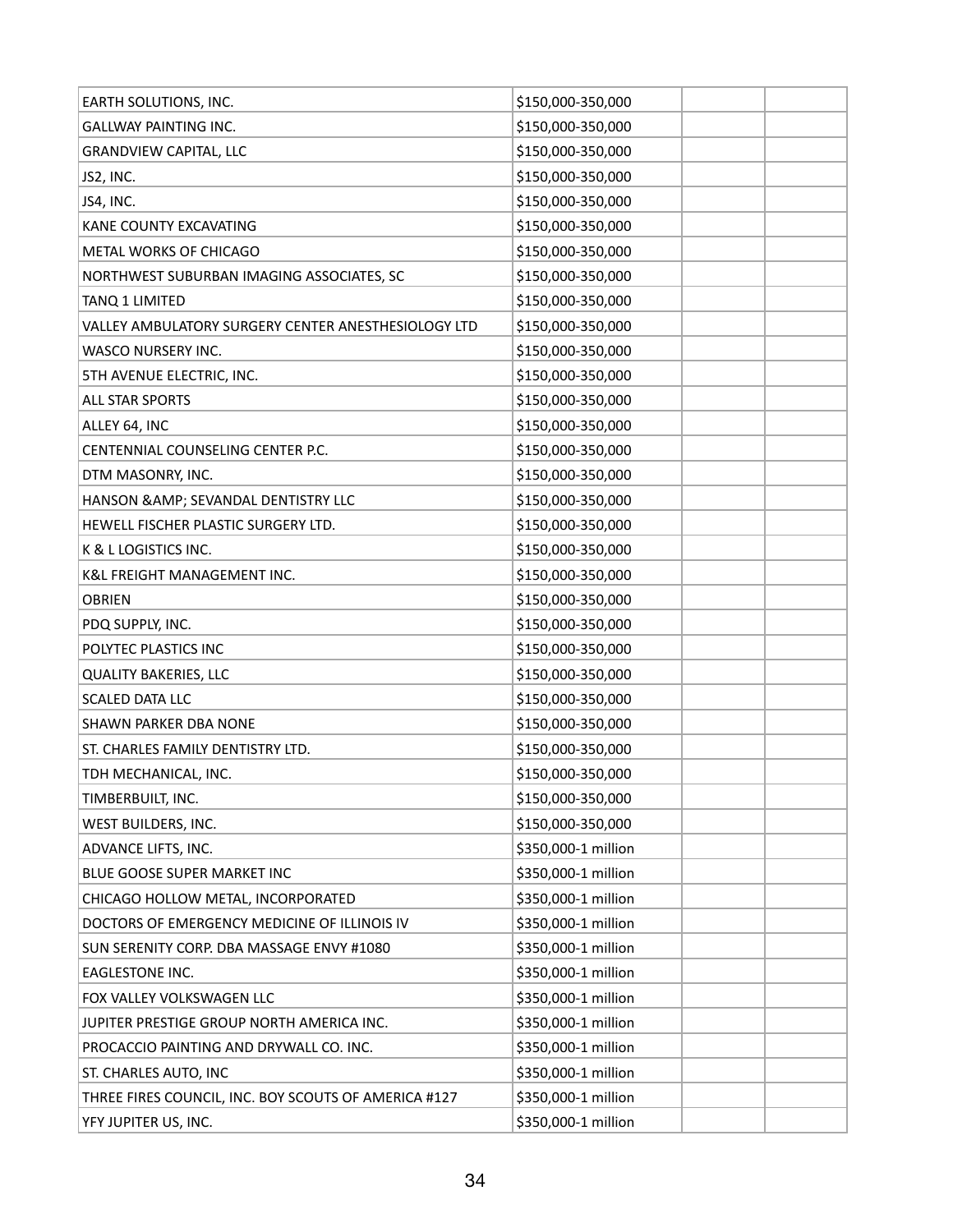| GATEWAY GLAZING INC.                           | \$350,000-1 million |
|------------------------------------------------|---------------------|
| ONE CALL MEDICAL TRANSPORTS LLC                | \$350,000-1 million |
| SEDWALL MANUFACTURING CO.                      | \$350,000-1 million |
| STRATA-TAC, INC.                               | \$350,000-1 million |
| TELEPRO INC.                                   | \$350,000-1 million |
| FOX VALLEY OPHTHALMOLOGY                       | \$350,000-1 million |
| PARENT PETROLEUM INC.                          | \$350,000-1 million |
| ST. PATRICK'S CHURCH CRANE RD                  | \$350,000-1 million |
| TROTTER AND ASSOCIATES, INC.                   | \$350,000-1 million |
| VALLEY EMERGENCY CARE MANAGEMENT LIMITED       | \$350,000-1 million |
| FOX VALLEY OPHTHALMOLOGY                       | \$350,000-1 million |
| PARENT PETROLEUM INC.                          | \$350,000-1 million |
| ST. PATRICK'S CHURCH CRANE RD                  | \$350,000-1 million |
| TROTTER AND ASSOCIATES, INC.                   | \$350,000-1 million |
| VALLEY EMERGENCY CARE MANAGEMENT LIMITED       | \$350,000-1 million |
| A&C MOLD COMPANY INC.                          | \$350,000-1 million |
| ALPS WIRE ROPE CORPORATION                     | \$350,000-1 million |
| AQUASCAPE DESIGNS, INC.                        | \$350,000-1 million |
| <b>ARK TECHNOLOGIES INC</b>                    | \$350,000-1 million |
| AWARD CONCEPTS, INC.                           | \$350,000-1 million |
| BLUE WAVE PRODUCTS INC                         | \$350,000-1 million |
| BRADLEY ADHESIVE APPLICATIONS, INC.            | \$350,000-1 million |
| <b>BRANDONISIO &amp; COMPANY</b>               | \$350,000-1 million |
| CARTONCRAFT, INC.                              | \$350,000-1 million |
| CLARKE AQUATIC SERVICES, INC.                  | \$350,000-1 million |
| COLONIAL ICE CREAM INC.                        | \$350,000-1 million |
| COMMUNICATIONS DIRECT, INC                     | \$350,000-1 million |
| COMPACT INDUSTRIES INC.                        | \$350,000-1 million |
| CONTEL, INC.                                   | \$350,000-1 million |
| DEC TOOL, CORP.                                | \$350,000-1 million |
| DICKENS, MASON & KISSELL, DDS, LTD             | \$350,000-1 million |
| DICKEY MANUFACTURING COMPANY                   | \$350,000-1 million |
| DIRECT RESOURCE AG, INC.                       | \$350,000-1 million |
| ENDEAVOR TECHNOLOGIES, INC.                    | \$350,000-1 million |
| <b>ENGINUITY COMMUNICATIONS CORPORATION</b>    | \$350,000-1 million |
| FOCUS LOGISTICS, INC.                          | \$350,000-1 million |
| FOX VALLEY BUICK GMC, INC                      | \$350,000-1 million |
| GAIDO & AMP; FINTZEN LLC                       | \$350,000-1 million |
| <b>GENESIS AUTOMATION INC</b>                  | \$350,000-1 million |
| <b>GLW SPECIALTY, LLC</b>                      | \$350,000-1 million |
| GOOSTREE LAW GROUP, A PROFESSIONAL CORPORATION | \$350,000-1 million |
| ITASCA PLASTICS INC.                           | \$350,000-1 million |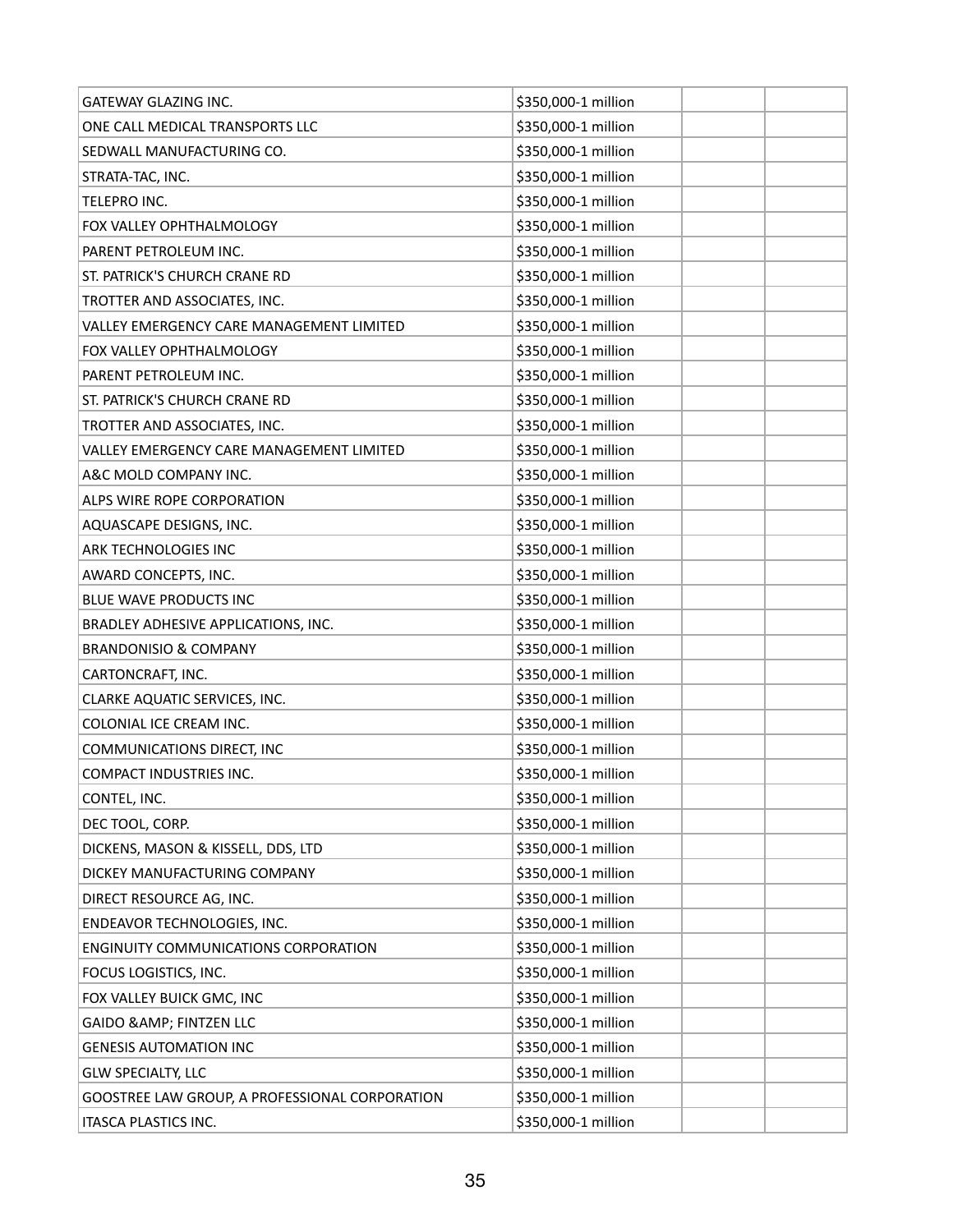| JPAEM FOX PARTNERS LLC                         | \$350,000-1 million     |
|------------------------------------------------|-------------------------|
| KORE 4, LLC                                    | \$350,000-1 million     |
| MALCOR ROOFING OF IL, INC.                     | \$350,000-1 million     |
| MARBERRY LAUNDRY, ILLC                         | \$350,000-1 million     |
| MENDEL PLUMBING & HEATING, INC                 | \$350,000-1 million     |
| MEYERS & FLOWERS, LLC                          | \$350,000-1 million     |
| NATIONWIDE ORGAN RECOVERY TRANSPORT ALLIANCE   | \$350,000-1 million     |
| PAUL F. PEDERSEN COMPANY                       | \$350,000-1 million     |
| PS3 TOOL MOLD & ASSEMBLY                       | \$350,000-1 million     |
| SCHOENING TECHNOLOGY GROUP, INC                | \$350,000-1 million     |
| <b>SEK CORPORATION</b>                         | \$350,000-1 million     |
| SIMPLE LOGISTICS LLC                           | \$350,000-1 million     |
| SUBURBAN TIRE COMPANY                          | \$350,000-1 million     |
| SUN MECHANICAL SYSTEMS, INC.                   | \$350,000-1 million     |
| TURBOJET PARTNERS, INC.                        | \$350,000-1 million     |
| UNIPHASE, INC                                  | \$350,000-1 million     |
| UNIQUE PRODUCTS AND SERVICE CORPORATION        | \$350,000-1 million     |
| UTILITY CORE CONSTRUCTION, LLC                 | \$350,000-1 million     |
| WARWICK PUBLISHING COMPANY                     | \$350,000-1 million     |
| WBK ENGINEERING LLC                            | \$350,000-1 million     |
| ALPINE DEMOLITION SERVICES, LLC                | \$1 million-\$2 million |
| DON MCCUE CHEVROLET INC                        | \$1 million-\$2 million |
| SMART SOURCE, INC.                             | \$1 million-\$2 million |
| AL PIEMONTE CADILLAC, INC.                     | \$1 million-\$2 million |
| BUKAS LIGHTING GROUP, INC.                     | \$1 million-\$2 million |
| CHICAGO MOLD ENGINEERING CO., INC.             | \$1 million-\$2 million |
| CLARKE ENVIRONMENTAL MOSQUITO MANAGEMENT, INC. | \$1 million-\$2 million |
| CLARKE MOSQUITO CONTROL PRODUCTS, INC.         | \$1 million-\$2 million |
| CORROSION MONITORING SERVICES, INC.            | \$1 million-\$2 million |
| DOCTOR'S DATA, INC.                            | \$1 million-\$2 million |
| LIFT WORKS, INC.                               | \$1 million-\$2 million |
| MCGRATH MOTORS, INC.                           | \$1 million-\$2 million |
| MIDWEST GROUNDCOVERS, LLC                      | \$1 million-\$2 million |
| VALLEY FIRE PROTECTION SYSTEMS, LLC            | \$1 million-\$2 million |
| VIA CARLITA, LLC                               | \$1 million-\$2 million |
| ALE SOLUTIONS, INC.                            | \$2 million-\$5 million |
| CP BETEILIGUNGS GMBH                           | \$2 million-\$5 million |
| BISON GEAR AND ENGINEERING CORP                | \$2 million-\$5 million |
| MICROPLASTICS, INC.                            | \$2 million-\$5 million |
| RH WINE & CO, INC.                             | \$2 million-\$5 million |
| ROSIN OPTICAL CO INC                           | \$2 million-\$5 million |
| THE CLARKE GROUP, INC.                         | \$2 million-\$5 million |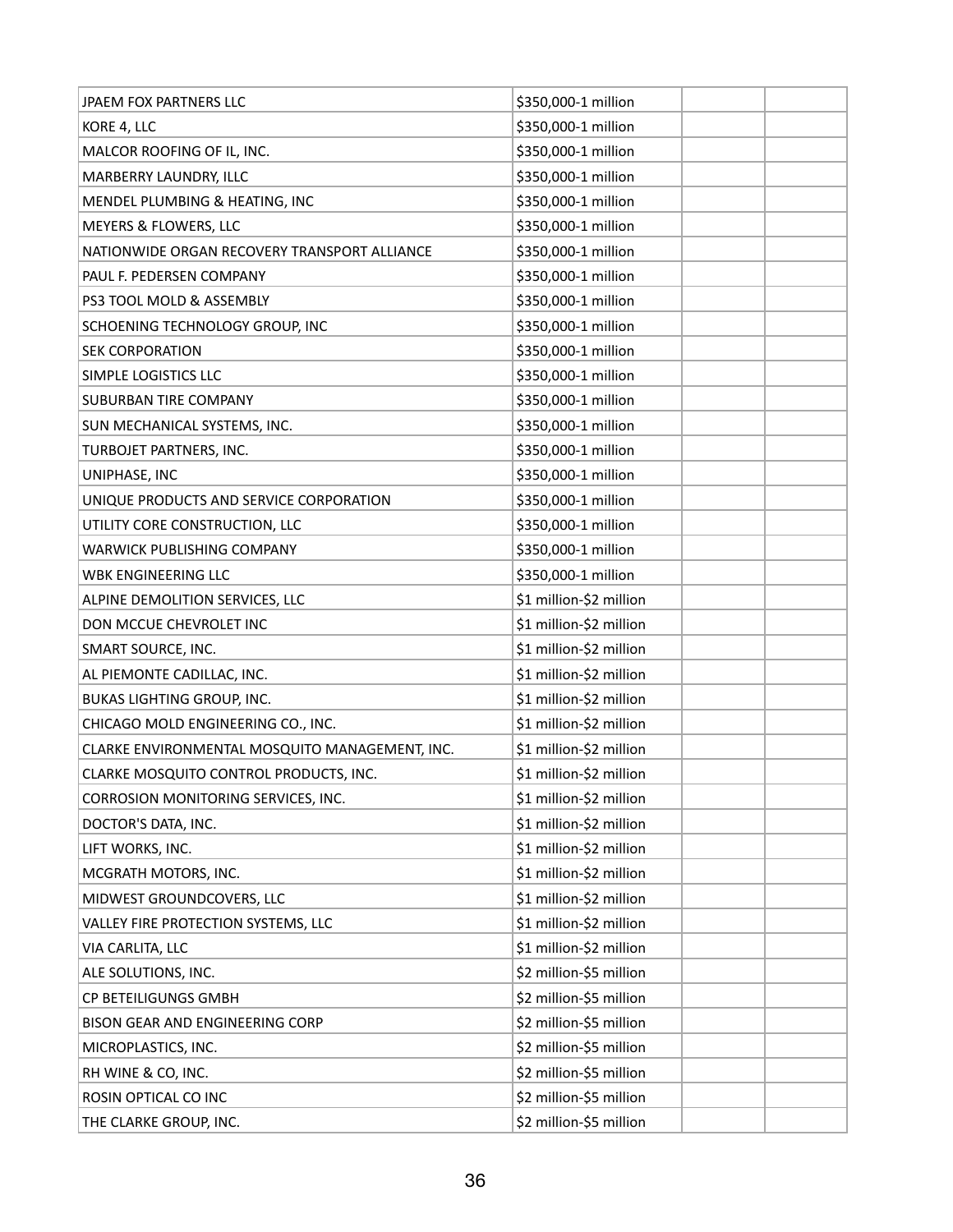| TVV-C ACQUISITIONS, LLC                                     | \$2 million-\$5 million |  |
|-------------------------------------------------------------|-------------------------|--|
| <b>UNITED LABORATORIES INC</b>                              | \$2 million-\$5 million |  |
| VERTEX RESOURCE GROUP, INC.                                 | \$2 million-\$5 million |  |
|                                                             |                         |  |
| <b>SOUTH ELGIN</b>                                          |                         |  |
| ADVANCE PALLET INCORPORATED                                 | \$150,000-350,000       |  |
| AIRSTREAM PRESSURE WASHING INC.                             | \$150,000-350,000       |  |
| ARIANO, HARDY, RITT, NYULI, RICHMOND, LYTLE & GOETTEL, P.C. | \$150,000-350,000       |  |
| BESTPROTO, INC.                                             | \$150,000-350,000       |  |
| <b>BNPPC LLC</b>                                            | \$150,000-350,000       |  |
| <b>BOB'S BETTER BEEF, INC.</b>                              | \$150,000-350,000       |  |
| <b>CLESEN BROTHERS INC</b>                                  | \$150,000-350,000       |  |
| COSTER USA, INC.                                            | \$150,000-350,000       |  |
| DANIEL SOUTH ELGIN, INC.                                    | \$150,000-350,000       |  |
| ELGIN SHEET METAL CO.                                       | \$150,000-350,000       |  |
| <b>ESSANI INTERNATIONAL LLC</b>                             | \$150,000-350,000       |  |
| GRAPHIC SCREEN FASHION, LTD.                                | \$150,000-350,000       |  |
| <b>GREEN TURF INC</b>                                       | \$150,000-350,000       |  |
| <b>HELIOS GEAR PRODUCTS LLC</b>                             | \$150,000-350,000       |  |
| <b>INNERSPACE CE INC</b>                                    | \$150,000-350,000       |  |
| <b>INTERACTIVE INKS &amp; COATINGS</b>                      | \$150,000-350,000       |  |
| JENIKO MACHINE WORKS, INC                                   | \$150,000-350,000       |  |
| JNJ HEATING AND AIR CONDITIONING, INC.                      | \$150,000-350,000       |  |
| JONES ARCHITECTURAL METALS, INC.                            | \$150,000-350,000       |  |
| KLAPPERICH TOOL, INC.                                       | \$150,000-350,000       |  |
| KONCRETE CONSTRUCTION, INC.                                 | \$150,000-350,000       |  |
| LAKEVIEW PRECISION MACHINING                                | \$150,000-350,000       |  |
| LIFETIME HEALTH AND WELLNESS CENTER SC                      | \$150,000-350,000       |  |
| MACHINERY + PLANNING, INC.                                  | \$150,000-350,000       |  |
| MALONEY VETERINARY SERVICES, LLC                            | \$150,000-350,000       |  |
| MIDLAND STANDARD ENGINEERING & TESTING, INC.                | \$150,000-350,000       |  |
| MILLENIUM PACKAGING INC                                     | \$150,000-350,000       |  |
| MOLDING SERVICES GROUP INCORPORATED                         | \$150,000-350,000       |  |
| NEXT GENERATION PEDIATRICS, L.L.C.                          | \$150,000-350,000       |  |
| NUAGAIN DECK AND FENCE RENEWAL, INC.                        | \$150,000-350,000       |  |
| NUDERA ORTHODONTICS, PC                                     | \$150,000-350,000       |  |
| PRO DENTAL CARE, LTD                                        | \$150,000-350,000       |  |
| SEASONAL CONCEPTS LANDSCAPE CONTRACTORS INC.                | \$150,000-350,000       |  |
| SIGNATURE INC                                               | \$150,000-350,000       |  |
| SPRING STREET MC, LLC                                       | \$150,000-350,000       |  |
| STABILA INC                                                 | \$150,000-350,000       |  |
| T.P.I. BUILDING CODE CONSULTANTS INC.                       | \$150,000-350,000       |  |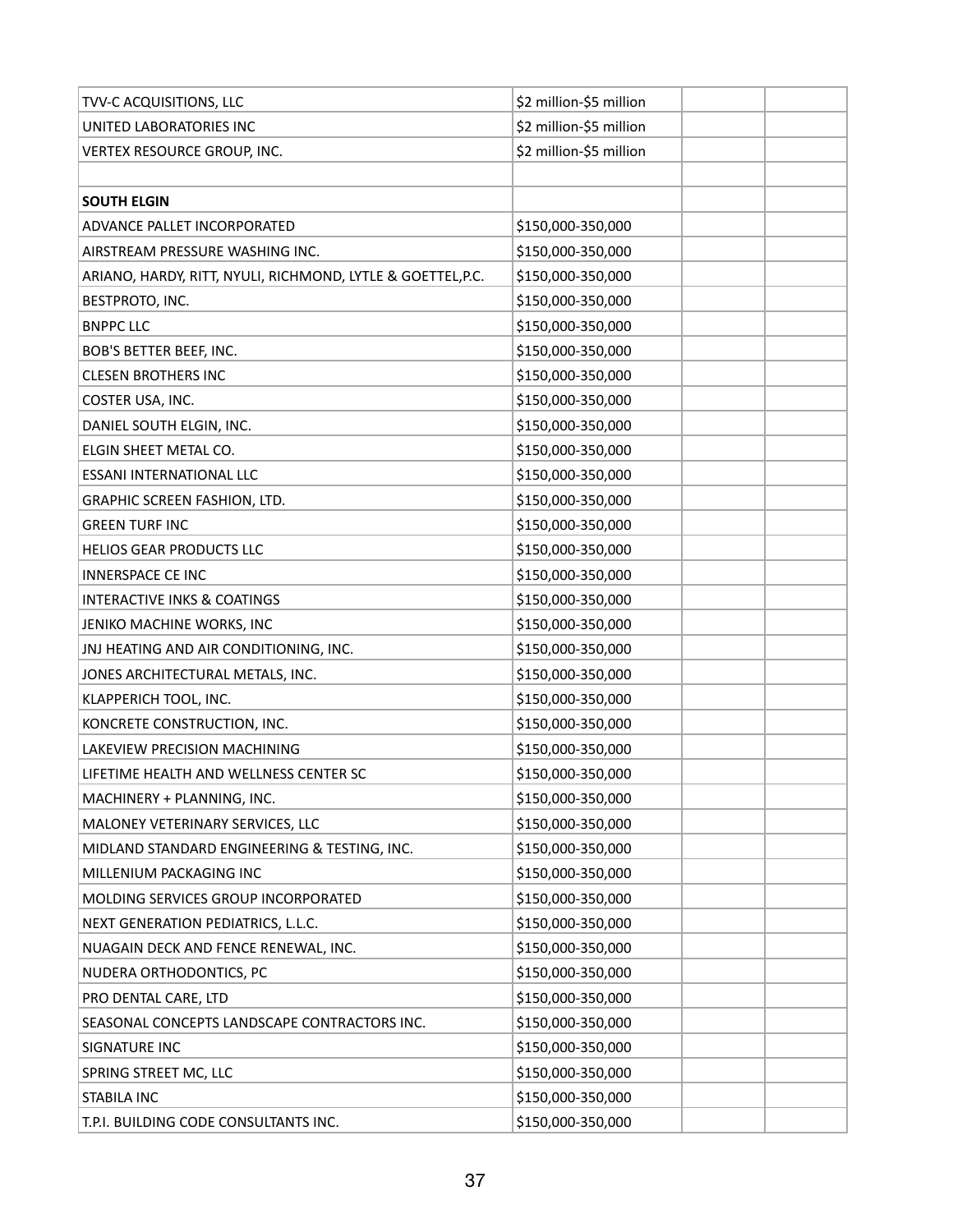| TESTECH CONSULTANTS, INC.               | \$150,000-350,000        |
|-----------------------------------------|--------------------------|
| THE VILLAGE SQUIRE SOUTH, INC           | \$150,000-350,000        |
| TRI-PAR DIE & MOLD CORPORATION          | \$150,000-350,000        |
| TSHO INC.                               | \$150,000-350,000        |
| VAULT DESIGN INC.                       | \$150,000-350,000        |
| WEST SIDE INDUSTRIAL SUPPLY             | \$150,000-350,000        |
| AIR ONE EQUIPMENT INC                   | \$350,000-1 million      |
| ANDERSON ANIMAL SHELTER                 | \$350,000-1 million      |
| APEX EXTERIORS, INC.                    | \$350,000-1 million      |
| ARMIN TOOL AND MANUFACTURING COMPANY    | \$350,000-1 million      |
| CONSTRUCTION AHEAD EXTERIORS, INC.      | \$350,000-1 million      |
| CREATIVE ELECTRONICS AND SOFTWARE, INC. | \$350,000-1 million      |
| ELITE CARGO SYSTEMS, INC                | \$350,000-1 million      |
| <b>GIRL SCOUTS OF NORTHERN ILLINOIS</b> | \$350,000-1 million      |
| HD PLUMBING AND HEATING, INC.           | \$350,000-1 million      |
| KRIS DEE & ASSOCIATES, INC              | \$350,000-1 million      |
| LANE TOOL & AMP; MANUFCTURING CO INC    | \$350,000-1 million      |
| MAINTENANCE COATING CO                  | \$350,000-1 million      |
| MONTEMAYOR CONSTRUCTION INC.            | \$350,000-1 million      |
| RAYNER COVERING SYSTEMS, INC.           | \$350,000-1 million      |
| RON JONES ELECTRIC, INC.                | \$350,000-1 million      |
| SERVINGINTEL INC.                       | \$350,000-1 million      |
| STEVENSON HOLDINGS, INC.                | \$350,000-1 million      |
| TOR CONSTRUCTION CO., INC.              | \$350,000-1 million      |
| <b>WIENMAR INC</b>                      | \$350,000-1 million      |
| WILDCAT INVESTMENTS, LLC                | \$350,000-1 million      |
| <b>BABBITTING SERVICE, INCORPORATED</b> | \$1 million-\$2 million  |
| CAT I MANUFACTURING, INC.               | \$1 million-\$2 million  |
| PARKWAY FORMING, INC.                   | \$1 million-\$2 million  |
| STRAUB BUILDERS, INC.                   | \$1 million-\$2 million  |
| TOWER HILL REHABILITATION, LLC          | \$1 million-\$2 million  |
| CUSTOM ALUMINUM PRODUCTS INC.           | \$2 million-\$5 million  |
| HAUMILLER ENGINEERING COMPANY           | \$2 million-\$5 million  |
| <b>BMD CORPORATION</b>                  | \$5 million-\$10 million |
|                                         |                          |
| <b>SUGAR GROVE</b>                      |                          |
| APEX PUMPING EQUIPMENT, INC.            | \$150,000-350,000        |
| BLACK SHEEP GOLF CLUB, LTD              | \$150,000-350,000        |
| CALIBER TOWING AND RECOVERY INC.        | \$150,000-350,000        |
| CHICAGO JET GROUP, LLC                  | \$150,000-350,000        |
| COMPASS INSTRUMENTS, INC.               | \$150,000-350,000        |
| DEEP COAT INDUSTRIES LLC                | \$150,000-350,000        |